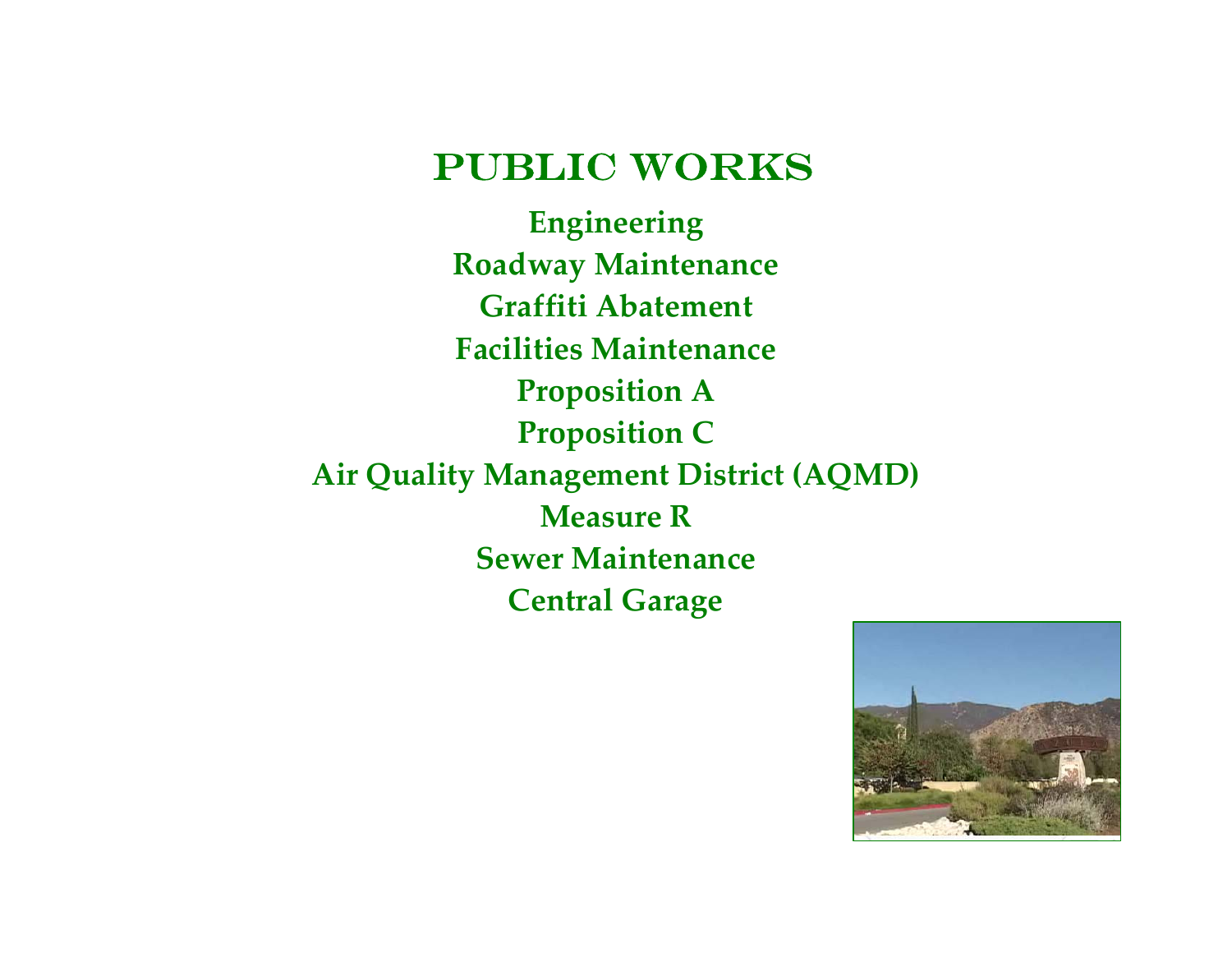### **THIS PAGE INTENTIONALLY LEFT BLANK**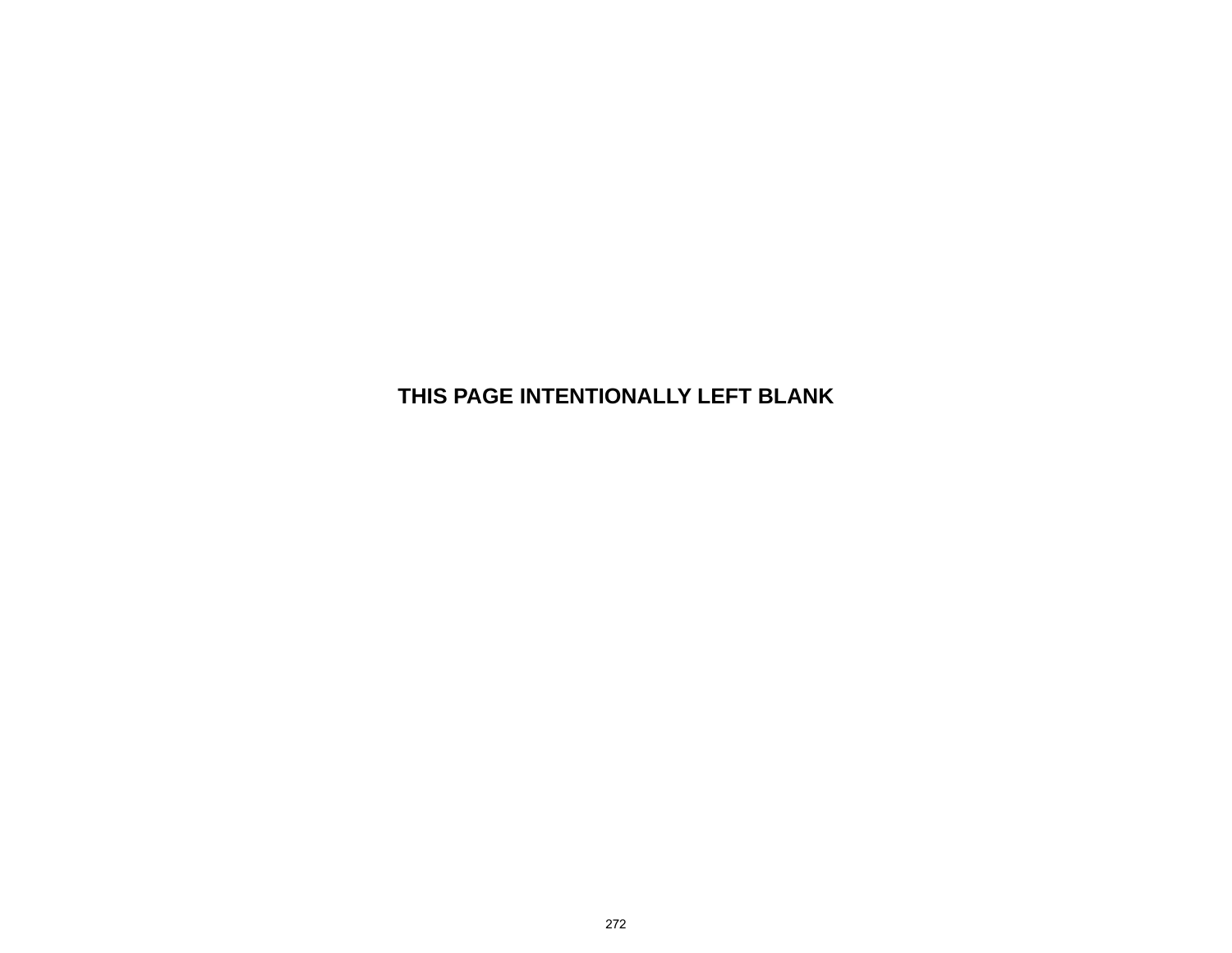## **PUBLIC WORKS ENGINEERING DIVISION**  PROGRAM COMMENTARY

#### **PROGRAM DESCRIPTION:**

The Engineering Division is responsible for providing survey, engineering, and construction management services. Reviews and approves street improvement and grading/drainage for compliance with the local and City code of laws and policies. Inspects construction of roadways to be publicly dedicated. Reviews and approves final subdivision parcel/tract maps for recordation into the Official Records at Los Angeles County. Administers construction improvements and inspection of utilities such as sewer construction, also, underground utilities within the public right-of-way. Permit issuance and inspection of commercial and residential standards. Administers permitting and inspection of driveway connections to the City's roadway system.

#### **STRATEGIC GOALS:**

- Complete design & project management of Public Works Capital Improvement Program.
- Continue National Pollution Discharge Elimination Permit Requirements in support of County, State and Federal Clean Water Act laws.
- Implement Capital Improvement Program recommended by the Sewer Master Plan.

#### **FY 11-12 PROGRAM HIGHLIGHTS:**

- Provide engineering support to other departments including Redevelopment Agency on projects.
- Analyze Azusa's streets and signals to ensure safe and efficient traffic flows.
- Create comprehensive inventory of citywide signage, catch basins, bus stops, etc.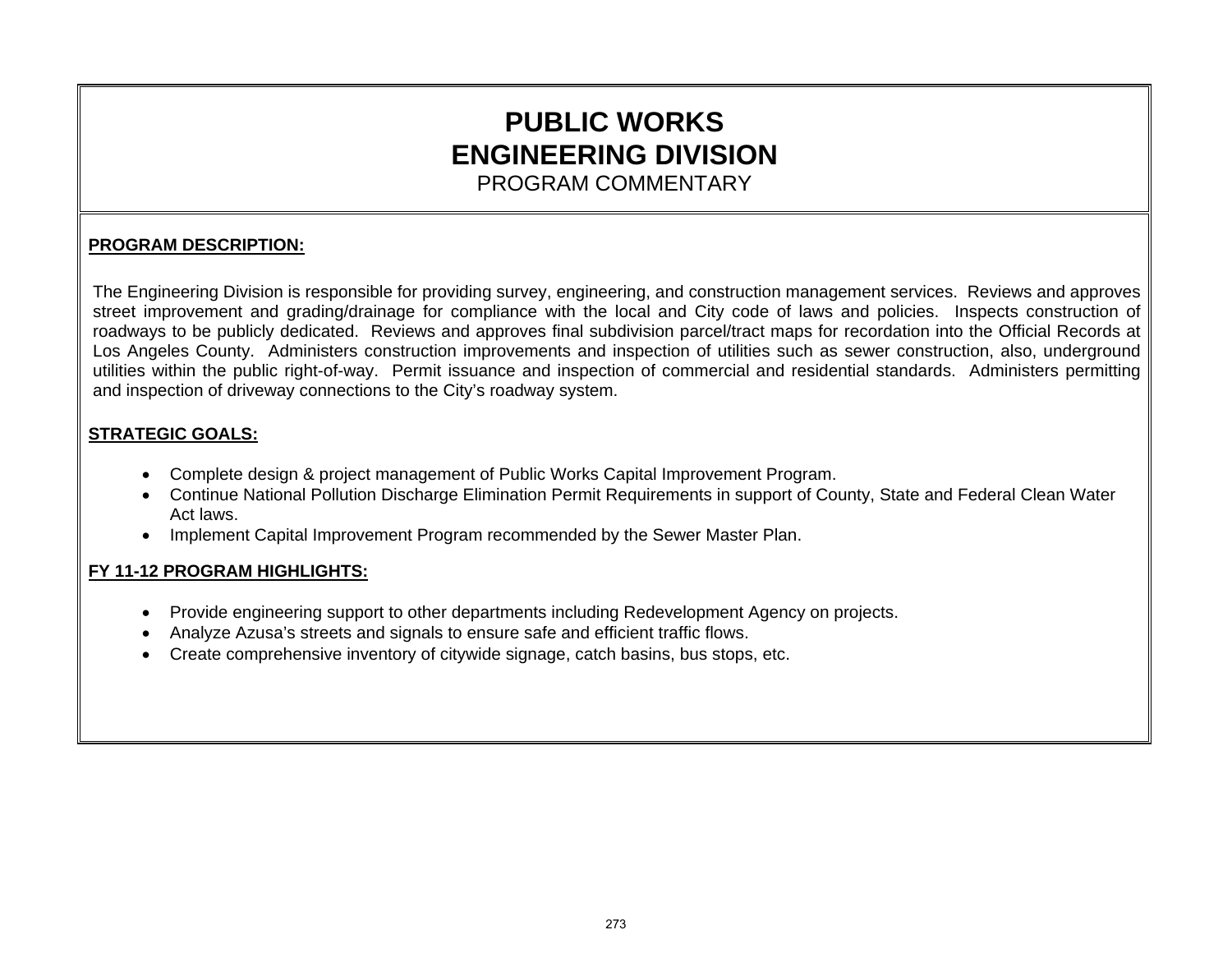## **Full Time Positions**

### **Part Time Positions**

|                              | FY 10-11   | FY 11-12   | FY 10-11         | FY 11-12  |                       |           | FY 10-11 FY 11-12 | FY 10-11 | FY 11-12 |
|------------------------------|------------|------------|------------------|-----------|-----------------------|-----------|-------------------|----------|----------|
|                              | Revised    | Adopted    | Revised          | Adopted   |                       | Revised   | Adopted           | Revised  | Adopted  |
| <b>Position Title</b>        | Allocation | Allocation | Salary           | Salary    | <b>Position Title</b> | Hours     | Hours             | Wages    | Wages    |
| Public Works Inspector       | 1.00       | 1.00       | \$71,820         | \$71,820  |                       |           |                   |          |          |
| <b>Engineering Assistant</b> | 1.00       | 1.00       | 58,465           | 62,880    |                       |           |                   |          |          |
|                              |            |            |                  |           |                       |           |                   |          |          |
|                              |            |            |                  |           |                       |           |                   |          |          |
|                              |            |            |                  |           |                       |           |                   |          |          |
|                              |            |            |                  |           |                       |           |                   |          |          |
|                              |            |            |                  |           |                       |           |                   |          |          |
|                              |            |            |                  |           |                       |           |                   |          |          |
|                              |            |            |                  |           |                       |           |                   |          |          |
|                              |            |            |                  |           |                       |           |                   |          |          |
|                              |            |            |                  |           |                       |           |                   |          |          |
|                              |            |            |                  |           |                       |           |                   |          |          |
|                              |            |            |                  |           |                       |           |                   |          |          |
|                              |            |            |                  |           |                       |           |                   |          |          |
|                              |            |            |                  |           |                       |           |                   |          |          |
|                              |            |            |                  |           |                       |           |                   |          |          |
|                              |            |            |                  |           |                       |           |                   |          |          |
|                              |            |            |                  |           |                       |           |                   |          |          |
| <b>TOTAL</b>                 | 2.00       |            | 2.00   \$130,285 | \$134,700 | <b>TOTAL</b>          | $\pmb{0}$ | 0                 | \$0      | \$0      |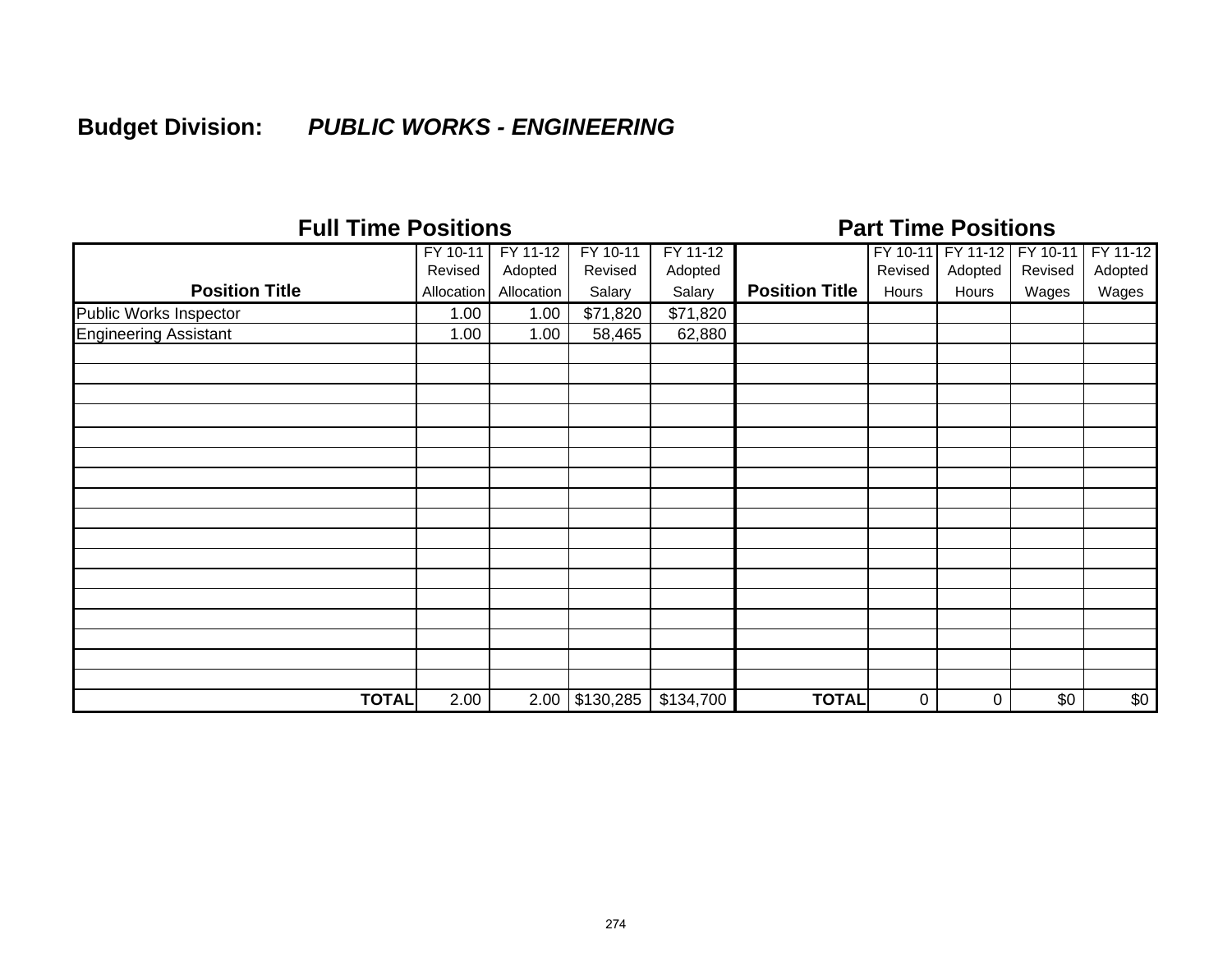#### **1055651000 PUBLIC WORKS - ENGINEERING**

|         | <b>DESCRIPTION</b>                | <b>ACTUAL</b> | <b>ACTUAL</b> | <b>REVISED</b> | <b>ADOPTED</b> |                 |
|---------|-----------------------------------|---------------|---------------|----------------|----------------|-----------------|
| Acct. # |                                   | 08-09         | 09-10         | $10 - 11$      | $11 - 12$      | <b>VARIANCE</b> |
|         |                                   |               |               |                |                |                 |
|         | <b>PERSONNEL</b>                  |               |               |                |                |                 |
| 6003    | Salaries/Regular                  | 81,185        | 71,260        | 130,285        | 134,700        | 4,415           |
| 6012    | Salaries/Comp-Time                |               | 100           |                |                |                 |
| 6015    | Salaries/Vacation                 | 745           | 990           |                |                |                 |
| 6024    | Salaries/Sick Leave               | 460           | 1,515         |                |                |                 |
| 6027    | Salaries/Bereavement              |               | 1,315         |                |                |                 |
| 6033    | Overtime Pay/Premium              |               |               | 2,500          | 2,500          |                 |
| 6048    | Salaries/Language Pay             | 1,600         | 200           | 2,400          | 2,400          |                 |
| 6101    | <b>PERS/Employee Contribution</b> | 5,925         | 5,320         | 9,345          | 9,655          | 310             |
| 6105    | PERS/Employer Contribution        | 10,170        | 8,885         | 15,420         | 17,410         | 1,990           |
| 6125    | FICA/Employer Contrib/Med         | 1,355         | 1,295         | 2,395          | 2,445          | 50              |
| 6140    | Life Insurance Allocation         | 255           | 205           | 350            | 365            | 15              |
| 6155    | <b>Workers' Comp Allocation</b>   | 3,295         | 3,080         | 5,405          | 5,485          | 80              |
| 6160    | <b>LTD Insurance Allocation</b>   | 710           | 585           | 1,015          | 1,050          | 35              |
| 6165    | <b>Unemployment Allocation</b>    | 90            | 90            | 170            | 170            |                 |
| 6175    | Benefits/Flex Plan                | 18,325        | 15,520        | 30,110         | 31,660         | 1,550           |
| 6180    | Deferred Comp/Employer Paid       | 675           | 585           | 1,080          | 1,080          |                 |
|         | <b>PERSONNEL SUBTOTAL</b>         | 124,790       | 110,945       | 200,475        | 208,920        | 8,445           |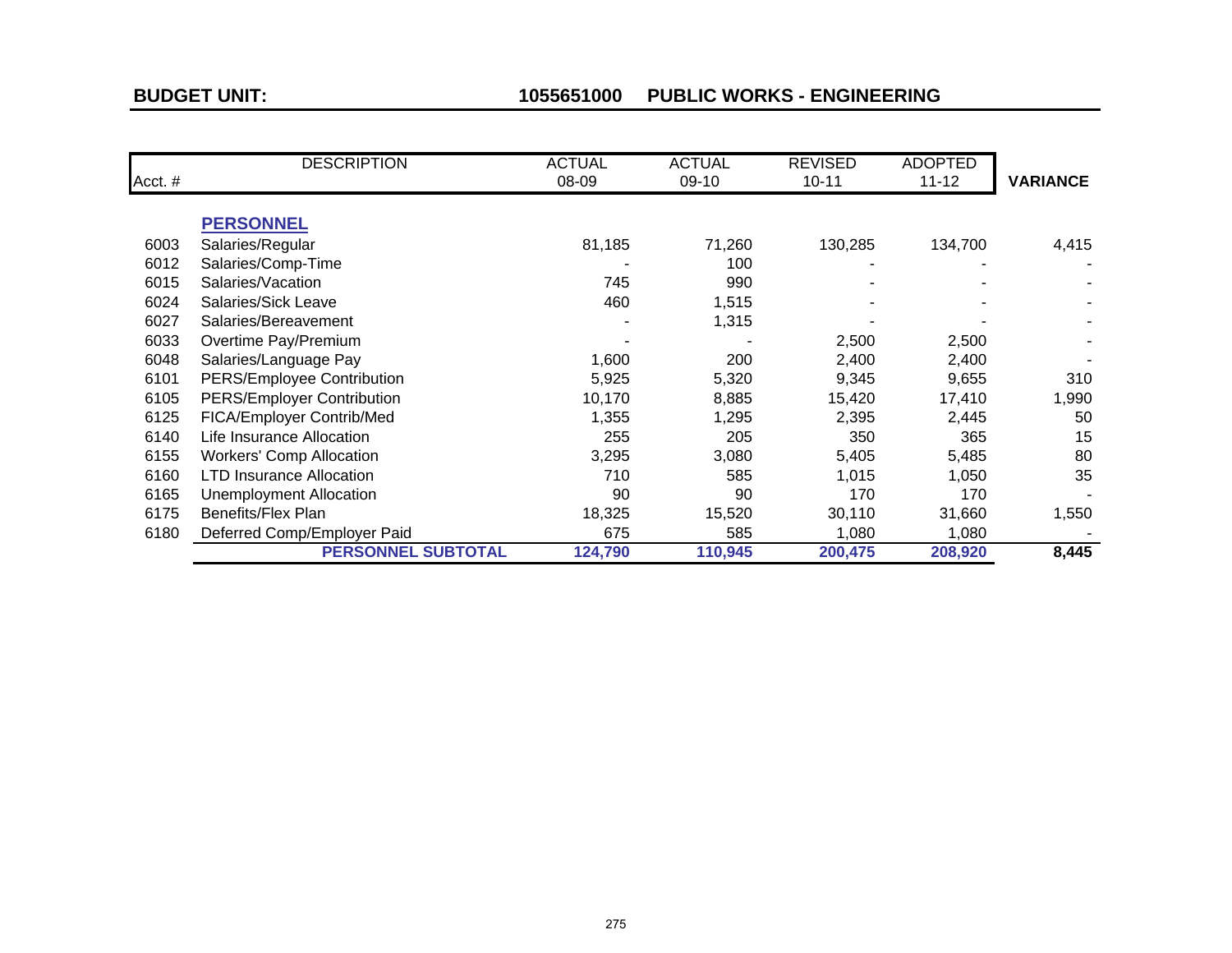#### **PUBLIC WORKS - ENGINEERING ACTIVITY DETAIL**

| <b>Account Number</b> |      | <b>Description</b>                                                                                                          | Cost     |
|-----------------------|------|-----------------------------------------------------------------------------------------------------------------------------|----------|
| 1055651000            | 6201 | <b>Uniforms &amp; Laundry - Engineering Assistant and Public Works Inspector uniforms/boots</b>                             | \$420    |
|                       | 6230 | Dues & Subscriptions - Books, 7 American Public Works Association (APWA) dues                                               | \$1,000  |
|                       | 6235 | Meetings & Conferences - San Gabriel Valley Council of Government (SGVCOG) Public Works meetings,<br>APWA meetings/seminars | \$1,400  |
|                       | 6405 | <b>Commission Meeting Expense</b> - ABC monthly meetings                                                                    | \$1,000  |
|                       | 6530 | <b>Office Supplies</b> - Paper, pens, folders, toner, etc.                                                                  | \$2,500  |
|                       | 6539 | <b>Printing, Binding &amp; Duplicating</b> - Reproductions of numerous plans (Monrovia Reproductions)                       | \$800    |
| 6551                  |      | <b>Fuel &amp; Oil</b> - Gasoline, CNG and oil for Engineering's vehicles                                                    | \$3,000  |
| 6904                  |      | Utilities/Other - Electricity, water, sewer, and trash                                                                      | \$25,000 |
|                       | 6905 | <b>Utilities/Electricity - Electricity for traffic signals</b>                                                              | \$6,000  |
|                       | 6915 | Utilities/Telephone - Office phones and cell phones                                                                         | \$1,000  |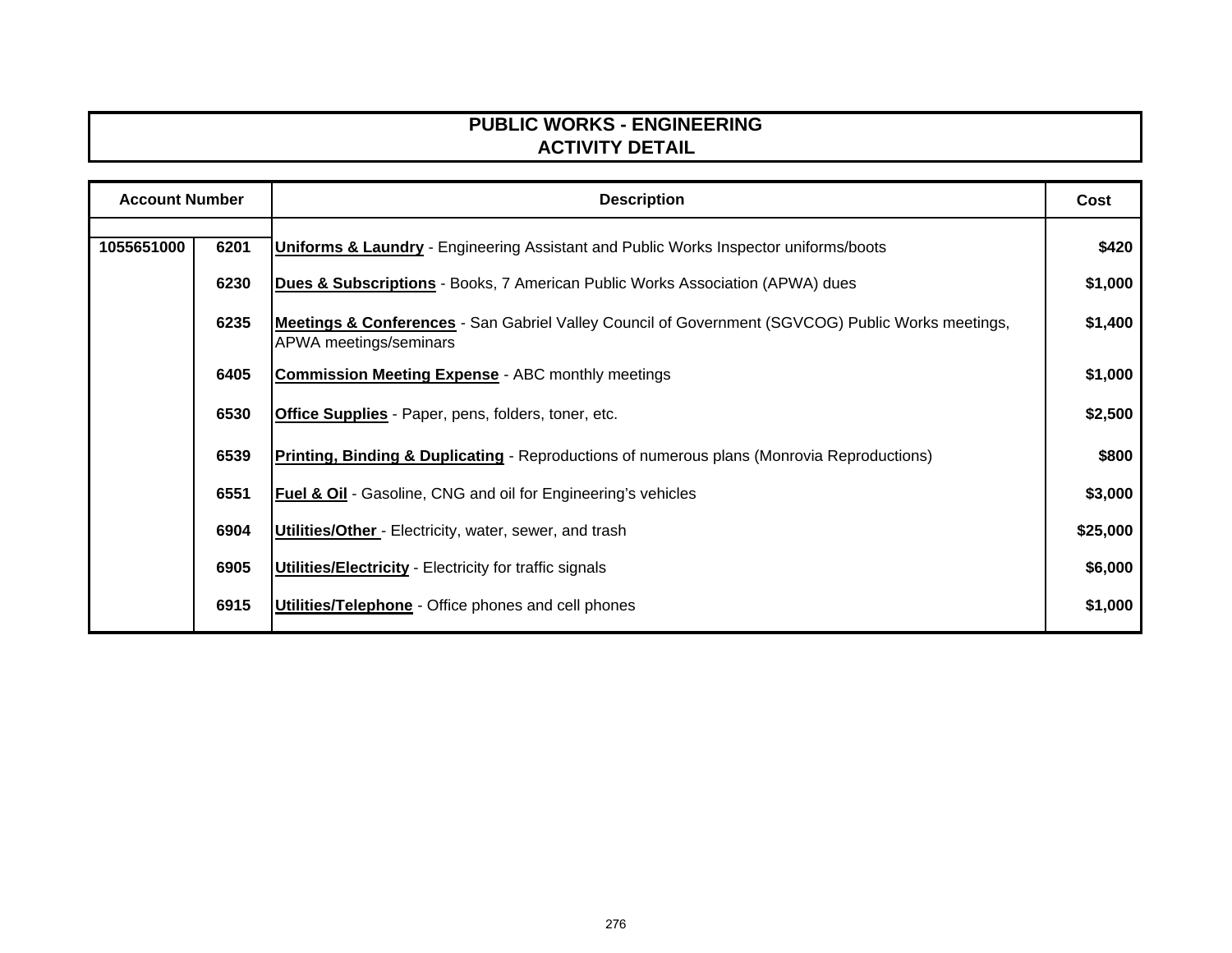#### **1055651000 PUBLIC WORKS - ENGINEERING**

|         | <b>DESCRIPTION</b>                    | <b>ACTUAL</b> | <b>ACTUAL</b> | <b>REVISED</b> | <b>ADOPTED</b> |                 |
|---------|---------------------------------------|---------------|---------------|----------------|----------------|-----------------|
| Acct. # |                                       | 08-09         | 09-10         | $10 - 11$      | $11 - 12$      | <b>VARIANCE</b> |
|         |                                       |               |               |                |                |                 |
|         | <b>OPERATIONS</b>                     |               |               |                |                |                 |
| 6201    | Uniforms & Laundry                    | 510           | 370           | 420            | 420            |                 |
| 6220    | <b>Training Schools</b>               |               | 340           |                |                |                 |
| 6230    | Dues & Subscriptions                  | 1,205         | 1,120         | 1,200          | 1,000          | (200)           |
| 6235    | <b>Meetings &amp; Conferences</b>     | 265           | 585           | 1,200          | 1,400          | 200             |
| 6240    | Mileage Reimbursement                 | 245           |               |                |                |                 |
| 6405    | <b>Commission Meetings Expense</b>    | 910           | 910           | 1,500          | 1,000          | (500)           |
| 6430    | <b>Custodial Services</b>             | 40            |               |                |                |                 |
| 6493    | <b>Outside Services &amp; Repairs</b> |               | 6,020         |                |                |                 |
| 6493    | Outside Services & Repairs - GAS TAX  | 83,140        |               |                |                |                 |
| 6518    | Postage                               | 225           | 45            |                |                |                 |
| 6530    | <b>Office Supplies</b>                | 1,205         | 2,000         | 2,000          | 2,500          | 500             |
| 6539    | Printing, Binding & Duplicating       | 1,820         | 575           | 1,500          | 800            | (700)           |
| 6540    | <b>Digitized Records</b>              |               | 5             |                |                |                 |
| 6551    | Fuel and Oil                          | 1,910         | 2,105         | 2,000          | 3,000          | 1,000           |
| 6563    | Supplies/Special                      | 2,960         | 1,245         |                |                |                 |
| 6572    | <b>Office Furniture</b>               | 1,870         |               |                |                |                 |
| 6825    | Maintenance and Repair/Vehicle        |               | 10            |                |                |                 |
| 6904    | Utilities/Other                       | 19,870        | 19,875        | 25,000         | 25,000         |                 |
| 6905    | Utilities/Electricity                 | 10,755        | 10,030        | 6,000          | 6,000          |                 |
| 6915    | Utilities/Telephone                   | 1,845         | 2,445         | 1,000          | 1,000          |                 |
| 7080    | Refund                                | 175           |               | 300            |                | (300)           |
|         | <b>OPERATIONS SUBTOTAL</b>            | 128,950       | 47,680        | 42,120         | 42,120         |                 |
|         |                                       |               |               |                |                |                 |
|         |                                       |               |               |                |                |                 |
|         | <b>ENGINEERING TOTAL:</b>             | 253,740       | 158,625       | 242,595        | 251,040        | 8,445           |
|         |                                       |               |               |                |                |                 |
|         | Funding:                              |               |               |                |                |                 |
|         | <b>GAS TAX FUND TOTAL</b>             | (85,000)      |               |                |                |                 |
|         | <b>GENERAL FUND TOTAL:</b>            | (168, 740)    | (158, 625)    | (242, 595)     | (251, 040)     | 8,445           |
|         | <b>Total Funding</b>                  | (253, 740)    | (158, 625)    | (242, 595)     | (251, 040)     | 8,445           |
|         |                                       |               |               |                |                |                 |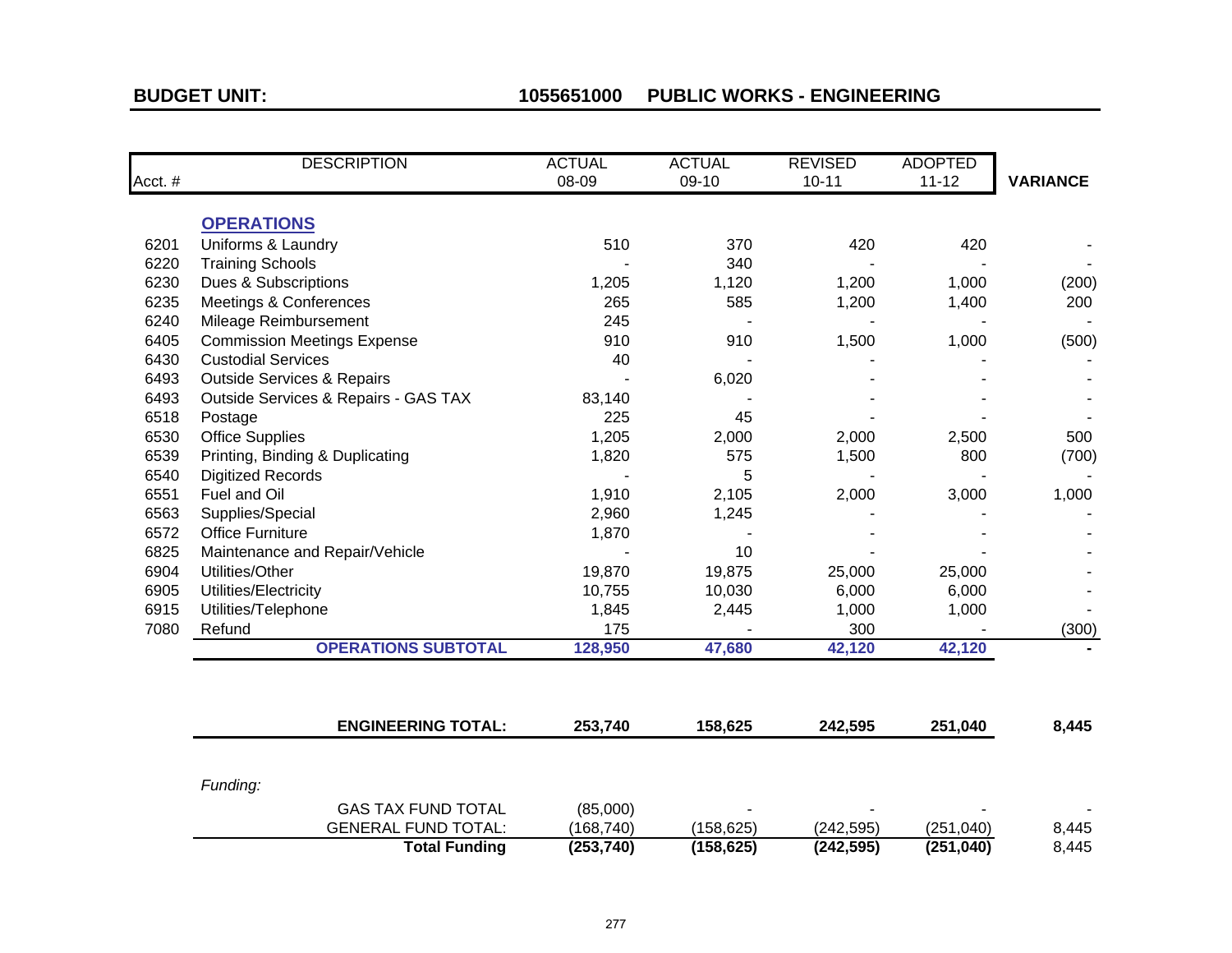### **THIS PAGE INTENTIONALLY LEFT BLANK**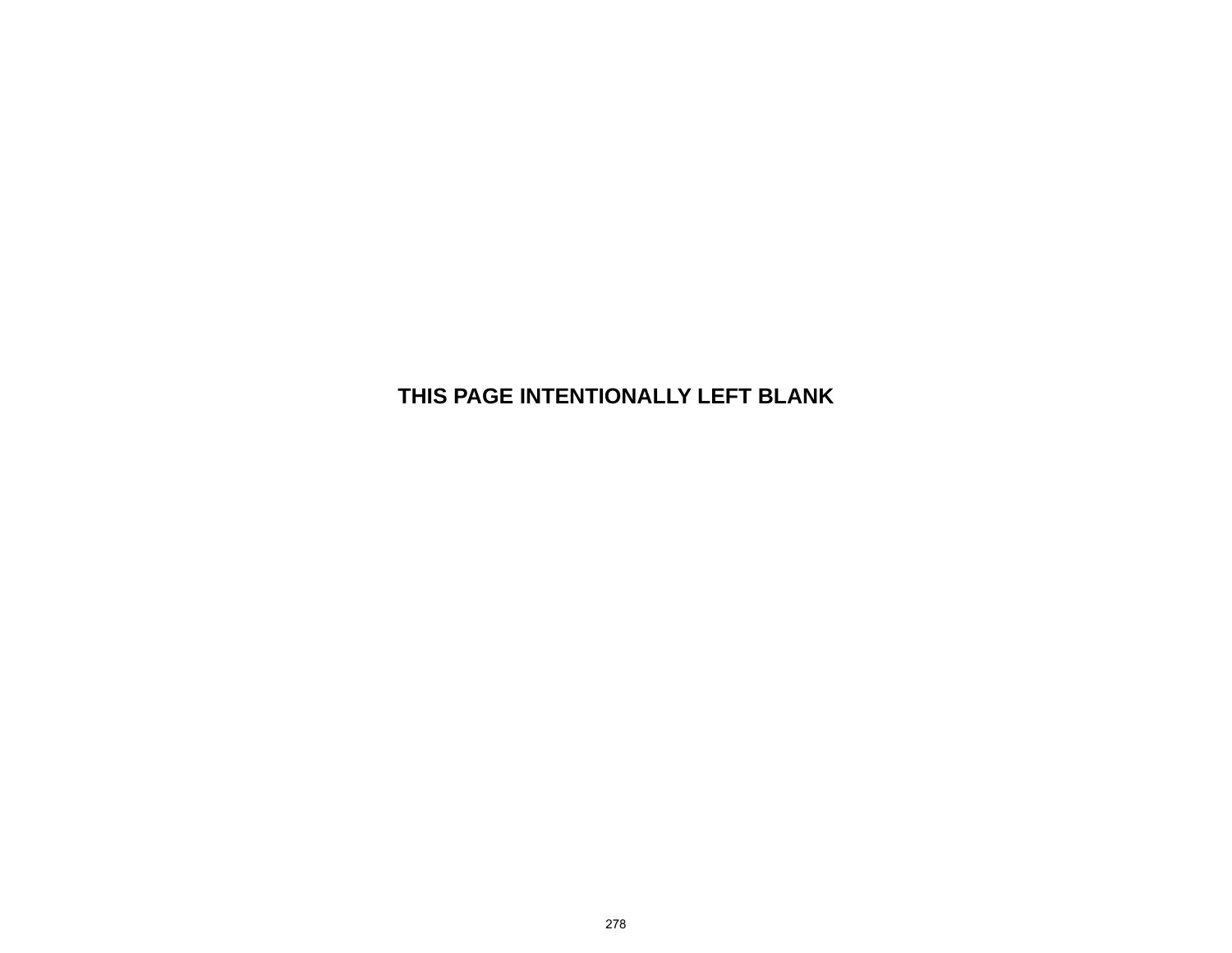# **PUBLIC WORKS ROADWAY MAINTENANCE DIVISION**

PROGRAM COMMENTARY

#### **PROGRAM DESCRIPTION:**

The Roadway Maintenance Division is responsible for the maintenance of 170 lineal miles of sidewalk, curb, and gutter and 15 million square feet of asphalt street network within the City of Azusa. In addition, the Division manages weed abatement efforts completed by LA Works.

#### **STRATEGIC GOALS:**

- Repaint the City's stop limit bars, crosswalks and other similar street painting.
- Fill potholes throughout the City.
- Maintain street signage throughout the City.
- Identify and schedule repair of uplifted sections of sidewalk
- Identify and schedule modification of non-compliant Americans with Disabilities Act (ADA) areas in the public right of way.

#### **FY 11-12 PROGRAM HIGHLIGHTS:**

• Coordinate street, curb and gutter improvements and the removal of tree roots from the roadways.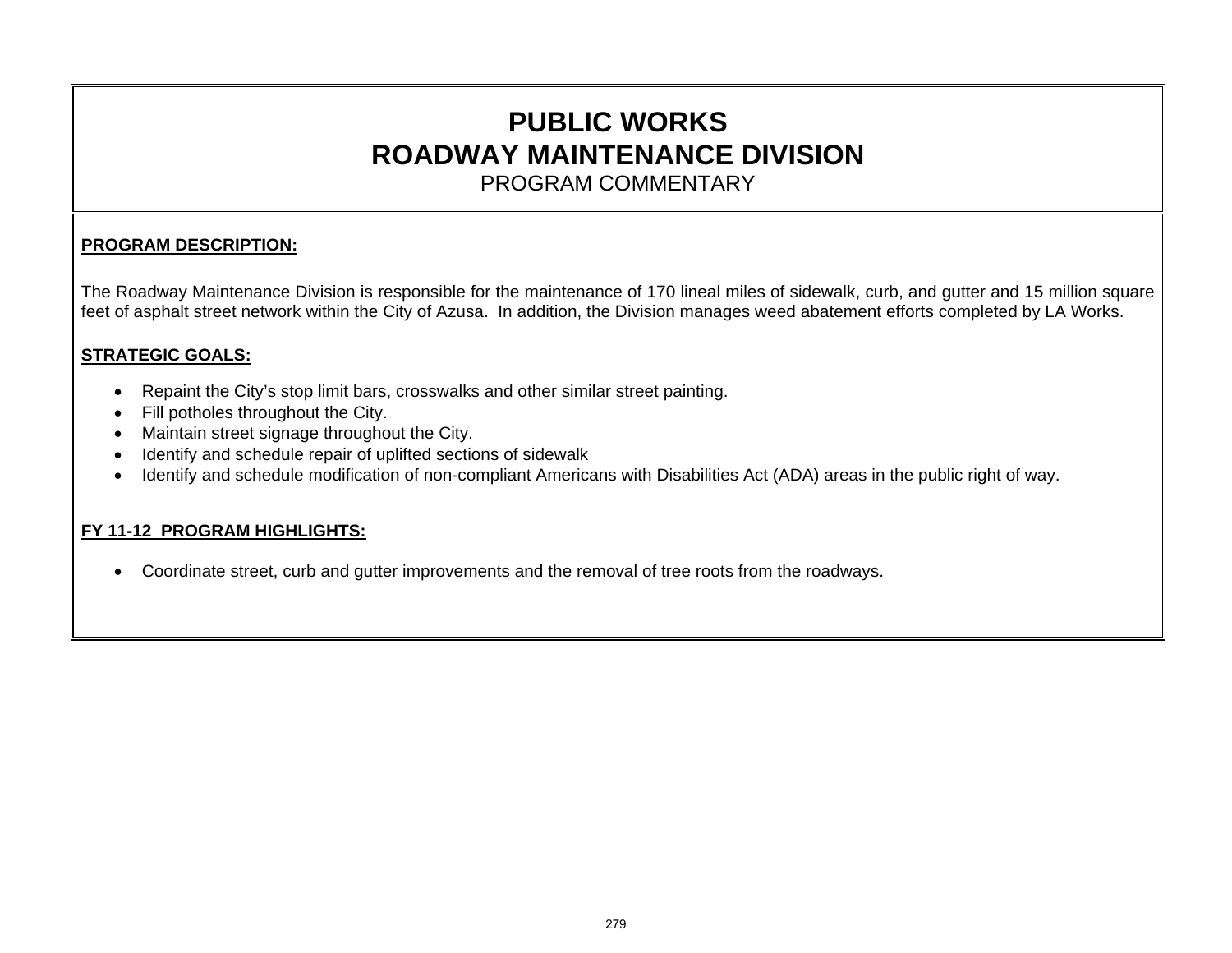## **Budget Division:** *PUBLIC WORKS - ROADWAY MAINTENANCE*

## **Full Time Positions**

## **Part Time Positions**

|                                                             | FY 10-11   | FY 11-12   | FY 10-11         | FY 11-12  |                         |         | FY 10-11 FY 11-12 | FY 10-11 | FY 11-12 |
|-------------------------------------------------------------|------------|------------|------------------|-----------|-------------------------|---------|-------------------|----------|----------|
|                                                             | Revised    | Adopted    | Revised          | Adopted   |                         | Revised | Adopted           | Revised  | Adopted  |
| <b>Position Title</b>                                       | Allocation | Allocation | Salary           | Salary    | <b>Position Title</b>   | Hours   | Hours             | Wages    | Wages    |
| Public Works Director/Assistant City Manager <sup>(a)</sup> | 0.25       | 0.25       | \$36,585         |           | \$36,585 St Maint Wrk I | 1,040   | 1,040             | \$16,455 | \$17,275 |
| Administrative Secretary <sup>(b)</sup>                     | 0.85       | 0.85       | 49,875           | 50,740    |                         |         |                   |          |          |
| Senior Management Analyst <sup>(c)</sup>                    | 0.60       | 0.60       | 45,160           | 45,655    |                         |         |                   |          |          |
| <b>Street Maintenance Crew Supervisor</b>                   | 1.00       | 1.00       | 67,900           | 67,900    |                         |         |                   |          |          |
| Street Maintenance Worker III <sup>(d)</sup>                | 3.40       | 3.40       | 201,490          | 204,455   |                         |         |                   |          |          |
| Street Maintenance Worker II <sup>(e)</sup>                 | 0.40       | 0.40       | 21,550           | 19,700    |                         |         |                   |          |          |
| <b>Street Maintenance Worker I</b>                          | 3.00       | 3.00       | 135,830          | 142,635   |                         |         |                   |          |          |
|                                                             |            |            |                  |           |                         |         |                   |          |          |
|                                                             |            |            |                  |           |                         |         |                   |          |          |
|                                                             |            |            |                  |           |                         |         |                   |          |          |
|                                                             |            |            |                  |           |                         |         |                   |          |          |
| .125 FTE Prop A, .125 FTE Prop C, .50 FTE Sewer Maintenance |            |            |                  |           |                         |         |                   |          |          |
| .15 FTE Sewer Maintenance                                   |            |            |                  |           |                         |         |                   |          |          |
| .25 FTE CDBG, .15 FTE Sewer Maintenance                     |            |            |                  |           |                         |         |                   |          |          |
| .60 FTE Sewer Maintenance                                   |            |            |                  |           |                         |         |                   |          |          |
| .60 FTE Sewer Maintenance                                   |            |            |                  |           |                         |         |                   |          |          |
|                                                             |            |            |                  |           |                         |         |                   |          |          |
| <b>TOTAL</b>                                                | 9.50       |            | $9.50$ \$558,390 | \$567,670 | <b>TOTAL</b>            |         | 1,040             | \$16,455 | \$17,275 |
|                                                             |            |            |                  |           |                         | 1,040   |                   |          |          |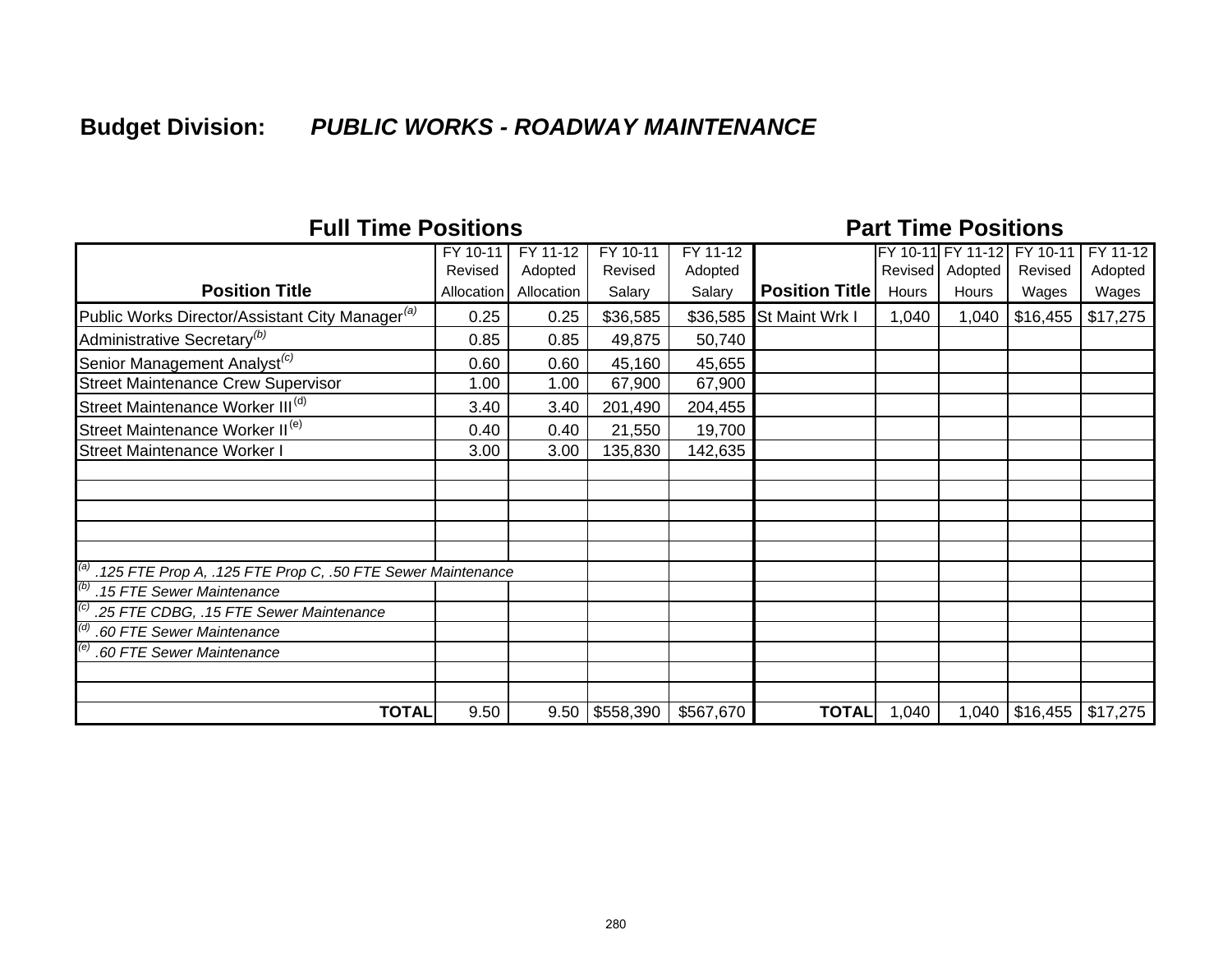#### **1255661000 PUBLIC WORKS - ROADWAY MAINTENANCE**

|         | <b>DESCRIPTION</b>              | <b>ACTUAL</b> | <b>ACTUAL</b> | <b>REVISED</b> | <b>ADOPTED</b> |                 |
|---------|---------------------------------|---------------|---------------|----------------|----------------|-----------------|
| Acct. # |                                 | 08-09         | 09-10         | $10 - 11$      | $11 - 12$      | <b>VARIANCE</b> |
|         |                                 |               |               |                |                |                 |
|         | <b>PERSONNEL</b>                |               |               |                |                |                 |
| 6003    | Salaries/Regular                | 418,265       | 479,085       | 558,390        | 567,670        | 9,280           |
| 6006    | Salaries/Temp & Part-Time       | 19,695        | 21,280        | 16,455         | 17,275         | 820             |
| 6012    | Salaries/Comp-Time              | 11,245        | 4,620         |                |                |                 |
| 6015    | Salaries/Vacation               | 24,495        | 21,210        |                |                |                 |
| 6024    | Salaries/Sick Leave             | 14,755        | 19,825        |                |                |                 |
| 6027    | Salaries/Bereavement            | 790           | 820           |                |                |                 |
| 6030    | Overtime Pay/Regular            | 895           |               | 1,000          | 1,000          |                 |
| 6033    | Overtime Pay/Premium            | 8,665         | 3,675         | 10,000         | 10,000         |                 |
| 6039    | Standby Pay/Premium             | 14,190        | 13,595        | 14,000         | 14,000         |                 |
| 6048    | Salaries/Language Pay           | 6,080         | 7,960         | 7,920          | 7,440          | (480)           |
| 6063    | Salaries/Jury Duty              | 1,185         | 390           |                |                |                 |
| 6069    | Car Allowance                   | 1,355         | 1,355         | 1,350          | 1,350          |                 |
| 6072    | Salaries/Injury                 | 230           | 160           |                |                |                 |
| 6101    | PERS/Employee Contribution      | 33,345        | 37,660        | 39,860         | 40,605         | 745             |
| 6105    | PERS/Employer Contribution      | 57,140        | 62,880        | 65,700         | 73,140         | 7,440           |
| 6109    | PARS/Employer                   | 4,575         | 5,355         | 5,200          | 5,340          | 140             |
| 6125    | FICA/Employer Contrib/Med       | 8,475         | 9,455         | 10,885         | 11,040         | 155             |
| 6133    | Retiree Health Premium Reimb    | 6,110         | 6,135         | 6,470          | 6,470          |                 |
| 6140    | Life Insurance Allocation       | 1,505         | 1,410         | 1,510          | 1,535          | 25              |
| 6155    | <b>Workers' Comp Allocation</b> | 20,360        | 22,640        | 24,290         | 24,750         | 460             |
| 6160    | <b>LTD Insurance Allocation</b> | 4,170         | 4,180         | 4,330          | 4,415          | 85              |
| 6165    | <b>Unemployment Allocation</b>  | 545           | 610           | 750            | 760            | 10              |
| 6175    | <b>Benefits/Flex Plan</b>       | 111,920       | 129,950       | 143,400        | 142,315        | (1,085)         |
| 6180    | Deferred Comp/Employer Paid     | 5,560         | 6,075         | 6,290          | 6,290          |                 |
|         | <b>PERSONNEL SUBTOTAL</b>       | 775,550       | 860,325       | 917,800        | 935,395        | 17,595          |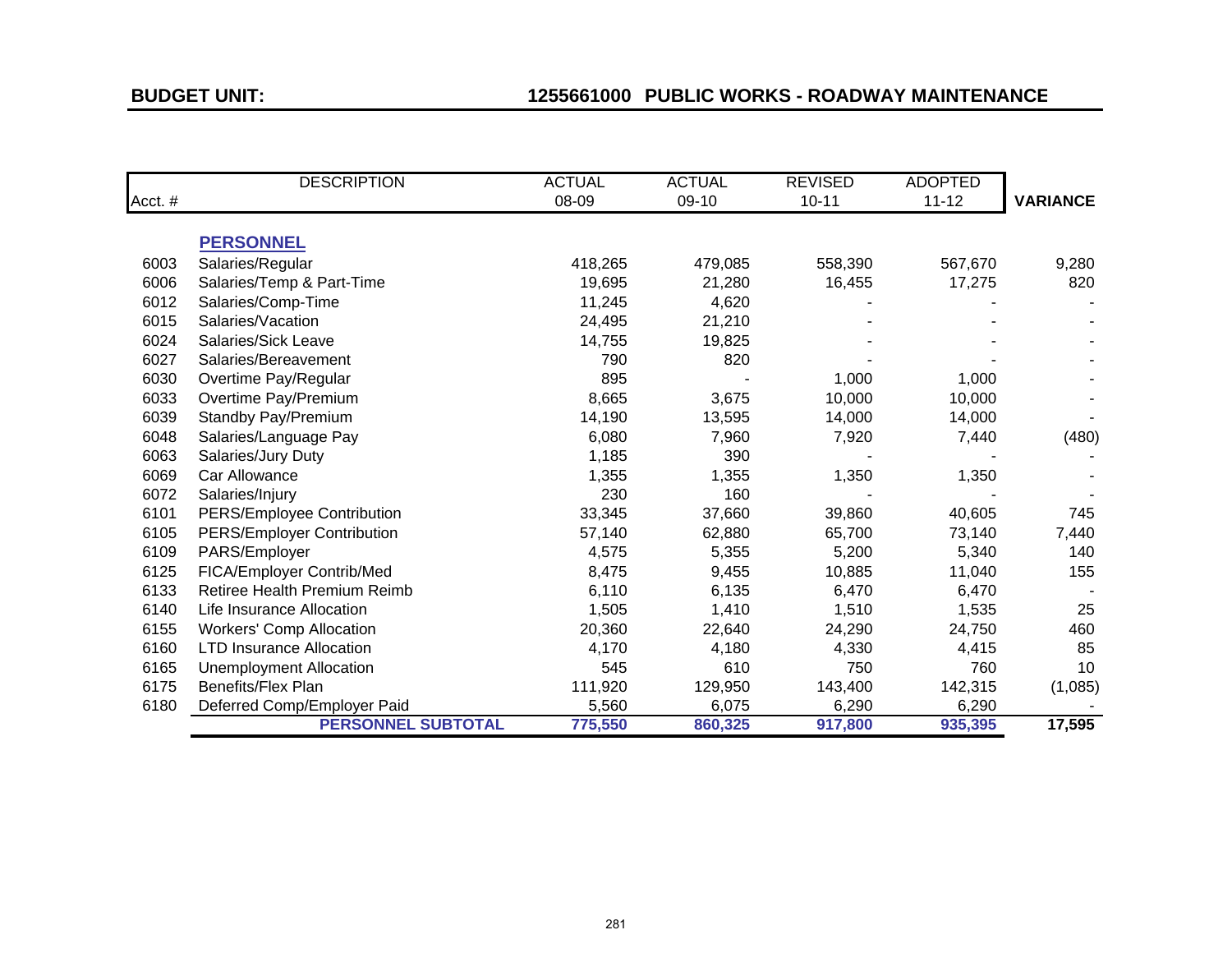|                       |      | <b>ACTIVITY DETAIL</b>                                                                                                                                                                                    |           |
|-----------------------|------|-----------------------------------------------------------------------------------------------------------------------------------------------------------------------------------------------------------|-----------|
| <b>Account Number</b> |      | <b>Description</b>                                                                                                                                                                                        | Cost      |
| 1255661000            | 6201 | <b>Uniforms &amp; Laundry</b> - Uniform/boot allowances, uniform laundry (Mission Uniforms)                                                                                                               | \$5,300   |
|                       | 6230 | <b>Dues &amp; Subscriptions</b> - Dues for Maintenance Supervisors Association (MSA), Traffic Control Supervisors<br>Association (TCSA), American Public Works Association (APWA)                         | \$700     |
|                       | 6235 | Meetings & Conferences - League of California Cities Conference, San Gabriel Valley Council of Government<br>(SGVCOG) meetings                                                                            | \$1,500   |
|                       | 6315 | <b>Accounting/Auditing Services</b> - State Controller's Annual Street Report                                                                                                                             | \$2,500   |
|                       | 6493 | <b>Outside Services &amp; Repairs -</b> Contract traffic engineering, Republic traffic signal maintenance, Caltrans, Los<br>Angeles County, and Glendora signal maintenance contracts, LA Works contract. | \$215,000 |
|                       | 6530 | Office Supplies - Paper, ink, toner, etc.                                                                                                                                                                 | \$1,000   |
|                       | 6551 | Fuel & Oil - Gasoline, CNG and oil for Street's vehicles                                                                                                                                                  | \$35,000  |
|                       | 6560 | <b>Repair Parts</b> - Repair of hand tools                                                                                                                                                                | \$1,500   |
|                       | 6563 | <b>Supplies/Special</b> - Concrete, asphalt, sand, street paint, etc.                                                                                                                                     | \$75,000  |
|                       | 6566 | <b>Small Tools</b> - Tools to complete concrete, asphalt, such as rakes, floats, trowels, etc.                                                                                                            | \$1,500   |
|                       | 6569 | <b>Small Equipment</b> - Hand rollers, tampers, etc.                                                                                                                                                      | \$1,000   |
|                       | 6825 | Maintenance & Repair/Vehicle - Routine maintenance i.e. smog inspections, tune-ups, etc.                                                                                                                  | \$500     |
|                       | 6830 | Rent/Equipment - Rental of additional arrow/message boards for holiday events/weekends, Police Department<br>notifications i.e. alarm (siren) soundings, etc.                                             | \$500     |
|                       | 6835 | Maintenance & Repair/Equipment - Maintenance on various vehicles.                                                                                                                                         | \$1,000   |
|                       | 6904 | Utilities/Other - Water, gas, electricity, sewer                                                                                                                                                          | \$12,000  |
|                       | 6915 | Utilities/Telephone - Office phones and cell phones                                                                                                                                                       | \$4,750   |

**PUBLIC WORKS - ROADWAY MAINTENANCE**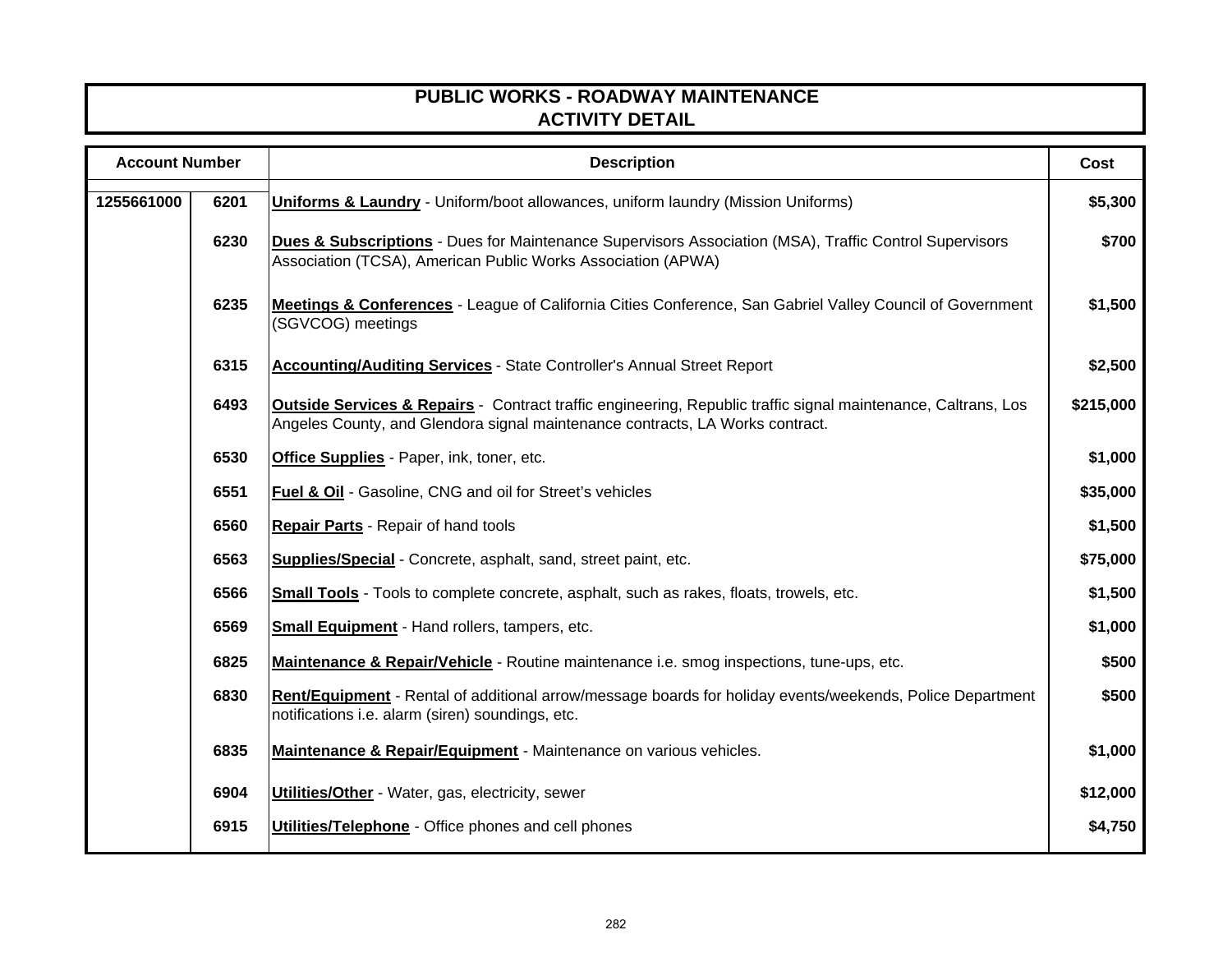#### **1255661000 PUBLIC WORKS - ROADWAY MAINTENANCE**

|         | <b>DESCRIPTION</b>                    | <b>ACTUAL</b> | <b>ACTUAL</b> | <b>REVISED</b> | <b>ADOPTED</b> |                 |
|---------|---------------------------------------|---------------|---------------|----------------|----------------|-----------------|
| Acct. # |                                       | 08-09         | 09-10         | $10 - 11$      | $11 - 12$      | <b>VARIANCE</b> |
|         |                                       |               |               |                |                |                 |
|         | <b>OPERATIONS</b>                     |               |               |                |                |                 |
| 6201    | Uniforms & Laundry                    | 6,540         | 5,040         | 5,300          | 5,300          |                 |
| 6215    | <b>Tuition Reimbursement</b>          | 60            |               |                |                |                 |
| 6220    | <b>Training Schools</b>               | 360           |               |                |                |                 |
| 6230    | Dues & Subscriptions                  | 300           | 690           | 1,000          | 700            | (300)           |
| 6235    | Meetings & Conferences                | 760           | 705           | 1,000          | 1,500          | 500             |
| 6240    | Mileage Reimbursement                 | 675           |               |                |                |                 |
| 6253    | Licenses/Certificates                 | 65            |               |                |                |                 |
| 6315    | <b>Accounting/Auditing Services</b>   | 3,895         | 2,485         | 2,500          | 2,500          |                 |
| 6493    | <b>Outside Services &amp; Repairs</b> | 82,370        | 207,415       | 215,000        | 215,000        |                 |
| 6530    | <b>Office Supplies</b>                | 625           | 285           | 800            | 1,000          | 200             |
| 6540    | <b>Digitized Records</b>              |               | 10            |                |                |                 |
| 6551    | Fuel and Oil                          | 32,985        | 33,695        | 31,000         | 35,000         | 4,000           |
| 6560    | <b>Repair Parts</b>                   | 140           | 405           | 2,000          | 1,500          | (500)           |
| 6563    | Supplies/Special                      | 87,355        | 84,650        | 75,000         | 75,000         |                 |
| 6566    | <b>Small Tools</b>                    | 705           | 1,335         | 1,500          | 1,500          |                 |
| 6569    | <b>Small Equipment</b>                |               | 305           | 1,000          | 1,000          |                 |
| 6605    | <b>Filing Costs</b>                   | 400           |               |                |                |                 |
| 6825    | Maint & Repair / Vehicle              |               |               | 500            | 500            |                 |
| 6827    | Garage Allocaiton                     |               | 21,260        |                |                |                 |
| 6830    | Rent/Equipment                        |               | 760           | 1,000          | 500            | (500)           |
| 6835    | Maint & Repair/Equipment              | 1,195         | 125           | 1,000          | 1,000          |                 |
| 6904    | Utilities/Other                       | 16,010        | 14,030        | 12,000         | 12,000         |                 |
| 6915    | Utilities/Telephone                   | 6,210         | 6,665         | 4,750          | 4,750          |                 |
| 7080    | Refund                                | 575           |               |                |                |                 |
|         | <b>OPERATIONS SUBTOTAL</b>            | 241,225       | 379,860       | 355,350        | 358,750        | 3,400           |
|         |                                       |               |               |                |                |                 |
|         | <b>GAS TAX (ROADWAY MAINT) TOTAL:</b> | 1,016,775     | 1,240,185     | 1,273,150      | 1,294,145      | 20,995          |
|         |                                       |               |               |                |                |                 |
|         | Funding:                              |               |               |                |                |                 |
|         | <b>MEASURE R FUND TOTAL:</b>          |               |               | (53, 650)      |                | 53,650          |
|         | <b>GAS TAX FUND TOTAL:</b>            | (1,016,775)   | (1, 240, 185) | (1,219,500)    | (1, 294, 145)  | (74, 645)       |
|         | <b>Total Funding</b>                  | (1,016,775)   | (1, 240, 185) | (1, 273, 150)  | (1, 294, 145)  | 20,995          |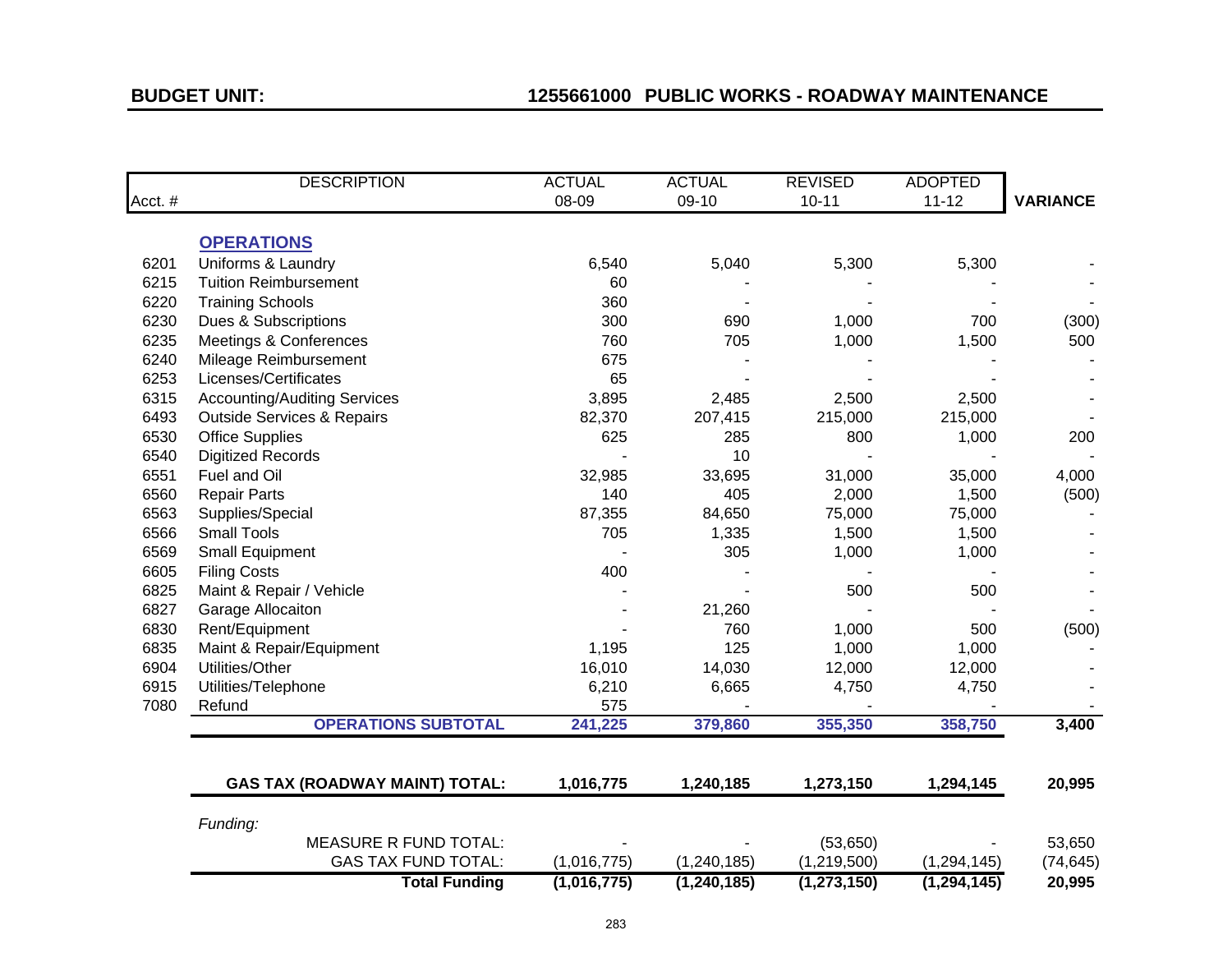### **THIS PAGE INTENTIONALLY LEFT BLANK**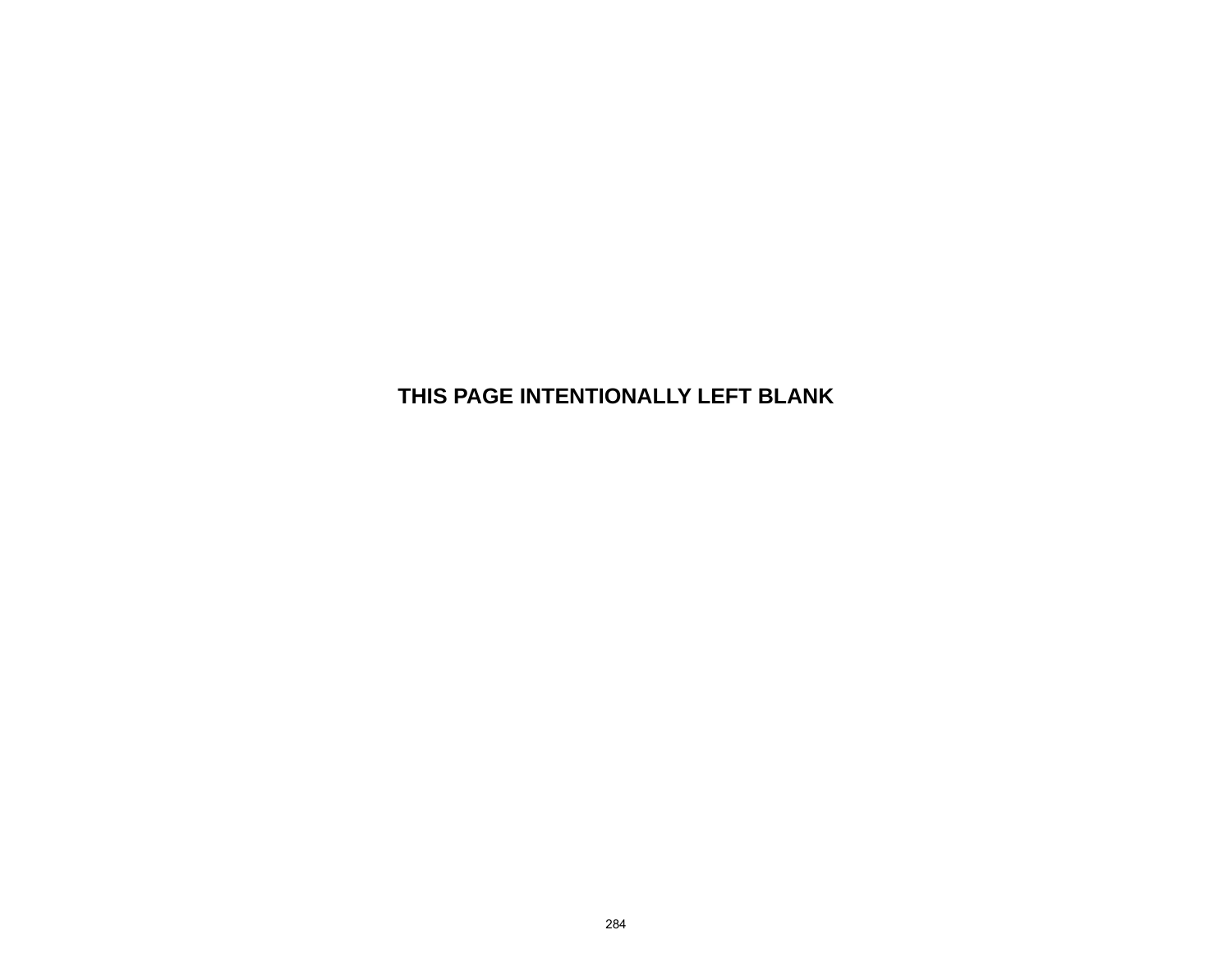# **PUBLIC WORKS GRAFFITI ABATEMENT DIVISION**

PROGRAM COMMENTARY

#### **PROGRAM DESCRIPTION:**

The Graffiti Abatement Division responds to graffiti removal requests throughout the entire city. The scope of duty includes both public right of way as well as private property, specifically private property that is visible and accessible from the public right of way.

#### **STRATEGIC GOALS:**

- The Graffiti Abatement Crew works Monday-Saturday to eliminate graffiti within 48 hours of receiving notification.
- Eliminate vulgar or racial graffiti within 24 hours of notification.
- Continue working with the Police Department and Azusa Unified School District using the new GPS tracking system to help prosecute known graffiti violators.

#### **FY 11-12 PROGRAM HIGHLIGHTS:**

• Through an encroachment permit with Caltrans, City forces will abate graffiti on Caltrans right-of-way that is visible from city streets providing there is safe access to staff.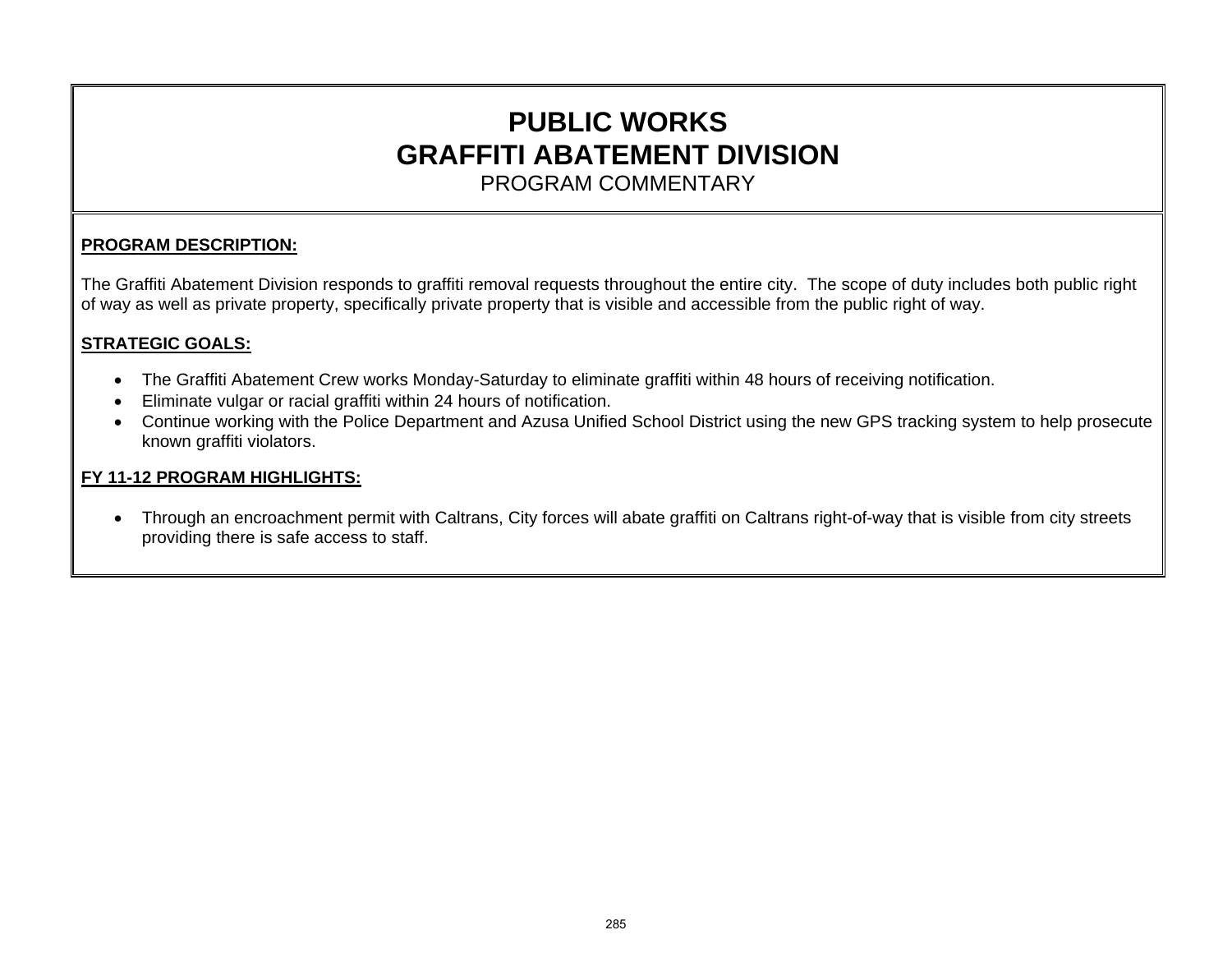## **Budget Division:** *PUBLIC WORKS - GRAFFITI ABATEMENT*

## **Full Time Positions**

### **Part Time Positions**

|                       | FY 10-11   | FY 11-12   | FY 10-11   | FY 11-12    |                              | FY 10-11 | FY 11-12 | FY 10-11         | FY 11-12             |
|-----------------------|------------|------------|------------|-------------|------------------------------|----------|----------|------------------|----------------------|
|                       | Revised    | Adopted    | Revised    | Adopted     |                              | Revised  | Adopted  | Revised          | Adopted              |
| <b>Position Title</b> | Allocation | Allocation | Salary     | Salary      | <b>Position Title</b>        | Hours    | Hours    | Wages            | Wages                |
|                       |            |            |            |             | <b>Asst Street Maint Wrk</b> | 6,656    | 6,656    | $\sqrt{$99,145}$ | \$102,770            |
|                       |            |            |            |             |                              |          |          |                  |                      |
|                       |            |            |            |             |                              |          |          |                  |                      |
|                       |            |            |            |             |                              |          |          |                  |                      |
|                       |            |            |            |             |                              |          |          |                  |                      |
|                       |            |            |            |             |                              |          |          |                  |                      |
|                       |            |            |            |             |                              |          |          |                  |                      |
|                       |            |            |            |             |                              |          |          |                  |                      |
|                       |            |            |            |             |                              |          |          |                  |                      |
|                       |            |            |            |             |                              |          |          |                  |                      |
|                       |            |            |            |             |                              |          |          |                  |                      |
|                       |            |            |            |             |                              |          |          |                  |                      |
|                       |            |            |            |             |                              |          |          |                  |                      |
|                       |            |            |            |             |                              |          |          |                  |                      |
|                       |            |            |            |             |                              |          |          |                  |                      |
|                       |            |            |            |             |                              |          |          |                  |                      |
|                       |            |            |            |             |                              |          |          |                  |                      |
|                       |            |            |            |             |                              |          |          |                  |                      |
|                       |            |            |            |             |                              |          |          |                  |                      |
| <b>TOTAL</b>          | 0.00       | 0.00       | $\sqrt{6}$ | $\sqrt{$0}$ | <b>TOTAL</b>                 | 6,656    | 6,656    |                  | $$99,145$ $$102,770$ |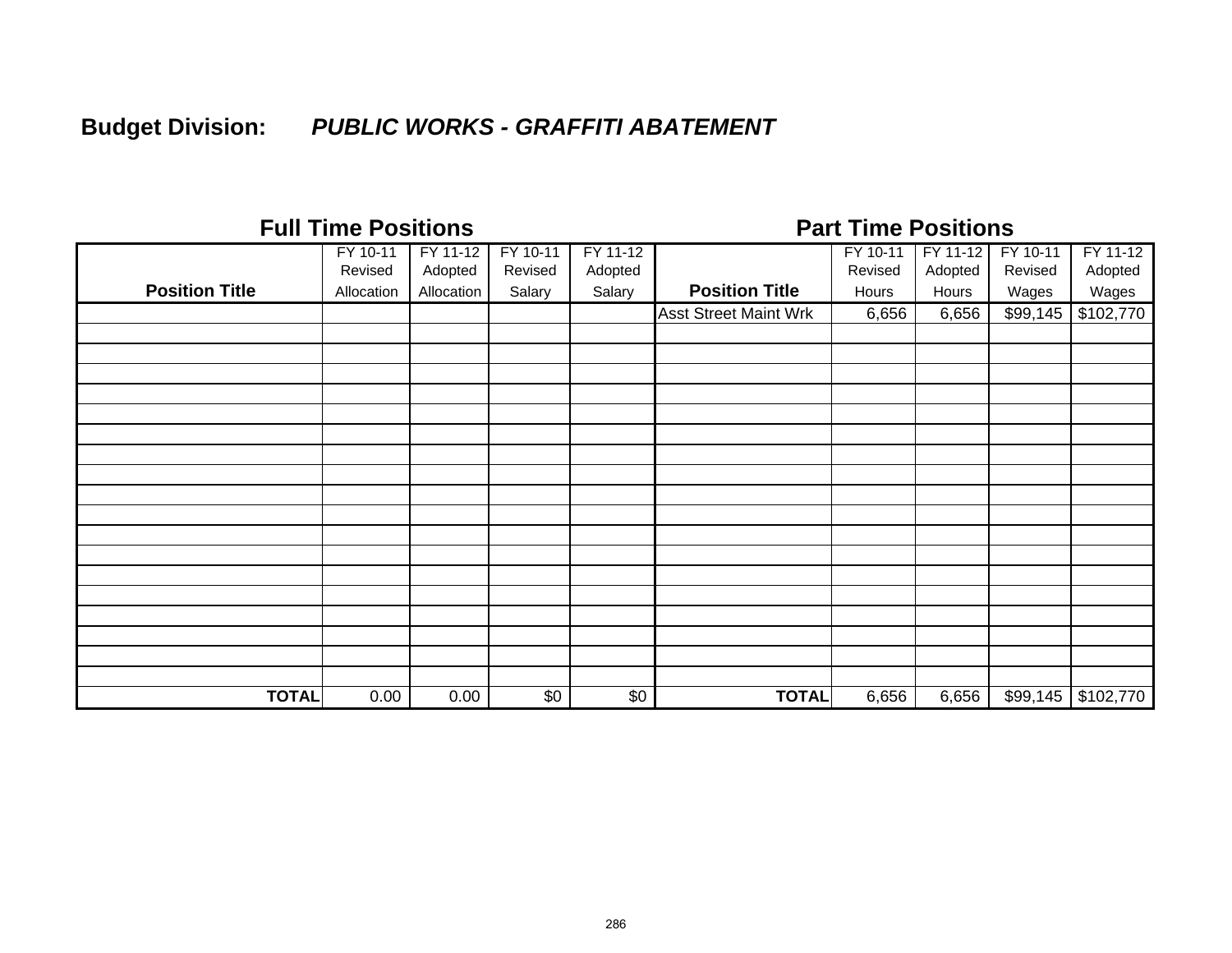#### **1055664000 PUBLIC WORKS - GRAFFITI ABATEMENT**

| Acct. $#$ | <b>DESCRIPTION</b>                | <b>ACTUAL</b><br>08-09 | <b>ACTUAL</b><br>$09-10$ | <b>REVISED</b><br>$10 - 11$ | <b>ADOPTED</b><br>$11 - 12$ | <b>VARIANCE</b> |
|-----------|-----------------------------------|------------------------|--------------------------|-----------------------------|-----------------------------|-----------------|
|           | <b>PERSONNEL</b>                  |                        |                          |                             |                             |                 |
| 6006      | Salaries/Temp & Part-Time         | 68,915                 | 62,630                   | 99,145                      | 102,770                     | 3,625           |
| 6101      | PERS/Employee Contribution        | 2,780                  | 2,520                    | 1.785                       | 1,870                       | 85              |
| 6105      | <b>PERS/Employer Contribution</b> | 4,730                  | 4,180                    | 2,930                       | 3,360                       | 430             |
| 6109      | PARS/Employer Contribution        | 1,120                  | 1,020                    | 2,820                       | 2,915                       | 95              |
| 6125      | FICA/Employer Contrib/Med         | 1.000                  | 910                      | 1.440                       | 1.490                       | 50              |
| 6155      | <b>Workers' Comp Allocation</b>   | 2,755                  | 2,505                    | 3,965                       | 4,110                       | 145             |
| 6165      | <b>Unemployment Allocation</b>    | 70                     | 60                       | 100                         | 105                         | 5               |
|           | <b>PERSONNEL SUBTOTAL</b>         | 81,370                 | 73,825                   | 112,185                     | 116,620                     | 4,435           |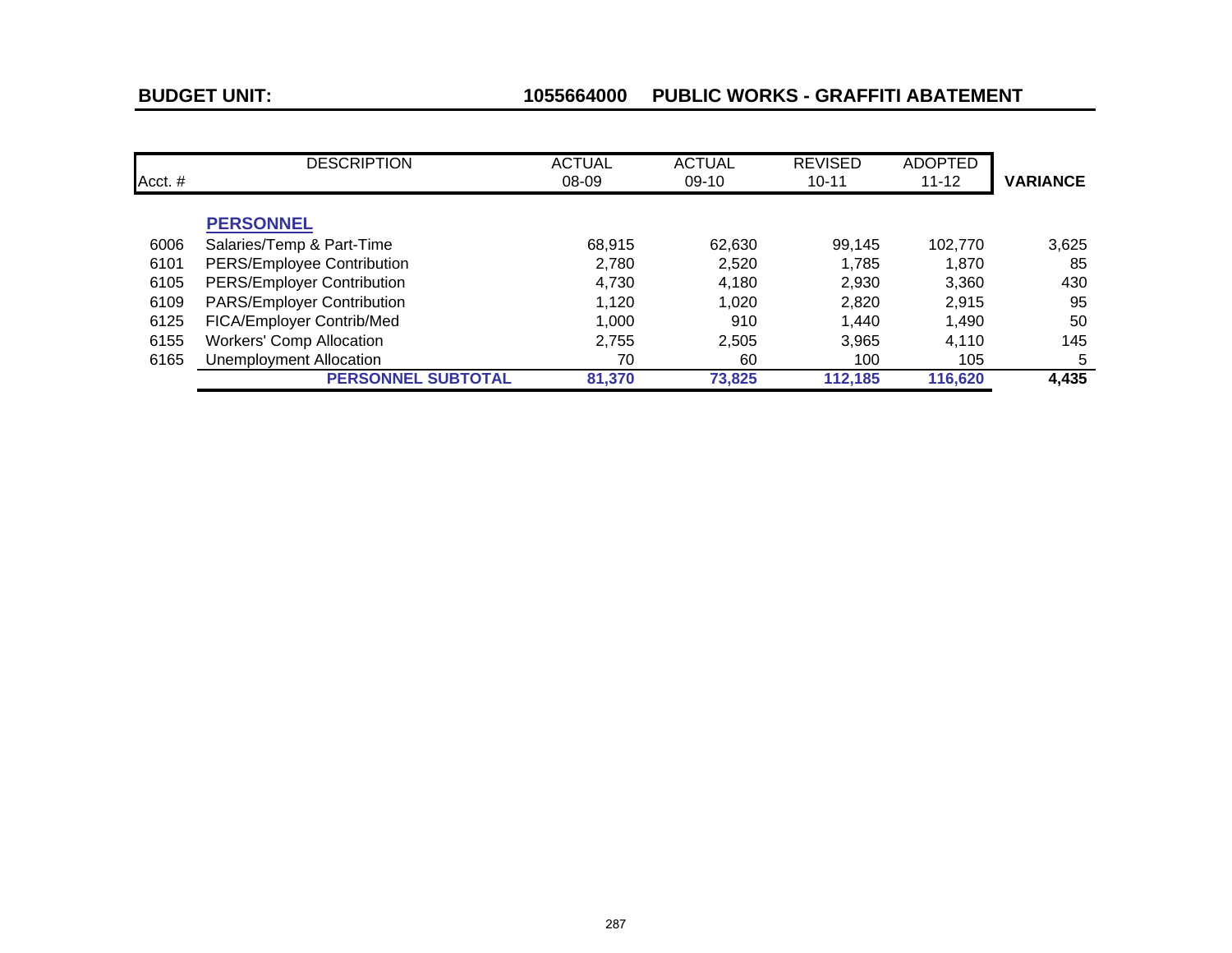#### **PUBLIC WORKS - GRAFFITI ABATEMENT ACTIVITY DETAIL**

| <b>Account Number</b> |      | <b>Description</b>                                                                          |          |  |  |  |
|-----------------------|------|---------------------------------------------------------------------------------------------|----------|--|--|--|
| 1055664000            | 6201 | <b>Uniforms &amp; Laundry - Uniform/Boot allowances, uniform laundry (Mission Uniforms)</b> | \$1,700  |  |  |  |
|                       | 6551 | <b>Fuel and Oil - Used for vehicles and equipment</b>                                       | \$1,000  |  |  |  |
|                       | 6563 | <b>Supplies/Special</b> - Paint, brushes & solvents for graffiti abatement                  | \$12,000 |  |  |  |
|                       | 6566 | <b>Small Tools</b> - Tools used for abatement                                               | \$500    |  |  |  |
|                       | 6569 | <b>Small Equipment - Security cameras</b>                                                   | \$3,000  |  |  |  |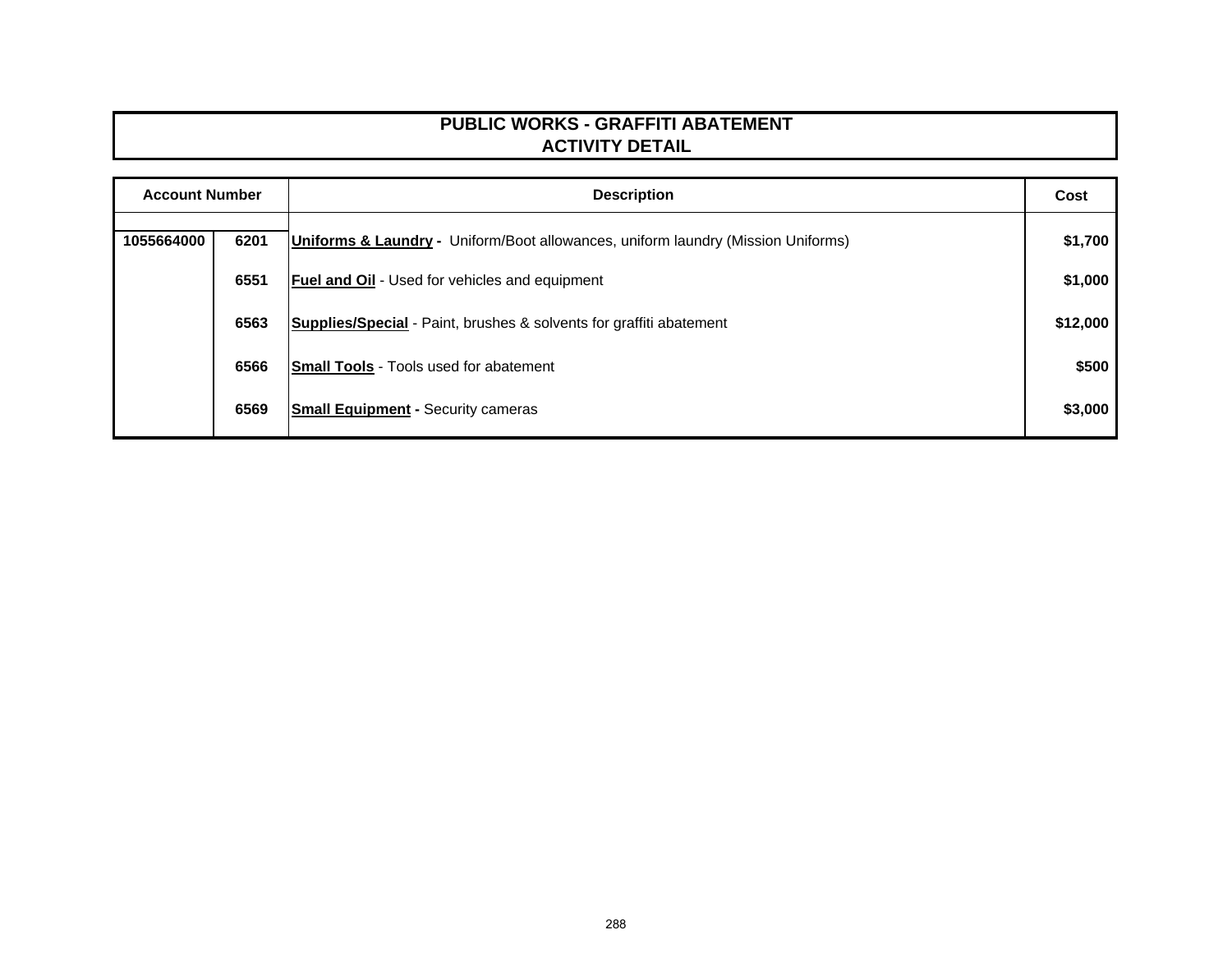#### **1055664000 PUBLIC WORKS - GRAFFITI ABATEMENT**

|        | <b>DESCRIPTION</b>                    | <b>ACTUAL</b> | <b>ACTUAL</b> | <b>REVISED</b> | <b>ADOPTED</b> |                 |
|--------|---------------------------------------|---------------|---------------|----------------|----------------|-----------------|
| Acct.# |                                       | 08-09         | 09-10         | $10 - 11$      | $11 - 12$      | <b>VARIANCE</b> |
|        | <b>OPERATIONS</b>                     |               |               |                |                |                 |
| 6201   | Uniforms & Laundry                    | 1,455         | 2,600         | 1,700          | 1,700          |                 |
| 6493   | <b>Outside Services &amp; Repairs</b> | 30            |               |                |                |                 |
| 6530   | <b>Office Supplies</b>                |               | 15            |                |                |                 |
| 6551   | Fuel and Oil                          | 275           | 70            | 1,000          | 1,000          |                 |
| 6563   | Supplies/Special                      | 10,400        | 10,495        | 12,000         | 12,000         |                 |
| 6566   | <b>Small Tools</b>                    | 95            | 345           | 500            | 500            |                 |
| 6569   | Small Equipment                       | 1,055         |               |                | 3,000          | 3,000           |
| 6835   | Maint & Repair/Equipment              | 1,440         | 105           |                |                |                 |
| 6915   | Utilities/Telephone                   |               | 870           |                |                |                 |
|        | <b>OPERATIONS SUBTOTAL</b>            | 14,750        | 14,500        | 15,200         | 18,200         | 3,000           |
|        |                                       |               |               |                |                |                 |
|        |                                       |               |               |                |                |                 |
|        | <b>GRAFFITI TOTAL:</b>                | 96,120        | 88,325        | 127,385        | 134,820        | 7,435           |
|        |                                       |               |               |                |                |                 |
|        |                                       |               |               |                |                |                 |
|        | Funding:<br><b>RDA TOTAL:</b>         |               |               |                |                |                 |
|        | <b>GENERAL FUND TOTAL:</b>            | (30,000)      | (30,000)      | (30,000)       | (30,000)       |                 |
|        |                                       | (66, 120)     | (58,325)      | (97, 385)      | (104, 820)     | 7,435           |
|        | <b>Total Funding</b>                  | (96, 120)     | (88, 325)     | (127, 385)     | (134, 820)     | 7,435           |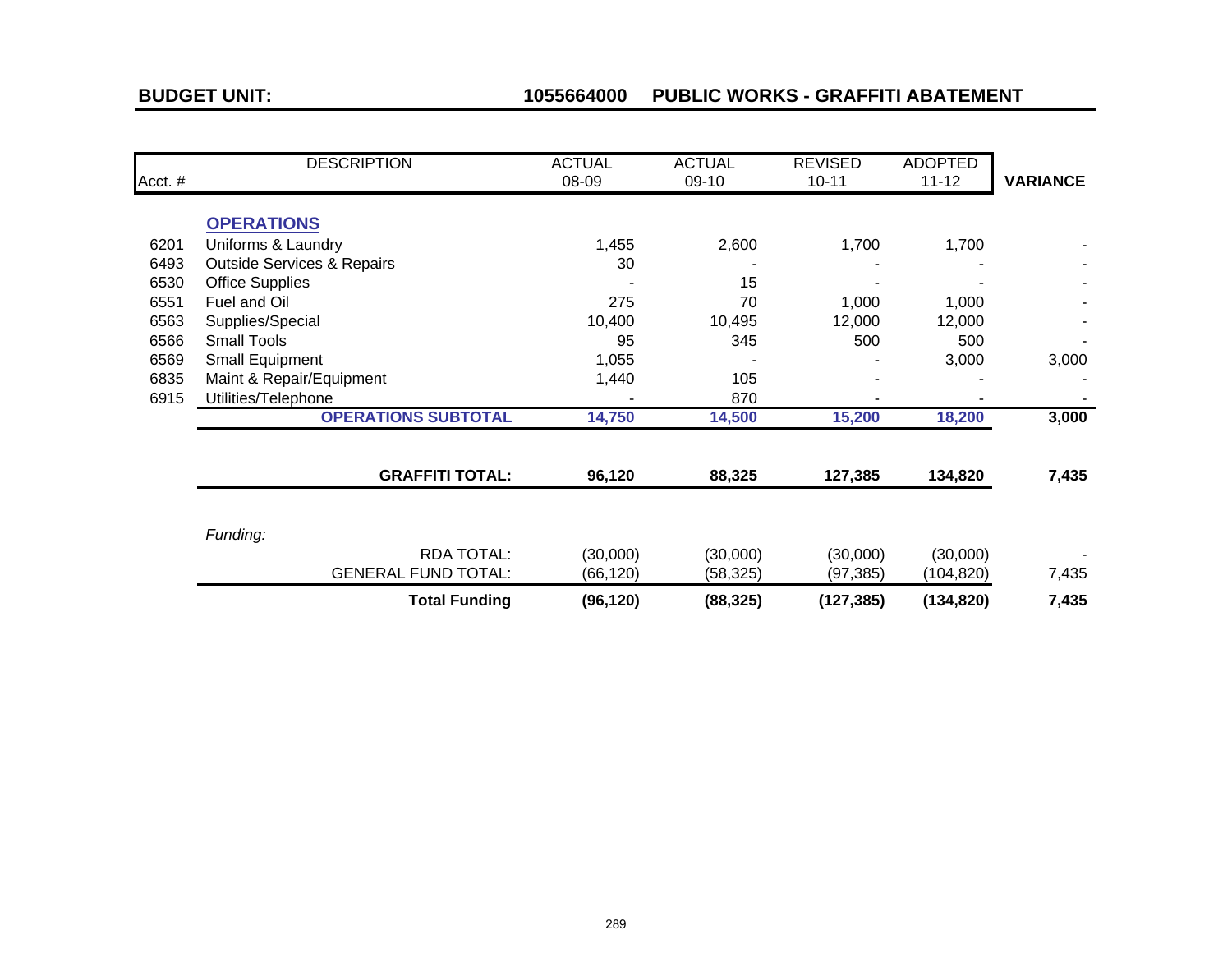### **THIS PAGE INTENTIONALLY LEFT BLANK**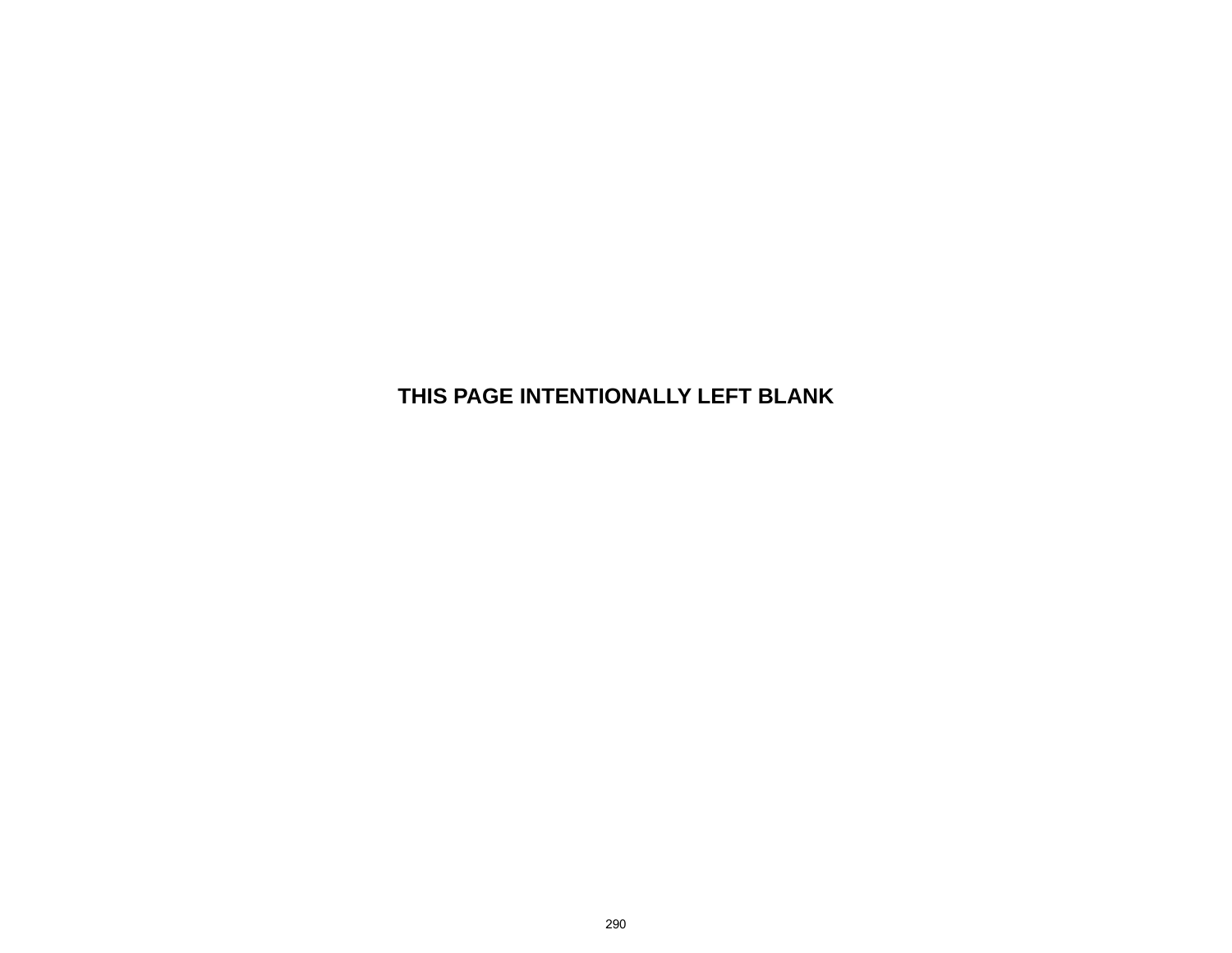## **PUBLIC WORKS FACILITIES MAINTENANCE DIVISION**  PROGRAM COMMENTARY

#### **PROGRAM DESCRIPTION:**

The Facilities Maintenance Division is responsible for the maintenance of 236,727 square feet of building space owned and operated by the City. This includes Police Headquarters, City Hall, the Auditorium and other City facilities. Staff on a daily basis performs electrical, plumbing, painting and maintenance related activities. Staff also develops bid specifications and solicit work from licensed contractors to perform work that is beyond their capabilities or availability.

#### **STRATEGIC GOALS:**

- Continue to implement the Facilities Maintenance Plan to improve the usability of City facilities.
- Identify and schedule modification of non-compliant American's with Disabilities Act (ADA) compliant areas within City facilities.

#### **FY 11-12 PROGRAM HIGHLIGHTS:**

• Maintain City owned buildings and administer the major facilities related capital improvement projects.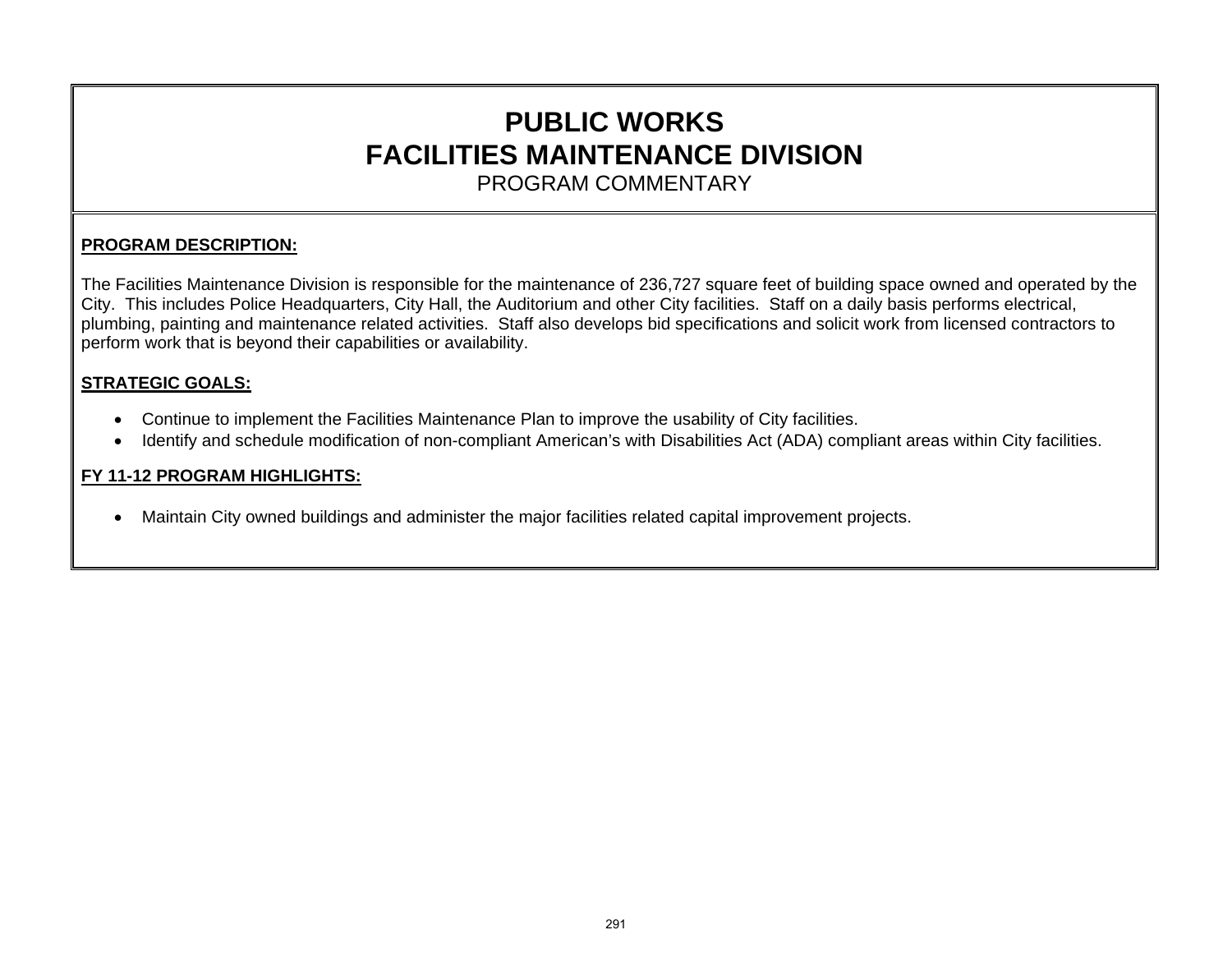## **Budget Division:** *PUBLIC WORKS - FACILITIES MAINTENANCE*

## **Full Time Positions**

### **Part Time Positions**

|                                          | $FY$ 10-11 | FY 11-12   | FY 10-11       | FY 11-12  |                       |         | FY 10-11 FY 11-12 | FY 10-11 | FY 11-12   |
|------------------------------------------|------------|------------|----------------|-----------|-----------------------|---------|-------------------|----------|------------|
|                                          | Revised    | Adopted    | Revised        | Adopted   |                       | Revised | Adopted           | Revised  | Adopted    |
| <b>Position Title</b>                    | Allocation | Allocation | Salary         | Salary    | <b>Position Title</b> | Hours   | Hours             | Wages    | Wages      |
| <b>Facilities Maintenance Worker III</b> | 2.00       | 2.00       | 116,800        | 119,875   |                       |         |                   |          |            |
|                                          |            |            |                |           |                       |         |                   |          |            |
|                                          |            |            |                |           |                       |         |                   |          |            |
|                                          |            |            |                |           |                       |         |                   |          |            |
|                                          |            |            |                |           |                       |         |                   |          |            |
|                                          |            |            |                |           |                       |         |                   |          |            |
|                                          |            |            |                |           |                       |         |                   |          |            |
|                                          |            |            |                |           |                       |         |                   |          |            |
|                                          |            |            |                |           |                       |         |                   |          |            |
|                                          |            |            |                |           |                       |         |                   |          |            |
|                                          |            |            |                |           |                       |         |                   |          |            |
|                                          |            |            |                |           |                       |         |                   |          |            |
|                                          |            |            |                |           |                       |         |                   |          |            |
|                                          |            |            |                |           |                       |         |                   |          |            |
|                                          |            |            |                |           |                       |         |                   |          |            |
|                                          |            |            |                |           |                       |         |                   |          |            |
|                                          |            |            |                |           |                       |         |                   |          |            |
|                                          |            |            |                |           |                       |         |                   |          |            |
|                                          |            |            |                |           |                       |         |                   |          |            |
| <b>TOTAL</b>                             | 2.00       |            | 2.00 \$116,800 | \$119,875 | <b>TOTAL</b>          | 0       | 0                 | \$0      | $\sqrt{6}$ |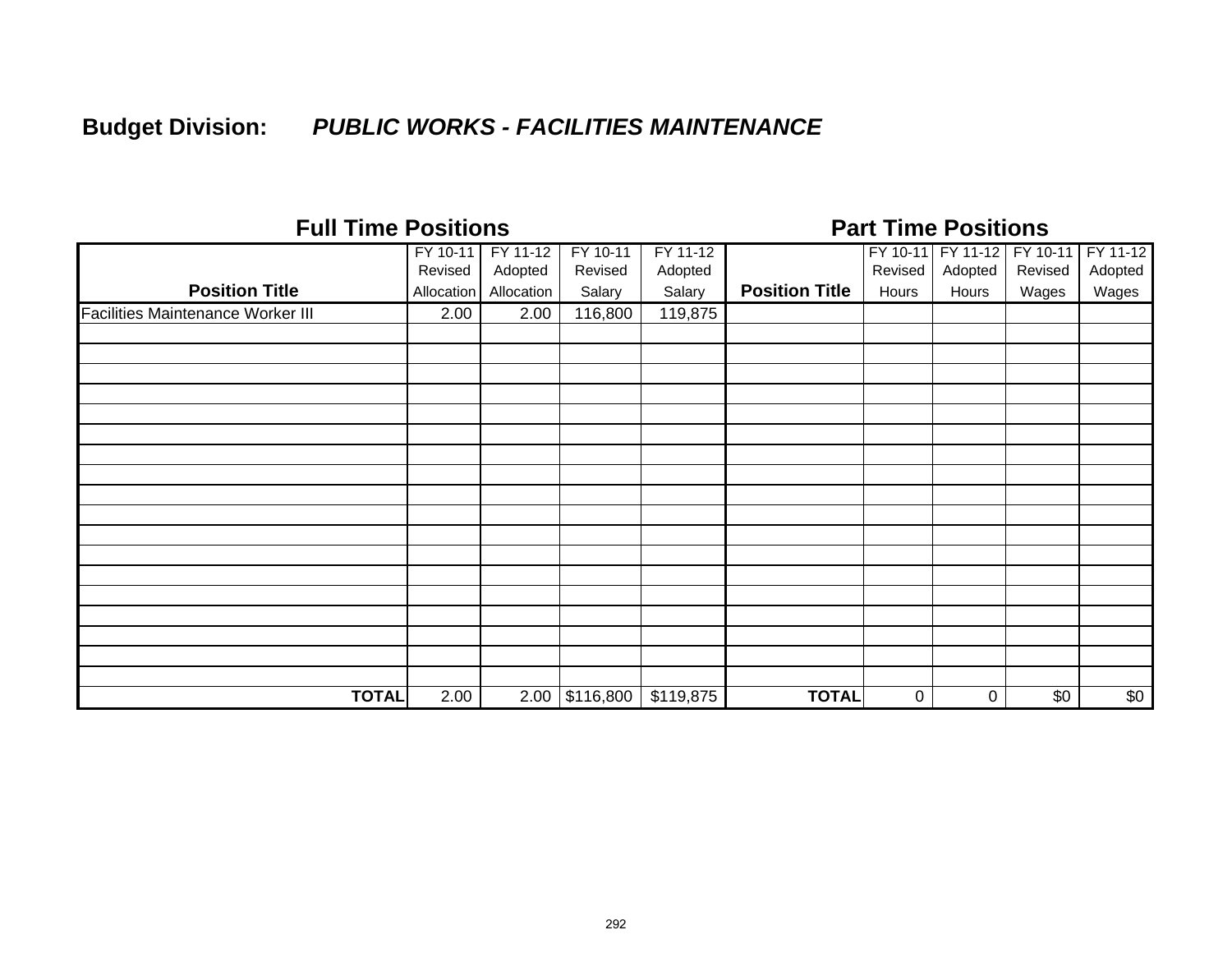#### **1055666000 PUBLIC WORKS - FACILITIES MAINTENANCE**

|         | <b>DESCRIPTION</b>                | <b>ACTUAL</b> | <b>ACTUAL</b> | <b>REVISED</b> | <b>ADOPTED</b> |                 |
|---------|-----------------------------------|---------------|---------------|----------------|----------------|-----------------|
| Acct. # |                                   | 08-09         | 09-10         | $10 - 11$      | $11 - 12$      | <b>VARIANCE</b> |
|         |                                   |               |               |                |                |                 |
|         | <b>PERSONNEL</b>                  |               |               |                |                |                 |
| 6003    | Salaries/Regular                  | 106,480       | 124,385       | 116,800        | 119,875        | 3,075           |
| 6012    | Salaries/Comp-Time                | 690           | 625           |                |                |                 |
| 6015    | Salaries/Vacation                 | 1,710         | 2,075         |                |                |                 |
| 6024    | Salaries/Sick Leave               | 1,270         | 6,305         |                |                |                 |
| 6033    | Overtime Pay/Premium              | 2,110         | 1,250         | 2,000          | 2,000          |                 |
| 6048    | Salaries/Language                 | 605           | 605           | 600            |                | (600)           |
| 6101    | <b>PERS/Employee Contribution</b> | 7,820         | 9,450         | 9,620          | 8,450          | (1, 170)        |
| 6105    | <b>PERS/Employer Contribution</b> | 13,410        | 15,785        | 15,855         | 15,230         | (625)           |
| 6109    | PARS/Employer                     | 1,020         | 1,285         | 1,290          | 85             | (1,205)         |
| 6125    | FICA/Employer Contrib/Med         | 810           | 1,135         | 1,365          | 1,070          | (295)           |
| 6133    | Retiree Health Premium Reimb      | 1,215         | 1,265         | 1,290          | 1,290          |                 |
| 6140    | Life Insurance Allocation         | 345           | 355           | 360            | 315            | (45)            |
| 6155    | <b>Workers' Comp Allocation</b>   | 4,495         | 5,390         | 5,530          | 4,875          | (655)           |
| 6160    | <b>LTD Insurance Allocation</b>   | 930           | 1,015         | 1,055          | 935            | (120)           |
| 6165    | <b>Unemployment Allocation</b>    | 130           | 155           | 170            | 150            | (20)            |
| 6175    | Benefits/Flex Plan                | 26,115        | 31,970        | 33,875         | 29,545         | (4,330)         |
| 6180    | Deferred Comp/Employer Paid       | 1,335         | 1,530         | 1,530          | 1,080          | (450)           |
|         | <b>PERSONNEL SUBTOTAL</b>         | 170,490       | 204,580       | 191,340        | 184,900        | (6, 440)        |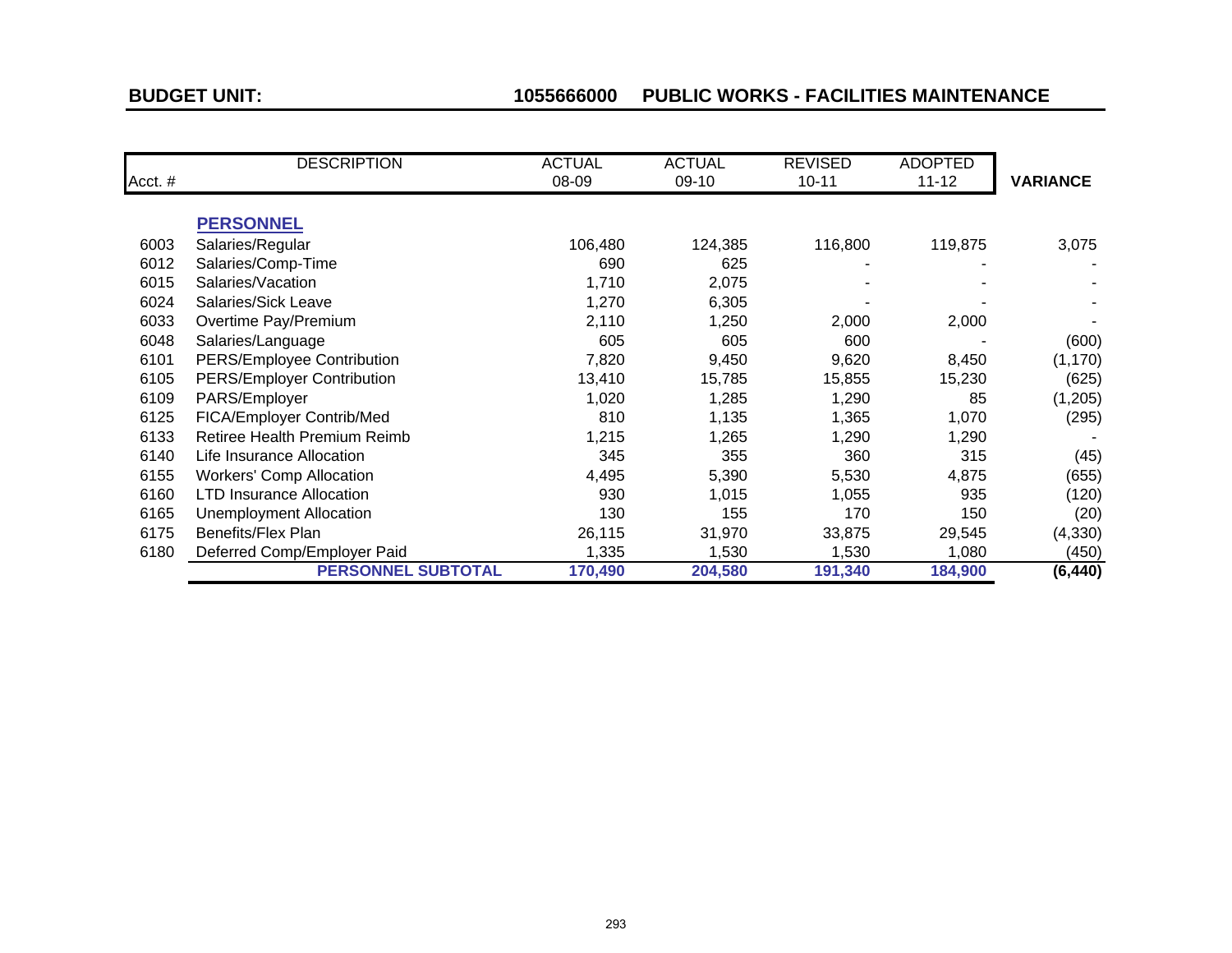#### **Cost1055666000 6201 \$1,100 Uniforms & Laundry** - Uniform/boot allowances and laundry service. **6430 \$80,000 Custodial Services** - Contracted cleaning services for all City buildings, including the Auditorium, Boy Scout **6493 \$93,000 Outside Services & Repairs** - HVAC repairs and maintenance, monthly elevator maintenance, fire suppression **6530 \$1,000 Office Supplies** - Miscellaneous office stationeries. **6551 \$3,000 Fuel & Oil** - Gasoline, CNG and oil for the Facilities vehicles. **6554 \$12,000 Supplies/Custodial & Cleaning** - Cleaning supplies for janitorial services. **6563 \$50,000 Supplies/Special** - Carpentry, electrical & plumbing supplies for City-wide repairs. **6566 \$750 Small Tools** - Paint brushes, rollers, hoses, hammers, screwdrivers, etc. **6569 \$500 Small Equipment** - Compressors, etc. **6615 \$1,000 Safety & Security Services** - Library, Police Department, Senior Center, City Yard, Woman's Club, **6830 \$1,000 Rent/Equipment** - Rental of miscellaneous equipment such as scissor lifts, pumping systems, etc. **6904 \$90,000 Utilities/Other** - Water, sewer, trash, electricity **6910 \$2,000 Utilities/Natural Gas** - Gas for City Yard and City Hall/West Wing **6915 \$1,200 Utilities / Telephone** - Office phones and cell phones Transportation, Memorial Park, etc. **ACTIVITY DETAILAccount Number Description** House, Barnes House, City Hall, West Wing, Durrell House, Police Department, Senior Center, Library, City Yard, Woman's Club, Memorial Park, and Transportation. maintenance, monthly mat cleanings. Miscellaneous repair projects for gateway monuments, access systems, electrical systems, windows, etc.

**PUBLIC WORKS - FACILITIES MAINTENANCE**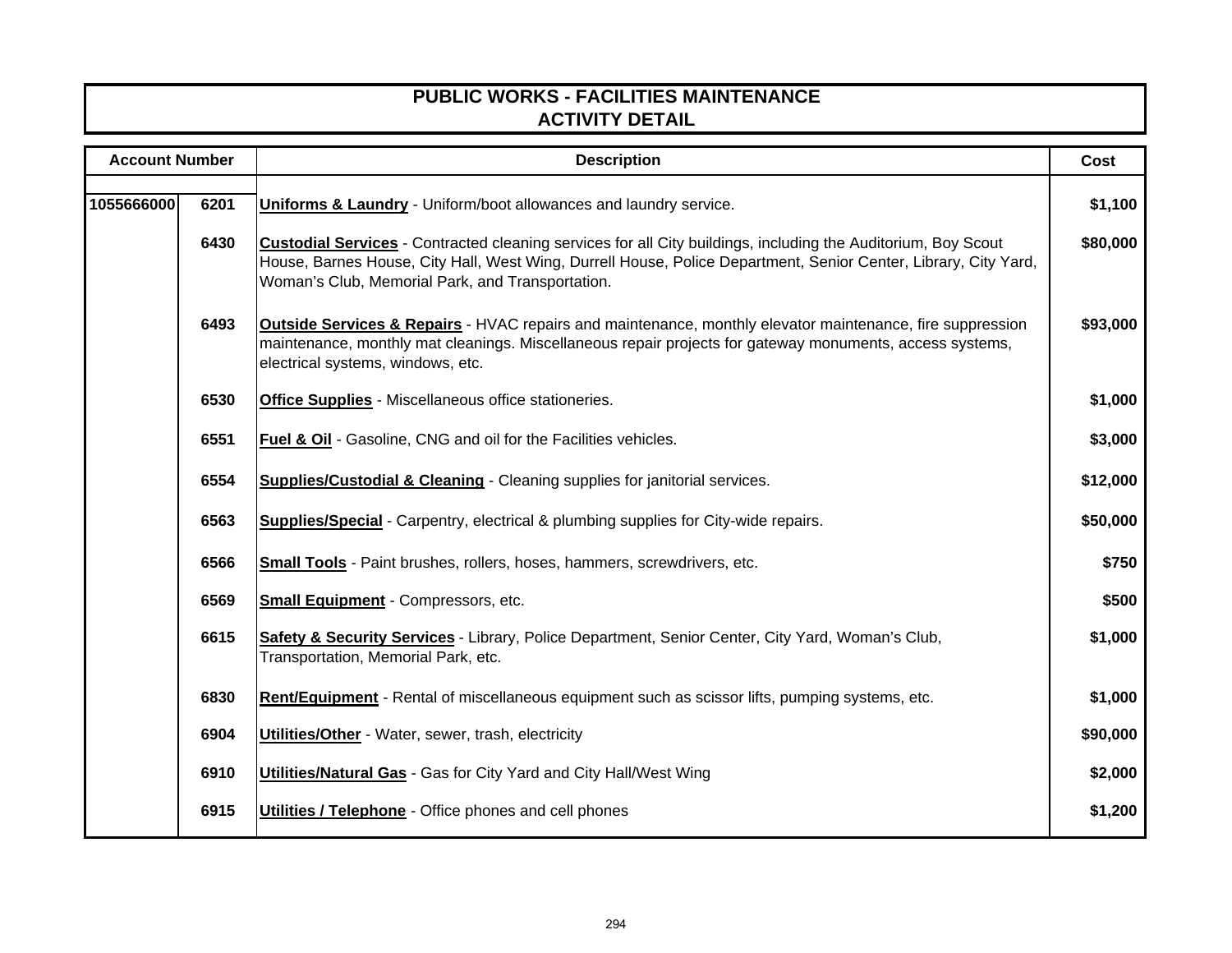#### **1055666000 PUBLIC WORKS - FACILITIES MAINTENANCE**

|        | <b>DESCRIPTION</b>                    | <b>ACTUAL</b> | <b>ACTUAL</b> | <b>REVISED</b> | <b>ADOPTED</b> |                 |
|--------|---------------------------------------|---------------|---------------|----------------|----------------|-----------------|
| Acct.# |                                       | 08-09         | 09-10         | $10 - 11$      | $11 - 12$      | <b>VARIANCE</b> |
|        |                                       |               |               |                |                |                 |
|        | <b>OPERATIONS</b>                     |               |               |                |                |                 |
| 6201   | Uniforms & Laundry                    | 1,225         | 675           | 1,100          | 1,100          |                 |
| 6253   | Licenses/Certificates                 | 40            |               |                |                |                 |
| 6430   | <b>Custodial Services</b>             | 110,590       | 79,780        | 80,000         | 80,000         |                 |
| 6493   | <b>Outside Services &amp; Repairs</b> | 107,895       | 95,660        | 93,000         | 93,000         |                 |
| 6496   | <b>Outside Processing</b>             |               | 555           |                |                |                 |
| 6530   | <b>Office Supplies</b>                | 930           | 955           | 600            | 1,000          | 400             |
| 6540   | <b>Digitized Records</b>              | 40            | 10            |                |                |                 |
| 6551   | Fuel and Oil                          | 1,935         | 3,165         | 2,000          | 3,000          | 1,000           |
| 6554   | Supplies/Custodial & Cleaning         | 15,545        | 15,550        | 12,000         | 12,000         |                 |
| 6560   | <b>Repair Parts</b>                   |               | 175           |                |                |                 |
| 6563   | Supplies/Special                      | 53,065        | 52,385        | 50,000         | 50,000         |                 |
| 6566   | <b>Small Tools</b>                    | 745           | 555           | 750            | 750            |                 |
| 6569   | Small Equipment                       | 195           | 190           | 500            | 500            |                 |
| 6615   | Safety & Security Services Exp        | 2,500         | 2,280         | 2,500          | 1,000          | (1,500)         |
| 6815   | Maint & Repairs/Bldgs                 | 2,460         |               |                |                |                 |
| 6830   | Rent/Equipment                        |               | 510           | 1,000          | 1,000          |                 |
| 6835   | Maint & Repair/Equipment              | 1,795         |               |                |                |                 |
| 6904   | Utilities/Other                       | 108,555       | 107,950       | 90,000         | 90,000         |                 |
| 6910   | <b>Utilities/Natural Gas</b>          | 1,535         | 1,550         | 2,000          | 2,000          |                 |
| 6915   | Utilities/Telephone                   | 805           | 1,095         | 1,200          | 1,200          |                 |
|        | <b>OPERATIONS SUBTOTAL</b>            | 409,855       | 363,040       | 336,650        | 336,550        | (100)           |
|        |                                       |               |               |                |                |                 |
|        | <b>GENERAL FUND TOTAL:</b>            | 580,345       | 567,620       | 527,990        | 521,450        | (6, 540)        |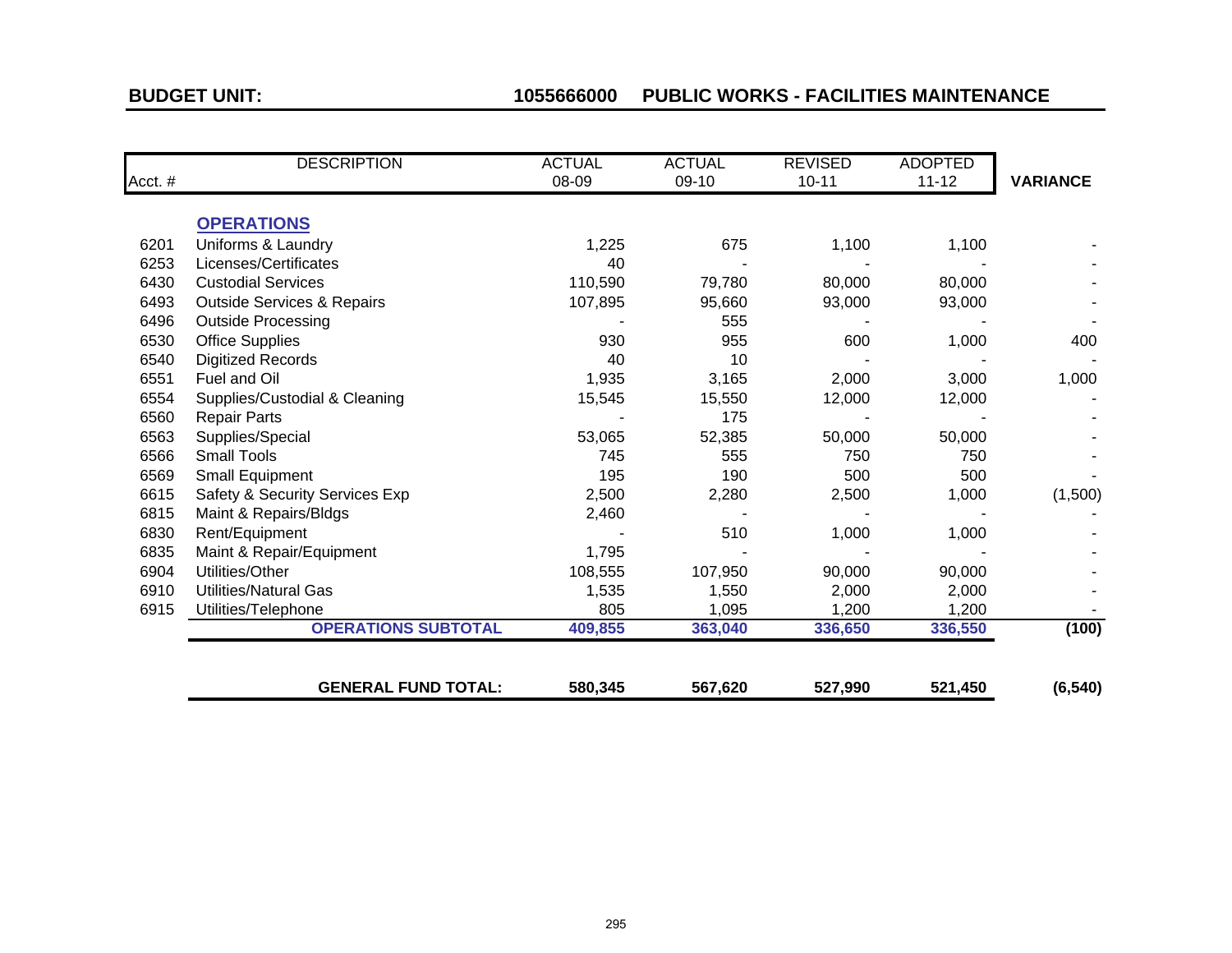### **THIS PAGE INTENTIONALLY LEFT BLANK**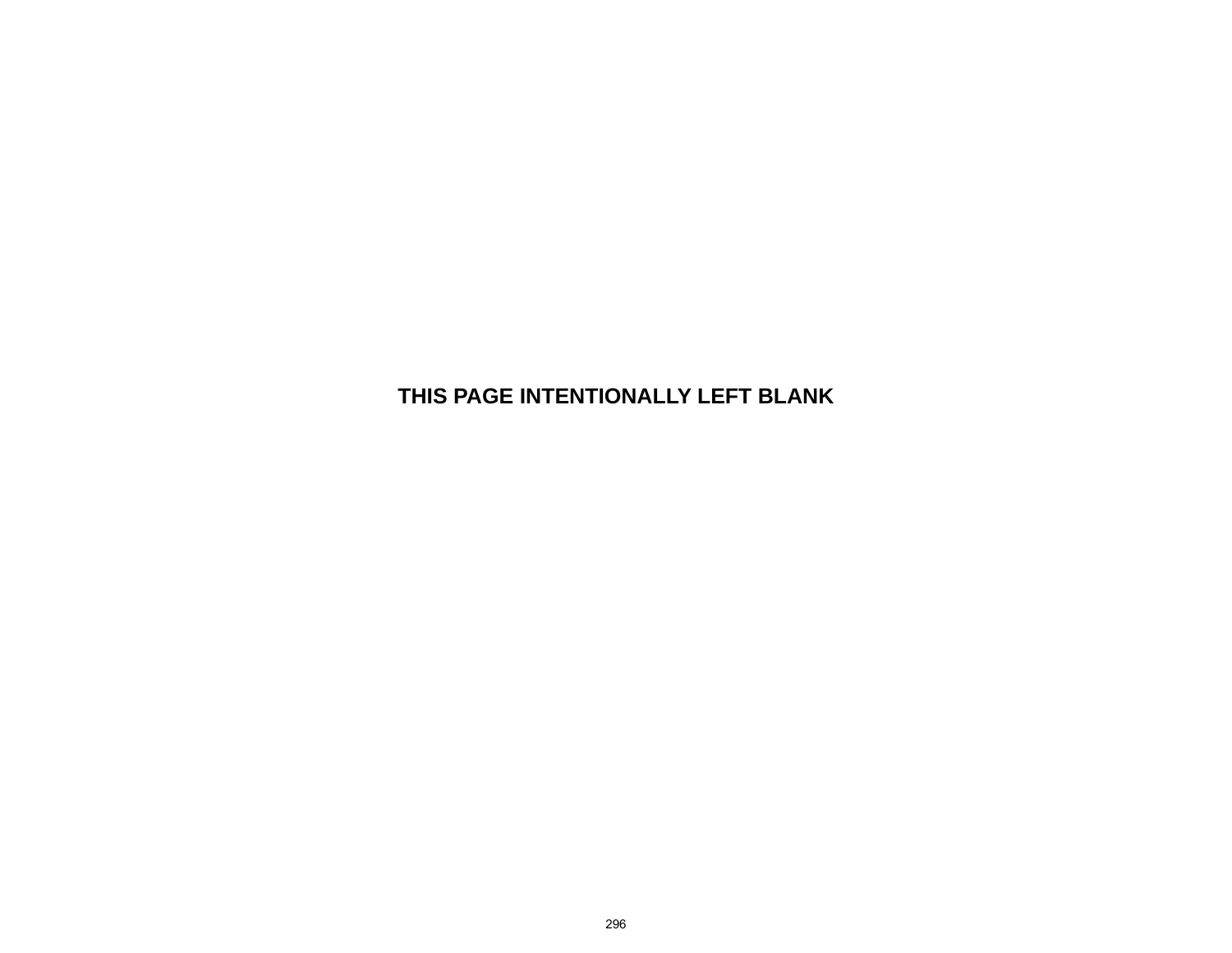## **PUBLIC WORKS TRANSPORTATION DIVISION**  PROGRAM COMMENTARY

#### **PROGRAM DESCRIPTION**

The Transportation Division currently handles three major programs: Dial-A-Ride, Metrolink Shuttle and Ride Share. The Metrolink Shuttle Program provides trips to and from the Covina Metrolink Station. The Dial-A-Ride program transports seniors and disabled passengers to medical and social service appointments. Azusa has one of the largest service areas in the San Gabriel Valley. Additionally, the Division supports other forms of alternative transportation with a bus fare subsidy program (for both Azusa residents and persons employed in Azusa) and a Ride Share Incentive Program for City of Azusa employees.

#### **STRATEGIC GOALS**

- Provide rides to residents and employees within our service area in the most efficient way possible.
- Promote and encourage the use of public transportation and ride sharing through the use of subsidies and incentives, and to achieve less traffic congestion and better air quality.

#### **FY 11-12 PROGRAM HIGHLIGHTS:**

• Continue to offer quality transportation programs to the residents and workers in the City of Azusa.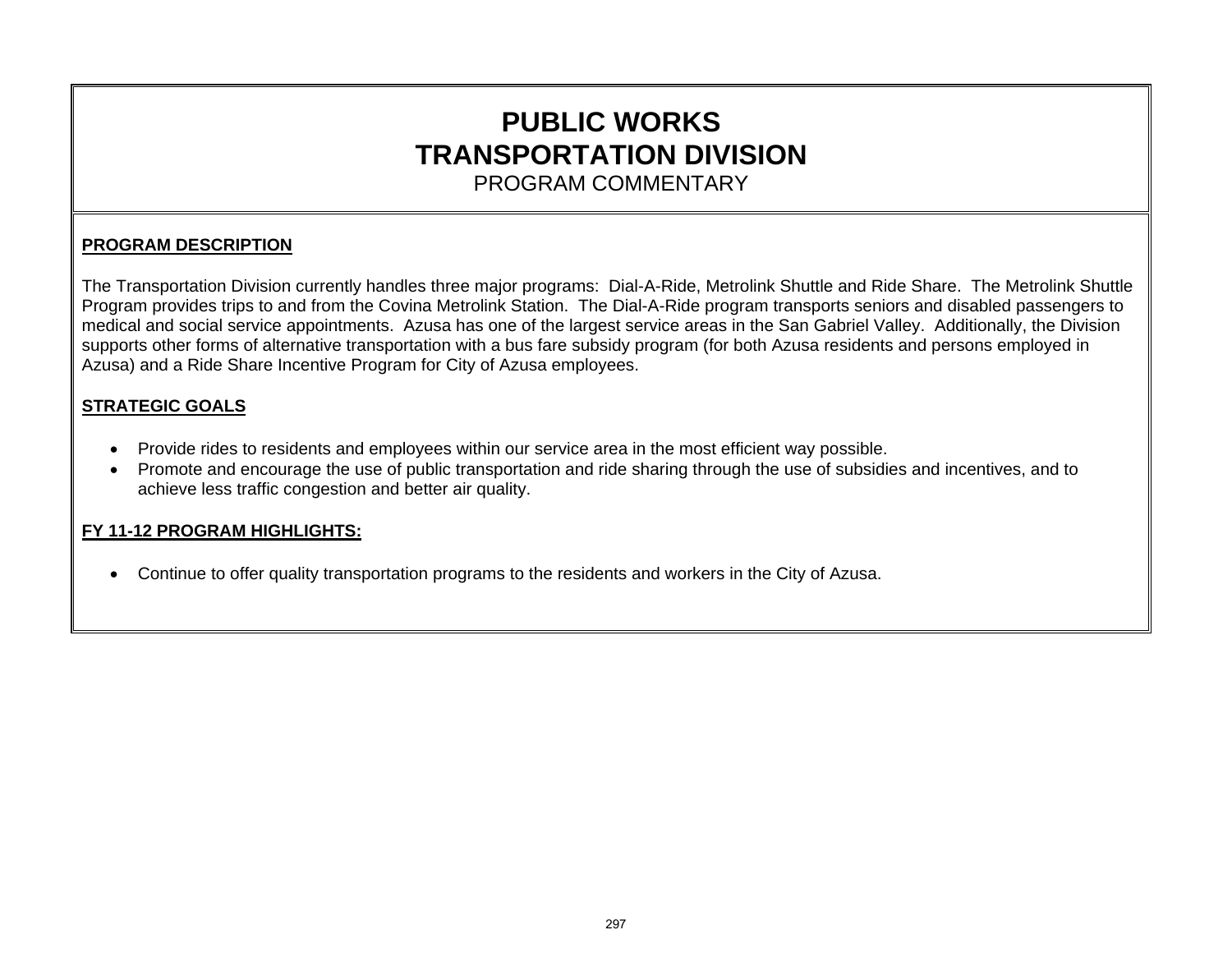## **Full Time Positions**

### **Part Time Positions**

|                                                                                                                                                                          | FY 10-11   | FY 11-12   | FY 10-11  | FY 11-12  |                           | FY 10-11 | FY 11-12 | FY 10-11  | FY 11-12  |
|--------------------------------------------------------------------------------------------------------------------------------------------------------------------------|------------|------------|-----------|-----------|---------------------------|----------|----------|-----------|-----------|
|                                                                                                                                                                          | Revised    | Adopted    | Revised   | Adopted   |                           | Revised  | Adopted  | Revised   | Adopted   |
| <b>Position Title</b>                                                                                                                                                    | Allocation | Allocation | Salary    | Salary    | <b>Position Title</b>     | Hours    | Hours    | Wages     | Wages     |
| Public Works Director/Asst City Manager <sup>(a)</sup>                                                                                                                   | 0.125      | 0.25       | \$18,295  | \$36,585  | Bus Driver <sup>(g)</sup> | 9,203    | 12,304   | \$202,395 | \$276,740 |
| Transportation Supervisor <sup>(b)</sup>                                                                                                                                 | 0.75       | 1.00       | 55,890    | 74,515    |                           |          |          |           |           |
| Transportation Dispatcher <sup>(c)</sup>                                                                                                                                 | 1.50       | 2.00       | 82,645    | 110,880   |                           |          |          |           |           |
| Senior Accountant <sup>(d)</sup>                                                                                                                                         | 0.25       | 0.50       | 20,915    | 42,345    |                           |          |          |           |           |
| Senior Office Specialist <sup>(e)</sup>                                                                                                                                  | 0.50       | 1.00       | 26,255    | 52,510    |                           |          |          |           |           |
| Bus Driver <sup>(f)</sup>                                                                                                                                                | 1.50       | 2.00       | 78,635    | 104,840   |                           |          |          |           |           |
|                                                                                                                                                                          |            |            |           |           |                           |          |          |           |           |
|                                                                                                                                                                          |            |            |           |           |                           |          |          |           |           |
| (a)                                                                                                                                                                      |            |            |           |           |                           |          |          |           |           |
| FY 2010-11: .25 FTE Roadway Maint., .125 FTE Prop C, .50 FTE Sewer Maint.; FY 2011-12: .25 FTE Roadway Maint., .50 FTE Sewer Maint.<br>(b)<br>FY 2010-11: .25 FTE Prop C |            |            |           |           |                           |          |          |           |           |
| (C)<br>FY 2010-11: .50 FTE Prop C                                                                                                                                        |            |            |           |           |                           |          |          |           |           |
| <sup>(d)</sup> FY 2010-11: .50 FTE Finance, .25 FTE Prop C; FY 2011-12: .30 FTE Finance, .20 FTE RDA CIP                                                                 |            |            |           |           |                           |          |          |           |           |
| $^{(e)}$ FY 2010-11: .50 FTE Prop C                                                                                                                                      |            |            |           |           |                           |          |          |           |           |
| $^{(\dagger)}$ FY 2010-11: .50 FTE Prop C                                                                                                                                |            |            |           |           |                           |          |          |           |           |
| $^{(9)}$ FY 2010-11: 3,101 Hours Prop C                                                                                                                                  |            |            |           |           |                           |          |          |           |           |
|                                                                                                                                                                          |            |            |           |           |                           |          |          |           |           |
|                                                                                                                                                                          |            |            |           |           |                           |          |          |           |           |
|                                                                                                                                                                          |            |            |           |           |                           |          |          |           |           |
|                                                                                                                                                                          |            |            |           |           |                           |          |          |           |           |
| <b>TOTAL</b>                                                                                                                                                             | 4.625      | 6.750      | \$282,635 | \$421,675 | <b>TOTAL</b>              | 9,203    | 12,304   | \$202,395 | \$276,740 |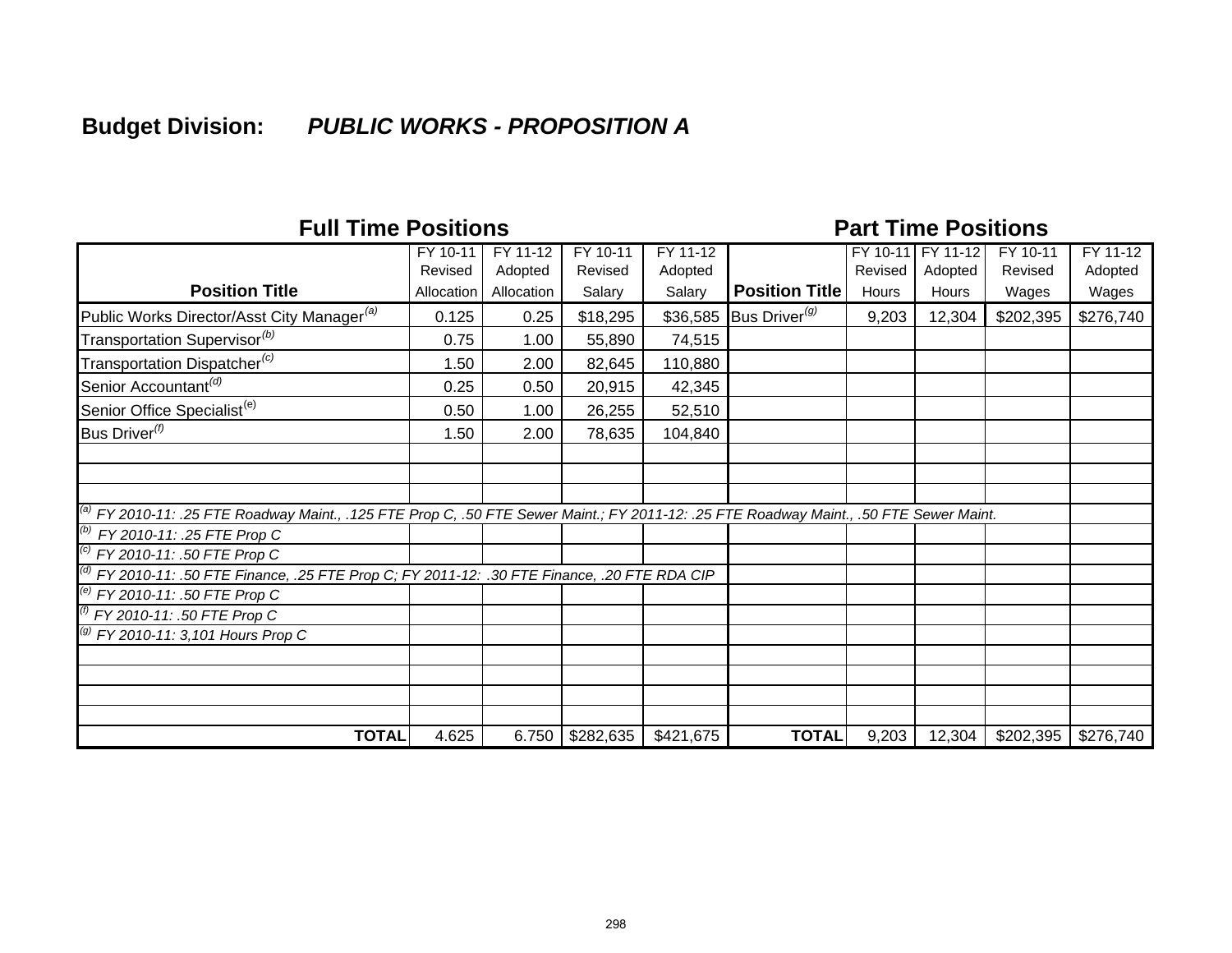#### **1555521130/1555521480 PUBLIC WORKS - PROPOSITION A**

|         | <b>DESCRIPTION</b>               |                 | <b>ACTUAL</b> | <b>ACTUAL</b> | <b>REVISED</b> | <b>ADOPTED</b> |                 |
|---------|----------------------------------|-----------------|---------------|---------------|----------------|----------------|-----------------|
| Acct. # |                                  |                 | 08-09         | 09-10         | $10 - 11$      | $11 - 12$      | <b>VARIANCE</b> |
|         |                                  |                 |               |               |                |                |                 |
|         | <b>PERSONNEL</b>                 |                 |               |               |                |                |                 |
|         | <b>TRANSIT - DEMAND RESPONSE</b> |                 |               |               |                |                |                 |
| 6003    | Salaries/Regular                 |                 | 233,235       | 243,070       | 261,720        | 379,330        | 117,610         |
| 6006    | Salaries/Temp & Part-Time        |                 | 115,095       | 118,525       | 202,395        | 276,740        | 74,345          |
| 6015    | Salaries/Vacation                |                 | 4,835         | 5,285         |                |                |                 |
| 6024    | Salaries/Sick Leave              |                 | 5,370         | 3,495         |                |                |                 |
| 6027    | Salaries/Bereavement             |                 |               | 760           |                |                |                 |
| 6033    | Overtime Pay/Premium             |                 | 1,110         | 695           |                |                |                 |
| 6048    | Salaries/Language Pay            |                 | 845           | 845           | 900            | 1,200          | 300             |
| 6063    | Salaries/Jury Duty               |                 |               | 180           |                |                |                 |
| 6069    | Allowance/Vehicle                |                 | 680           | 680           | 675            | 1,350          | 675             |
| 6101    | PERS/Employee Contribution       |                 | 24,175        | 24,930        | 25,880         | 36,915         | 11,035          |
| 6105    | PERS/Employer Contribution       |                 | 41,410        | 41,600        | 42,600         | 66,495         | 23,895          |
| 6109    | PARS/Employer                    |                 | 655           | 700           | 4,425          | 6,565          | 2,140           |
| 6125    | FICA/Employer Contrib/Med        |                 | 5,860         | 6,165         | 7,705          | 10,985         | 3,280           |
| 6133    | Retiree Health Premium Reimb     |                 | 1,710         | 1,295         | 1,290          | 2,580          | 1,290           |
| 6140    | Life Insurance Allocation        |                 | 745           | 600           | 700            | 1,015          | 315             |
| 6155    | <b>Workers' Comp Allocation</b>  |                 | 14,405        | 14,905        | 18,610         | 26,345         | 7,735           |
| 6160    | <b>LTD Insurance Allocation</b>  |                 | 2,045         | 1,765         | 2,035          | 2,950          | 915             |
| 6165    | <b>Unemployment Allocation</b>   |                 | 370           | 375           | 530            | 760            | 230             |
| 6175    | <b>Benefits/Flex Plan</b>        |                 | 57,460        | 60,730        | 66,055         | 99,120         | 33,065          |
| 6180    | Deferred Comp/Employer Paid      |                 | 2,490         | 2,480         | 2,565          | 3,780          | 1,215           |
|         |                                  | <b>SUBTOTAL</b> | 512,495       | 550,400       | 638,085        | 916,130        | 278,045         |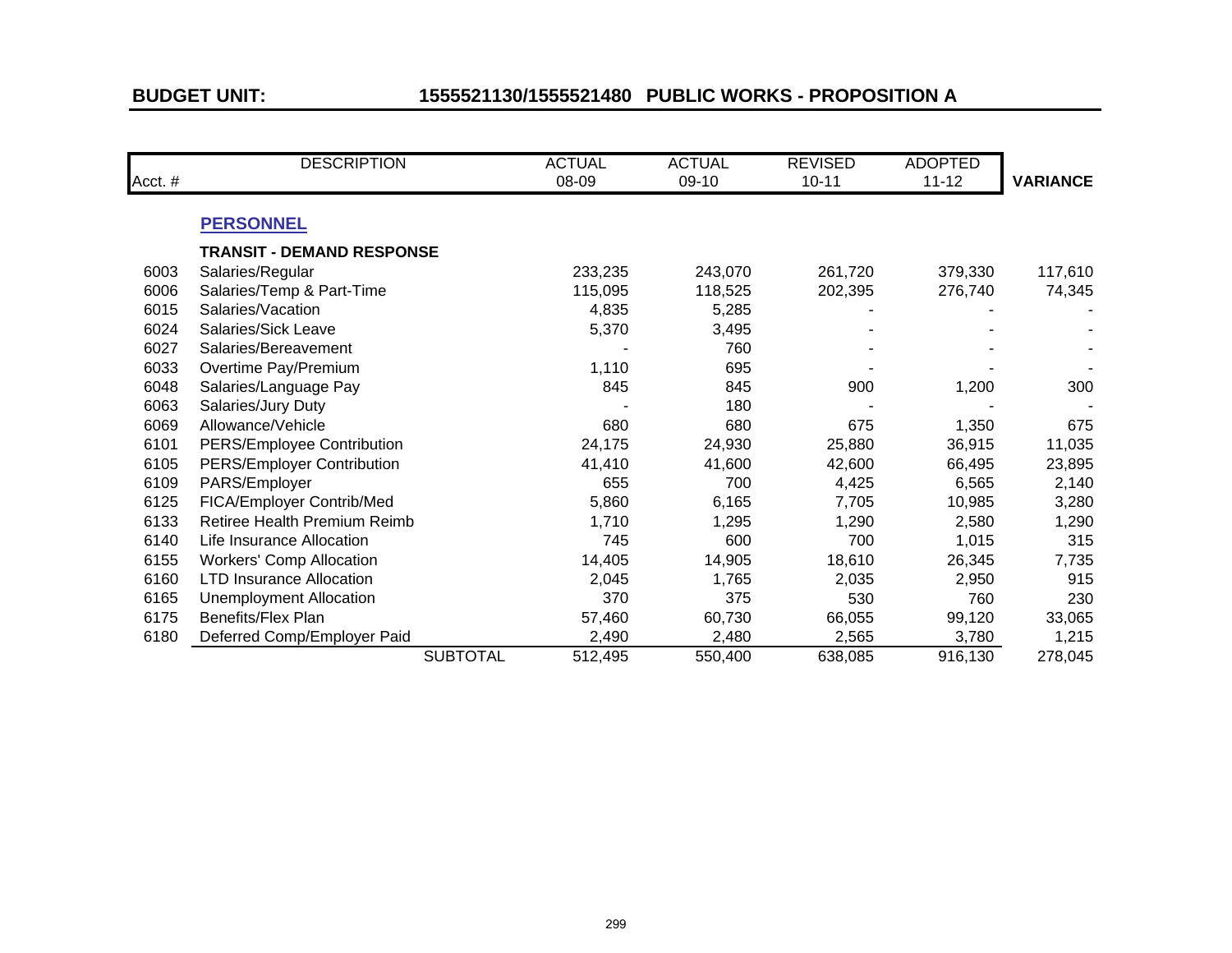#### **1555521130/1555521480 PUBLIC WORKS - PROPOSITION A**

|         | <b>DESCRIPTION</b>                | <b>ACTUAL</b> | <b>ACTUAL</b> | <b>REVISED</b> | <b>ADOPTED</b> |                 |
|---------|-----------------------------------|---------------|---------------|----------------|----------------|-----------------|
| Acct. # |                                   | 08-09         | 09-10         | $10 - 11$      | $11 - 12$      | <b>VARIANCE</b> |
|         | <b>DIRECT ADMINISTRATION</b>      |               |               |                |                |                 |
| 6003    | Salaries/Regular                  | 18,715        | 20,365        | 20,915         | 42,345         | 21,430          |
| 6012    | Salaries/Comp-Time                | 390           | 50            |                |                |                 |
| 6015    | Salaries/Vacation                 | 395           | 205           |                |                |                 |
| 6024    | Salaries/Sick Leave               |               | 300           |                |                |                 |
| 6033    | Overtime Pay/Premium              | 505           |               |                |                |                 |
| 6048    | Salaries/Language Pay             | 585           | 600           | 600            | 1,200          | 600             |
| 6063    | Salaries/Jury Duty                | 95            |               |                |                |                 |
| 6101    | PERS/Employee Contribution        | 1,420         | 1,515         | 1,535          | 3,075          | 1,540           |
| 6105    | <b>PERS/Employer Contribution</b> | 2,430         | 2,530         | 2,520          | 5,540          | 3,020           |
| 6125    | FICA/Employer Contrib/Med         | 355           | 385           | 365            | 745            | 380             |
| 6140    | Life Insurance Allocation         | 65            | 55            | 55             | 115            | 60              |
| 6155    | <b>Workers' Comp Allocation</b>   | 820           | 860           | 860            | 1,740          | 880             |
| 6160    | <b>LTD Insurance Allocation</b>   | 175           | 165           | 165            | 330            | 165             |
| 6165    | <b>Unemployment Allocation</b>    | 25            | 25            | 25             | 50             | 25              |
| 6175    | <b>Benefits/Flex Plan</b>         | 3,170         | 3,600         | 3,765          | 7,915          | 4,150           |
| 6180    | Deferred Comp/Employer Paid       | 125           | 135           | 135            | 270            | 135             |
|         | <b>SUBTOTAL</b>                   | 29,270        | 32,470        | 30,940         | 63,325         | 32,385          |
|         | <b>PERSONNEL SUBTOTAL</b>         | 541,765       | 582,870       | 669,025        | 979,455        | 310,430         |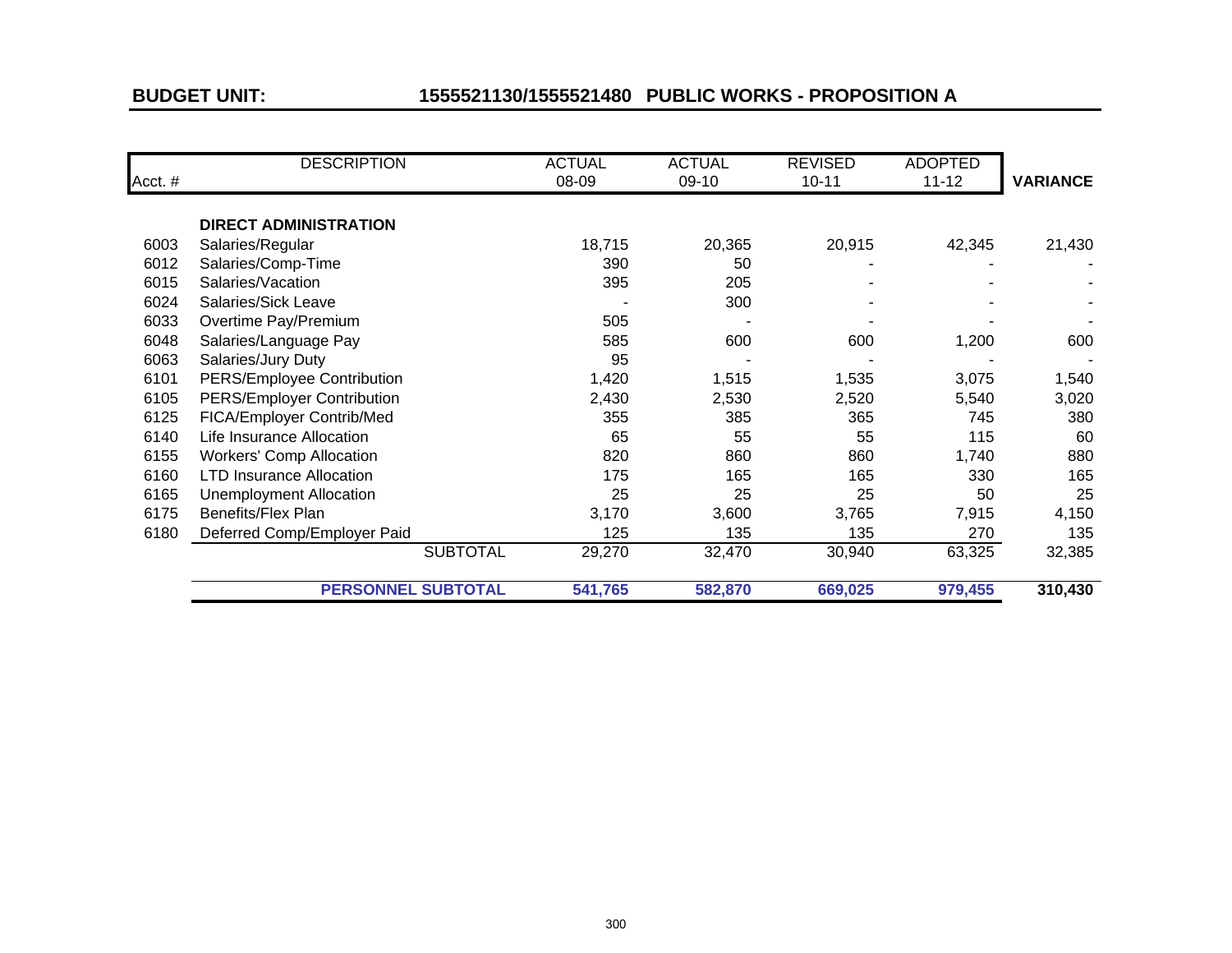#### **1555521130/1555521480 PUBLIC WORKS - PROPOSITION A**

| <b>OPERATIONS</b><br><b>TRANSIT-DEMAND RESPONSE</b><br>6220<br><b>Training Schools</b><br>440<br>450<br>100<br>(100)<br>Fuel and Oil<br>6551<br>39,895<br>41,475<br>40,000<br>40,000<br>6760<br>70,000<br><b>Insurance Allocation</b><br>70,000<br>50,000<br>50,000<br>6825<br>Maint & Repair / Vehicle<br>33,540<br>29,195<br>25,000<br>25,000<br>6827<br>Garage Allocation<br>395<br>980<br>500<br>500<br><b>SUBTOTAL</b><br>115,500<br>144,270<br>142,100<br>115,600<br>(100)<br><b>TRANSIT-BUILDING REPAIRS AND MAINTENANCE</b><br>6815<br>16,295<br>21,185<br>25,000<br>25,000<br>Maintenance and Repairs-Buildings<br><b>SUBTOTAL</b><br>16,295<br>21,185<br>25,000<br>25,000<br><b>TRANSIT-FACILITY RELOCATION</b><br>6809<br>Rent/Facilities<br>17,905<br>13,670<br><b>SUBTOTAL</b><br>13,670<br>17,905<br><b>DIRECT ADMINISTRATION</b><br>6423<br><b>Administrative Allocation</b><br>108,970<br>100,270<br>120,000<br>137,900<br>17,900<br>6493<br><b>Outside Services and Repairs</b><br>240<br>6530<br><b>Office Supplies</b><br>195<br>760<br>600<br>600<br>6539<br>Printing, Binding and Duplicating<br>20<br>6554<br>Supplies/Custodial<br>60<br>6563<br>Supplies/Special<br>135<br>120<br>6572<br>Office Furniture and Equipment<br>795<br>6815<br>Maint & Repairs/Bldgs<br>10<br>2,000<br>2,000<br>6825<br>Maint & Repairs/Bldgs<br>35<br>Rent/Office Furniture & Equip<br>6840<br>505<br>470<br>500<br>500<br>Utilities / Electricity<br>745<br>6905<br>710<br>1,000<br>1,000<br>6,000<br>6915<br>Utilities/Telephone<br>3,160<br>5,630<br>6,000<br>7099<br>Utilities/Telephone<br>3,800<br><b>SUBTOTAL</b><br>113,815<br>130,100<br>148,000<br>112,815<br><b>OPERATIONS SUBTOTAL</b><br>292,285<br>289,770<br>270,700<br>288,500 |        | <b>DESCRIPTION</b> | <b>ACTUAL</b> | <b>ACTUAL</b> | <b>REVISED</b> | <b>ADOPTED</b> |                 |
|-----------------------------------------------------------------------------------------------------------------------------------------------------------------------------------------------------------------------------------------------------------------------------------------------------------------------------------------------------------------------------------------------------------------------------------------------------------------------------------------------------------------------------------------------------------------------------------------------------------------------------------------------------------------------------------------------------------------------------------------------------------------------------------------------------------------------------------------------------------------------------------------------------------------------------------------------------------------------------------------------------------------------------------------------------------------------------------------------------------------------------------------------------------------------------------------------------------------------------------------------------------------------------------------------------------------------------------------------------------------------------------------------------------------------------------------------------------------------------------------------------------------------------------------------------------------------------------------------------------------------------------------------------------------------------------------------------------------------------------------------------|--------|--------------------|---------------|---------------|----------------|----------------|-----------------|
|                                                                                                                                                                                                                                                                                                                                                                                                                                                                                                                                                                                                                                                                                                                                                                                                                                                                                                                                                                                                                                                                                                                                                                                                                                                                                                                                                                                                                                                                                                                                                                                                                                                                                                                                                     | Acct.# |                    | 08-09         | 09-10         | $10 - 11$      | $11 - 12$      | <b>VARIANCE</b> |
|                                                                                                                                                                                                                                                                                                                                                                                                                                                                                                                                                                                                                                                                                                                                                                                                                                                                                                                                                                                                                                                                                                                                                                                                                                                                                                                                                                                                                                                                                                                                                                                                                                                                                                                                                     |        |                    |               |               |                |                |                 |
|                                                                                                                                                                                                                                                                                                                                                                                                                                                                                                                                                                                                                                                                                                                                                                                                                                                                                                                                                                                                                                                                                                                                                                                                                                                                                                                                                                                                                                                                                                                                                                                                                                                                                                                                                     |        |                    |               |               |                |                |                 |
|                                                                                                                                                                                                                                                                                                                                                                                                                                                                                                                                                                                                                                                                                                                                                                                                                                                                                                                                                                                                                                                                                                                                                                                                                                                                                                                                                                                                                                                                                                                                                                                                                                                                                                                                                     |        |                    |               |               |                |                |                 |
|                                                                                                                                                                                                                                                                                                                                                                                                                                                                                                                                                                                                                                                                                                                                                                                                                                                                                                                                                                                                                                                                                                                                                                                                                                                                                                                                                                                                                                                                                                                                                                                                                                                                                                                                                     |        |                    |               |               |                |                |                 |
|                                                                                                                                                                                                                                                                                                                                                                                                                                                                                                                                                                                                                                                                                                                                                                                                                                                                                                                                                                                                                                                                                                                                                                                                                                                                                                                                                                                                                                                                                                                                                                                                                                                                                                                                                     |        |                    |               |               |                |                |                 |
|                                                                                                                                                                                                                                                                                                                                                                                                                                                                                                                                                                                                                                                                                                                                                                                                                                                                                                                                                                                                                                                                                                                                                                                                                                                                                                                                                                                                                                                                                                                                                                                                                                                                                                                                                     |        |                    |               |               |                |                |                 |
|                                                                                                                                                                                                                                                                                                                                                                                                                                                                                                                                                                                                                                                                                                                                                                                                                                                                                                                                                                                                                                                                                                                                                                                                                                                                                                                                                                                                                                                                                                                                                                                                                                                                                                                                                     |        |                    |               |               |                |                |                 |
|                                                                                                                                                                                                                                                                                                                                                                                                                                                                                                                                                                                                                                                                                                                                                                                                                                                                                                                                                                                                                                                                                                                                                                                                                                                                                                                                                                                                                                                                                                                                                                                                                                                                                                                                                     |        |                    |               |               |                |                |                 |
|                                                                                                                                                                                                                                                                                                                                                                                                                                                                                                                                                                                                                                                                                                                                                                                                                                                                                                                                                                                                                                                                                                                                                                                                                                                                                                                                                                                                                                                                                                                                                                                                                                                                                                                                                     |        |                    |               |               |                |                |                 |
|                                                                                                                                                                                                                                                                                                                                                                                                                                                                                                                                                                                                                                                                                                                                                                                                                                                                                                                                                                                                                                                                                                                                                                                                                                                                                                                                                                                                                                                                                                                                                                                                                                                                                                                                                     |        |                    |               |               |                |                |                 |
|                                                                                                                                                                                                                                                                                                                                                                                                                                                                                                                                                                                                                                                                                                                                                                                                                                                                                                                                                                                                                                                                                                                                                                                                                                                                                                                                                                                                                                                                                                                                                                                                                                                                                                                                                     |        |                    |               |               |                |                |                 |
|                                                                                                                                                                                                                                                                                                                                                                                                                                                                                                                                                                                                                                                                                                                                                                                                                                                                                                                                                                                                                                                                                                                                                                                                                                                                                                                                                                                                                                                                                                                                                                                                                                                                                                                                                     |        |                    |               |               |                |                |                 |
|                                                                                                                                                                                                                                                                                                                                                                                                                                                                                                                                                                                                                                                                                                                                                                                                                                                                                                                                                                                                                                                                                                                                                                                                                                                                                                                                                                                                                                                                                                                                                                                                                                                                                                                                                     |        |                    |               |               |                |                |                 |
|                                                                                                                                                                                                                                                                                                                                                                                                                                                                                                                                                                                                                                                                                                                                                                                                                                                                                                                                                                                                                                                                                                                                                                                                                                                                                                                                                                                                                                                                                                                                                                                                                                                                                                                                                     |        |                    |               |               |                |                |                 |
|                                                                                                                                                                                                                                                                                                                                                                                                                                                                                                                                                                                                                                                                                                                                                                                                                                                                                                                                                                                                                                                                                                                                                                                                                                                                                                                                                                                                                                                                                                                                                                                                                                                                                                                                                     |        |                    |               |               |                |                |                 |
|                                                                                                                                                                                                                                                                                                                                                                                                                                                                                                                                                                                                                                                                                                                                                                                                                                                                                                                                                                                                                                                                                                                                                                                                                                                                                                                                                                                                                                                                                                                                                                                                                                                                                                                                                     |        |                    |               |               |                |                |                 |
|                                                                                                                                                                                                                                                                                                                                                                                                                                                                                                                                                                                                                                                                                                                                                                                                                                                                                                                                                                                                                                                                                                                                                                                                                                                                                                                                                                                                                                                                                                                                                                                                                                                                                                                                                     |        |                    |               |               |                |                |                 |
|                                                                                                                                                                                                                                                                                                                                                                                                                                                                                                                                                                                                                                                                                                                                                                                                                                                                                                                                                                                                                                                                                                                                                                                                                                                                                                                                                                                                                                                                                                                                                                                                                                                                                                                                                     |        |                    |               |               |                |                |                 |
|                                                                                                                                                                                                                                                                                                                                                                                                                                                                                                                                                                                                                                                                                                                                                                                                                                                                                                                                                                                                                                                                                                                                                                                                                                                                                                                                                                                                                                                                                                                                                                                                                                                                                                                                                     |        |                    |               |               |                |                |                 |
|                                                                                                                                                                                                                                                                                                                                                                                                                                                                                                                                                                                                                                                                                                                                                                                                                                                                                                                                                                                                                                                                                                                                                                                                                                                                                                                                                                                                                                                                                                                                                                                                                                                                                                                                                     |        |                    |               |               |                |                |                 |
|                                                                                                                                                                                                                                                                                                                                                                                                                                                                                                                                                                                                                                                                                                                                                                                                                                                                                                                                                                                                                                                                                                                                                                                                                                                                                                                                                                                                                                                                                                                                                                                                                                                                                                                                                     |        |                    |               |               |                |                |                 |
|                                                                                                                                                                                                                                                                                                                                                                                                                                                                                                                                                                                                                                                                                                                                                                                                                                                                                                                                                                                                                                                                                                                                                                                                                                                                                                                                                                                                                                                                                                                                                                                                                                                                                                                                                     |        |                    |               |               |                |                |                 |
|                                                                                                                                                                                                                                                                                                                                                                                                                                                                                                                                                                                                                                                                                                                                                                                                                                                                                                                                                                                                                                                                                                                                                                                                                                                                                                                                                                                                                                                                                                                                                                                                                                                                                                                                                     |        |                    |               |               |                |                |                 |
|                                                                                                                                                                                                                                                                                                                                                                                                                                                                                                                                                                                                                                                                                                                                                                                                                                                                                                                                                                                                                                                                                                                                                                                                                                                                                                                                                                                                                                                                                                                                                                                                                                                                                                                                                     |        |                    |               |               |                |                |                 |
|                                                                                                                                                                                                                                                                                                                                                                                                                                                                                                                                                                                                                                                                                                                                                                                                                                                                                                                                                                                                                                                                                                                                                                                                                                                                                                                                                                                                                                                                                                                                                                                                                                                                                                                                                     |        |                    |               |               |                |                |                 |
|                                                                                                                                                                                                                                                                                                                                                                                                                                                                                                                                                                                                                                                                                                                                                                                                                                                                                                                                                                                                                                                                                                                                                                                                                                                                                                                                                                                                                                                                                                                                                                                                                                                                                                                                                     |        |                    |               |               |                |                |                 |
|                                                                                                                                                                                                                                                                                                                                                                                                                                                                                                                                                                                                                                                                                                                                                                                                                                                                                                                                                                                                                                                                                                                                                                                                                                                                                                                                                                                                                                                                                                                                                                                                                                                                                                                                                     |        |                    |               |               |                |                |                 |
|                                                                                                                                                                                                                                                                                                                                                                                                                                                                                                                                                                                                                                                                                                                                                                                                                                                                                                                                                                                                                                                                                                                                                                                                                                                                                                                                                                                                                                                                                                                                                                                                                                                                                                                                                     |        |                    |               |               |                |                |                 |
|                                                                                                                                                                                                                                                                                                                                                                                                                                                                                                                                                                                                                                                                                                                                                                                                                                                                                                                                                                                                                                                                                                                                                                                                                                                                                                                                                                                                                                                                                                                                                                                                                                                                                                                                                     |        |                    |               |               |                |                |                 |
|                                                                                                                                                                                                                                                                                                                                                                                                                                                                                                                                                                                                                                                                                                                                                                                                                                                                                                                                                                                                                                                                                                                                                                                                                                                                                                                                                                                                                                                                                                                                                                                                                                                                                                                                                     |        |                    |               |               |                |                |                 |
|                                                                                                                                                                                                                                                                                                                                                                                                                                                                                                                                                                                                                                                                                                                                                                                                                                                                                                                                                                                                                                                                                                                                                                                                                                                                                                                                                                                                                                                                                                                                                                                                                                                                                                                                                     |        |                    |               |               |                |                | 17,900          |
|                                                                                                                                                                                                                                                                                                                                                                                                                                                                                                                                                                                                                                                                                                                                                                                                                                                                                                                                                                                                                                                                                                                                                                                                                                                                                                                                                                                                                                                                                                                                                                                                                                                                                                                                                     |        |                    |               |               |                |                | 17,800          |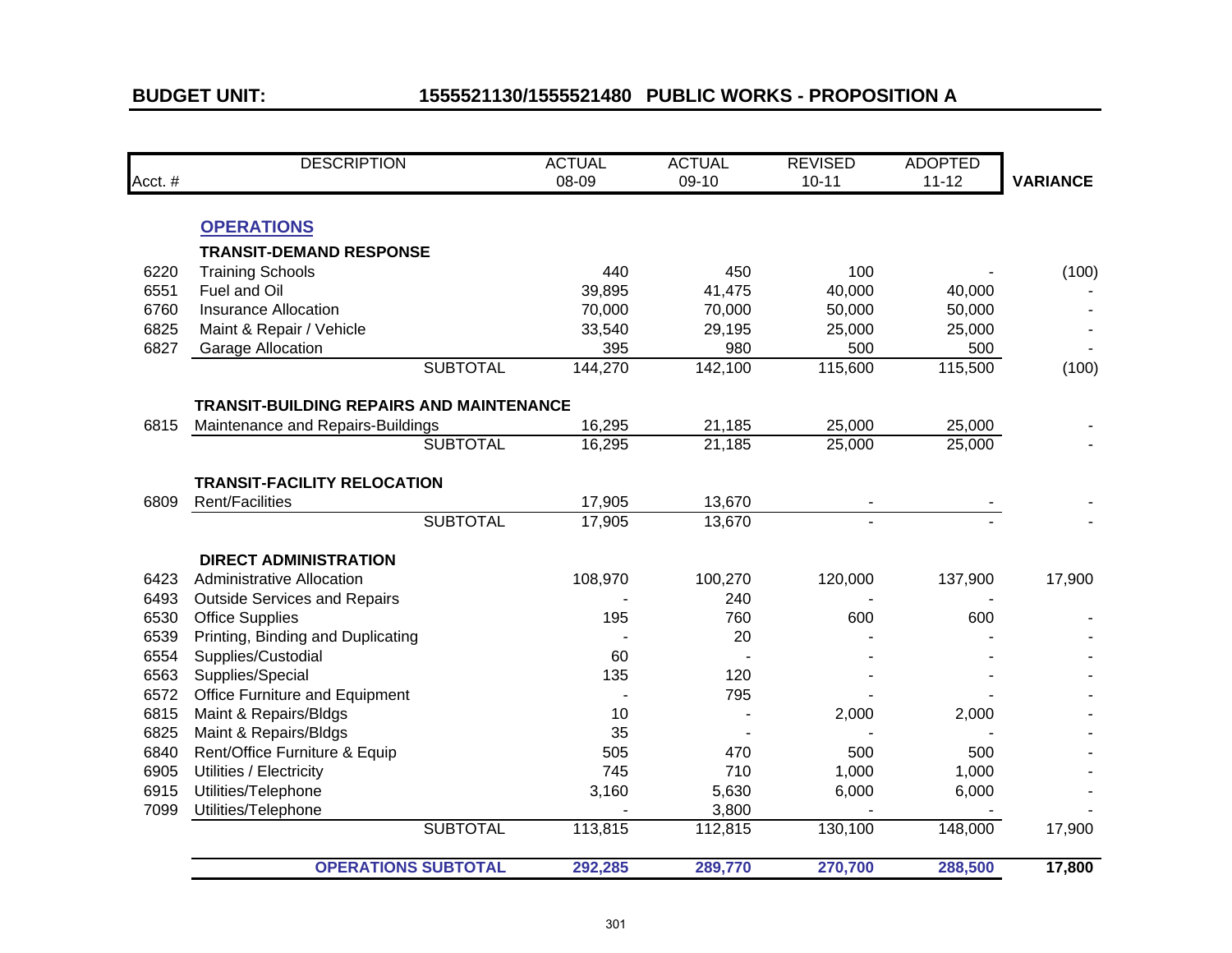|        | <b>DESCRIPTION</b>             | <b>ACTUAL</b> | <b>ACTUAL</b> | <b>REVISED</b>           | <b>ADOPTED</b> |                 |
|--------|--------------------------------|---------------|---------------|--------------------------|----------------|-----------------|
| Acct.# |                                | 08-09         | 09-10         | $10 - 11$                | $11 - 12$      | <b>VARIANCE</b> |
|        |                                |               |               |                          |                |                 |
|        | <b>CAPITAL OUTLAY</b>          |               |               |                          |                |                 |
|        | <b>TRANSIT-DEMAND CIP</b>      |               |               |                          |                |                 |
| 7105   | Land Acquisition               | $\sim$        | ۰             | ۰                        | 1,500,000      | 1,500,000       |
|        | <b>SUBTOTAL</b>                | $\sim$        |               | $\overline{\phantom{0}}$ | 1,500,000      | 1,500,000       |
|        | <b>CAPITAL OUTLAY SUBTOTAL</b> | $\sim$        |               | $\sim$                   | 1,500,000      | 1,500,000       |
|        |                                |               |               |                          |                |                 |
|        |                                |               |               |                          |                |                 |
|        | PROP A FUND TOTAL              | 834,050       | 872,640       | 939,725                  | 2,767,955      | 1,828,230       |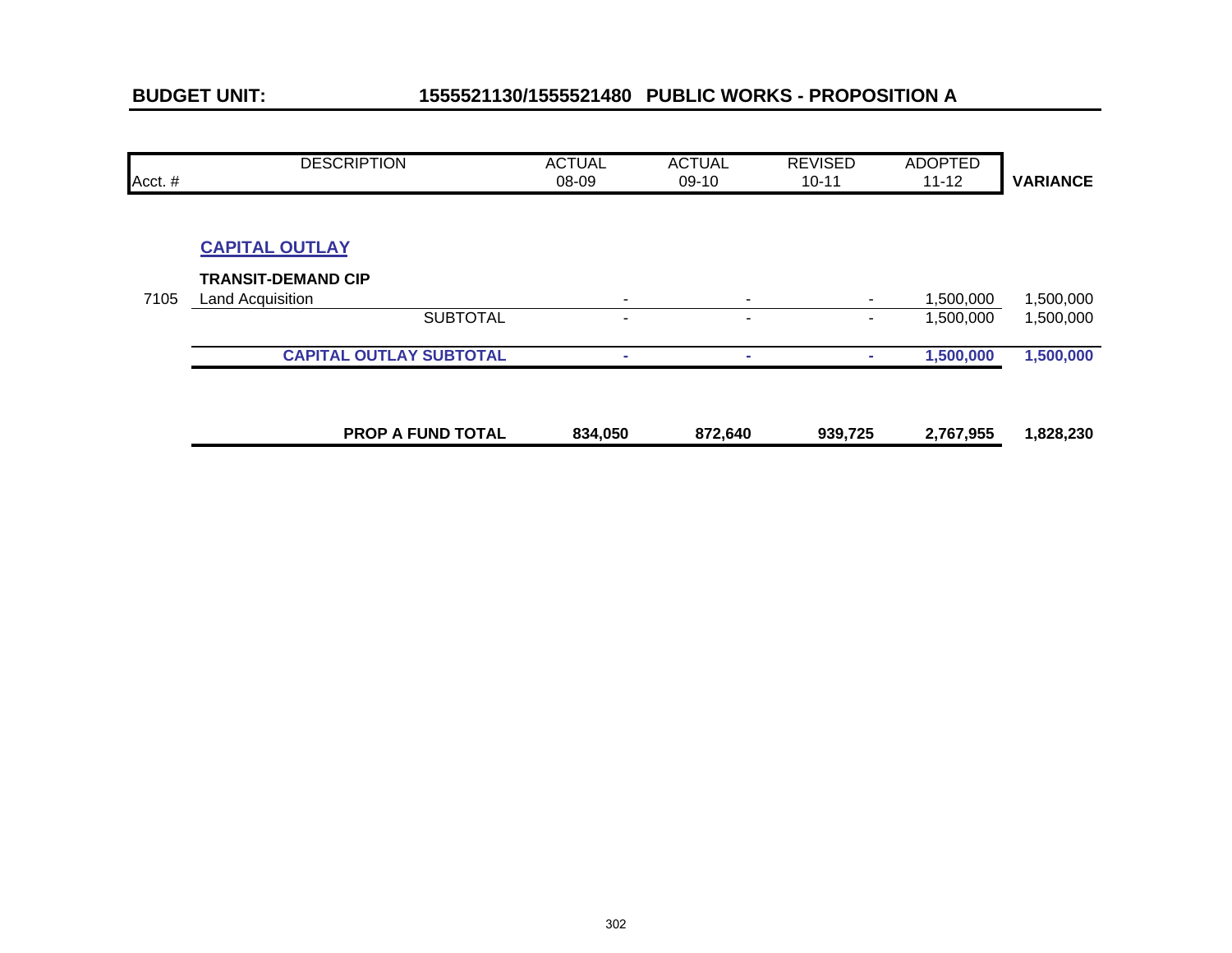### **THIS PAGE INTENTIONALLY LEFT BLANK**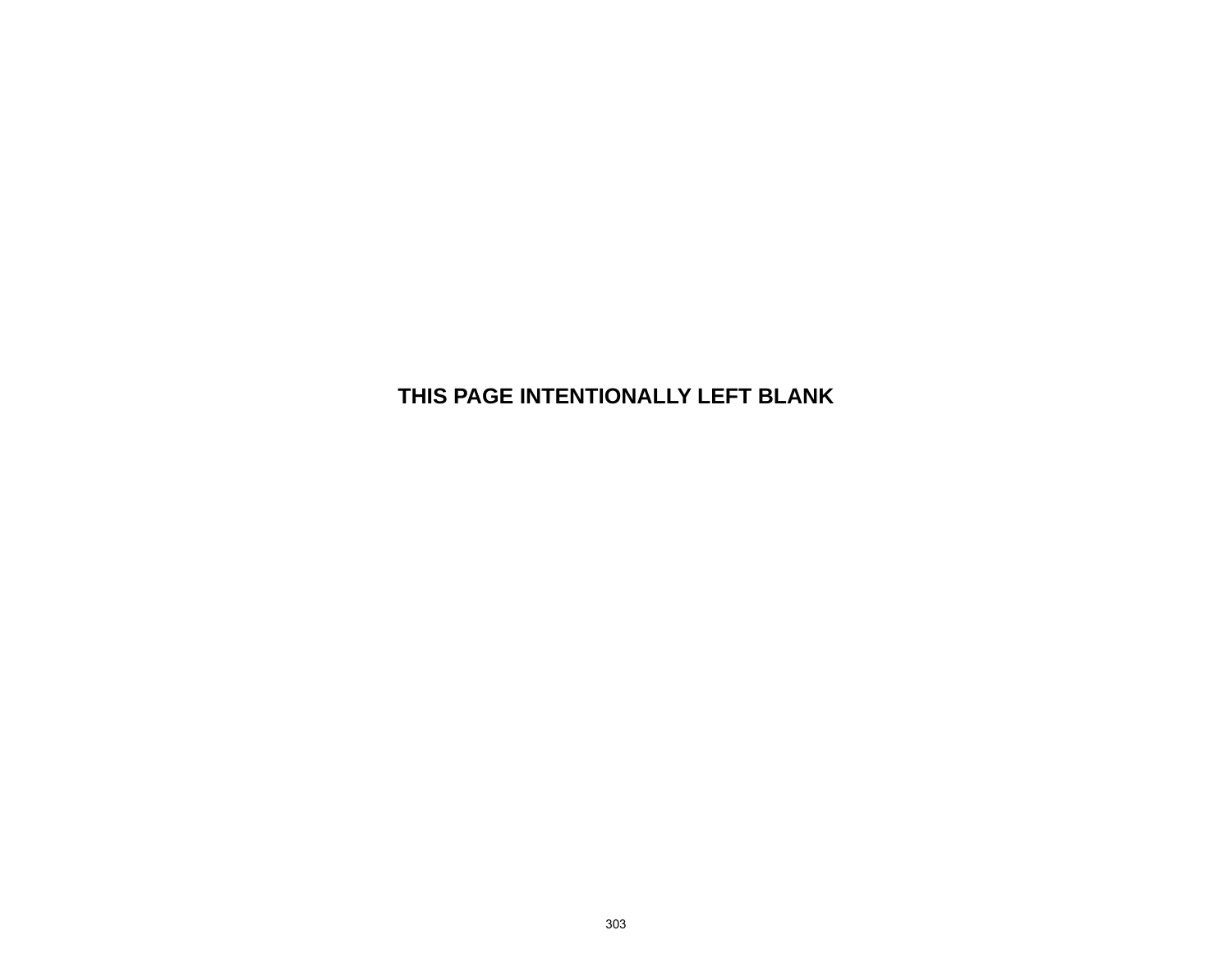## **Full Time Positions**

### **Part Time Positions**

|                                                                                                    | FY 10-11   | FY 11-12   | FY 10-11  | FY 11-12 |                           | FY 10-11 | FY 11-12 | FY 10-11 | FY 11-12 |
|----------------------------------------------------------------------------------------------------|------------|------------|-----------|----------|---------------------------|----------|----------|----------|----------|
|                                                                                                    | Revised    | Adopted    | Revised   | Adopted  |                           | Revised  | Adopted  | Revised  | Adopted  |
| <b>Position Title</b>                                                                              | Allocation | Allocation | Salary    | Salary*  | <b>Position Title</b>     | Hours    | Hours    | Wages    | Wages*   |
| Public Works Director/Asst City Manager <sup>(a)</sup>                                             | 0.125      | 0.000      | \$18,295  | \$0      | Bus Driver <sup>(g)</sup> | 3,101    | $\Omega$ | \$68,185 | \$0      |
| Transportation Supervisor <sup>(b)</sup>                                                           | 0.25       | 0.00       | 18,630    |          |                           |          |          |          |          |
| Transportation Dispatcher <sup>(c)</sup>                                                           | 0.50       | 0.00       | 27,720    |          |                           |          |          |          |          |
| Senior Accountant <sup>(d)</sup>                                                                   | 0.25       | 0.00       | 20,915    |          |                           |          |          |          |          |
| Senior Office Specialist <sup>(e)</sup>                                                            | 0.50       | 0.00       | 26,255    |          |                           |          |          |          |          |
| Bus Driver <sup>(f)</sup>                                                                          | 0.50       | 0.00       | 26,215    | 0        |                           |          |          |          |          |
|                                                                                                    |            |            |           |          |                           |          |          |          |          |
|                                                                                                    |            |            |           |          |                           |          |          |          |          |
| <sup>[a)</sup> FY 2010-11: .25 FTE Roadway Maintenance, .125 FTE Prop A, .50 FTE Sewer Maintenance |            |            |           |          |                           |          |          |          |          |
| <sup>(b)</sup> FY 2010-11: .75 FT <u>E Prop A</u>                                                  |            |            |           |          |                           |          |          |          |          |
| $\overline{^{(c)}}$ FY 2010-11: .50 FTE Prop A                                                     |            |            |           |          |                           |          |          |          |          |
| FY 2010-11: .50 FTE Finance, .25 FTE Prop A                                                        |            |            |           |          |                           |          |          |          |          |
| $\overline{^{(e)}}$ FY 2010-11: .50 FTE Prop A                                                     |            |            |           |          |                           |          |          |          |          |
| FY 2010-11: .50 FTE Prop A                                                                         |            |            |           |          |                           |          |          |          |          |
|                                                                                                    |            |            |           |          |                           |          |          |          |          |
| Redistributed to Prop A                                                                            |            |            |           |          |                           |          |          |          |          |
|                                                                                                    |            |            |           |          |                           |          |          |          |          |
|                                                                                                    |            |            |           |          |                           |          |          |          |          |
| <b>TOTAL</b>                                                                                       | 2.125      | 0.000      | \$138,030 | \$0      | <b>TOTAL</b>              | 3,101    | 0        | \$68,185 | \$0      |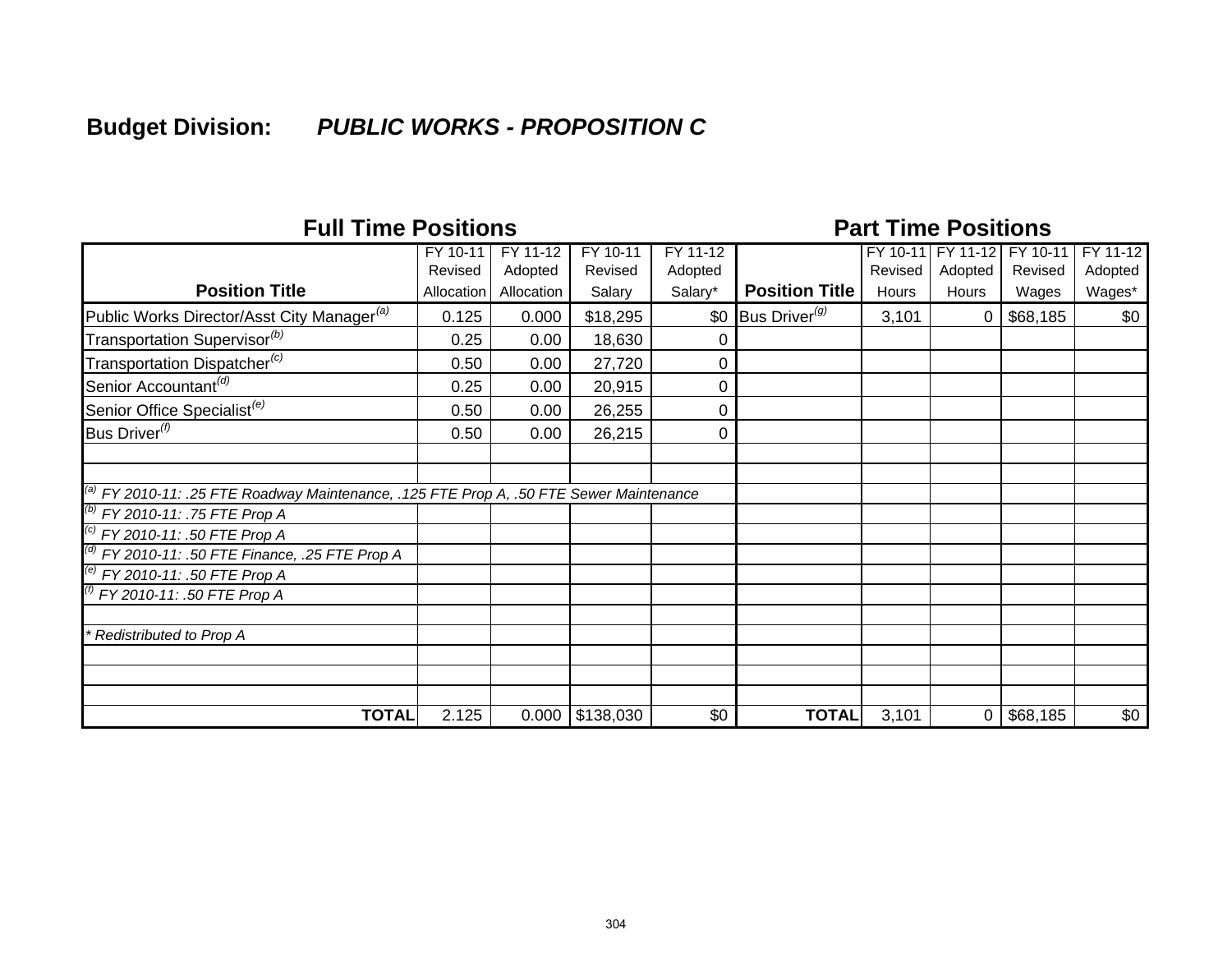|         | <b>DESCRIPTION</b>                |                 | <b>ACTUAL</b> | <b>ACTUAL</b> | <b>REVISED</b> | <b>ADOPTED</b> |                 |
|---------|-----------------------------------|-----------------|---------------|---------------|----------------|----------------|-----------------|
| Acct. # |                                   |                 | 08-09         | 09-10         | $10 - 11$      | $11 - 12$      | <b>VARIANCE</b> |
|         |                                   |                 |               |               |                |                |                 |
|         | <b>PERSONNEL</b>                  |                 |               |               |                |                |                 |
|         | <b>TRANSIT-METROLINK SHUTTLE</b>  |                 |               |               |                |                |                 |
| 6003    | Salaries/Regular                  |                 | 112,820       | 119,020       | 138,030        |                | (138,030)       |
| 6006    | Salaries/Temp & Part-Time         |                 | 24,505        | 24,440        | 68,185         |                | (68, 185)       |
| 6015    | Salaries/Vacation                 |                 | 2,095         | 2,710         |                |                |                 |
| 6024    | Salaries/Sick Leave               |                 | 2,160         | 2,220         |                |                |                 |
| 6027    | Salaries/Bereavement              |                 |               | 255           |                |                |                 |
| 6033    | Overtime Pay/Premium              |                 | 10            | 230           |                |                |                 |
| 6048    | Salaries/Language Pay             |                 | 360           | 365           | 300            |                | (300)           |
| 6063    | Salaries/Jury Duty                |                 |               | 75            |                |                |                 |
| 6069    | Allowances/Vehicle                |                 | 680           | 680           | 675            |                | (675)           |
| 6101    | PERS/Employee Contribution        |                 | 9,950         | 10,390        | 10,280         |                | (10, 280)       |
| 6105    | <b>PERS/Employer Contribution</b> |                 | 17,050        | 17,345        | 16,815         |                | (16, 815)       |
| 6109    | PARS/Employer Contribution        |                 | 655           | 700           | 2,285          |                | (2, 285)        |
| 6125    | FICA/Employer Contrib/Med         |                 | 2,385         | 2,545         | 3,100          |                | (3, 100)        |
| 6133    | Retiree Health Premium Reimb      |                 | 745           | 1,235         | 1,290          |                | (1, 290)        |
| 6140    | Life Insurance Allocation         |                 | 340           | 255           | 310            |                | (310)           |
| 6155    | <b>Workers' Comp Allocation</b>   |                 | 5,675         | 5,970         | 7,415          |                | (7, 415)        |
| 6160    | <b>LTD Insurance Allocation</b>   |                 | 945           | 800           | 905            |                | (905)           |
| 6165    | <b>Unemployment Allocation</b>    |                 | 140           | 135           | 215            |                | (215)           |
| 6175    | Benefits/Flex Plan                |                 | 27,445        | 29,270        | 28,415         |                | (28, 415)       |
| 6180    | Deferred Comp/Employer Paid       |                 | 1,290         | 1,300         | 1,215          |                | (1, 215)        |
|         |                                   | <b>SUBTOTAL</b> | 209,250       | 219,940       | 279,435        | $\blacksquare$ | (279, 435)      |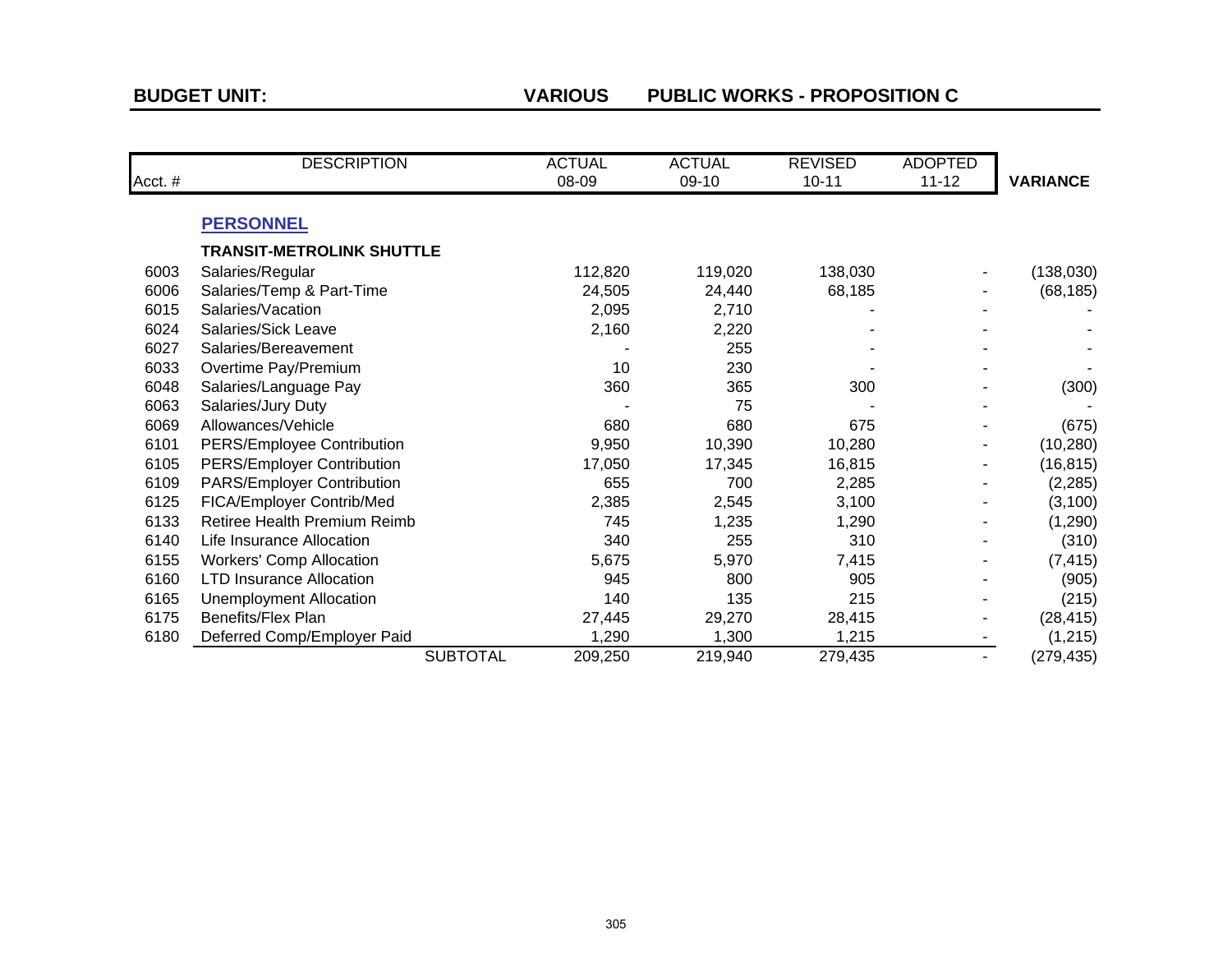|         | <b>DESCRIPTION</b>                | <b>ACTUAL</b> | <b>ACTUAL</b> | <b>REVISED</b> | <b>ADOPTED</b> |                 |
|---------|-----------------------------------|---------------|---------------|----------------|----------------|-----------------|
| Acct. # |                                   | 08-09         | 09-10         | $10 - 11$      | $11 - 12$      | <b>VARIANCE</b> |
|         | <b>DIRECT ADMINISTRATION</b>      |               |               |                |                |                 |
| 6003    | Salaries/Regular                  | 18,715        | 20,365        | 20,915         |                | (20, 915)       |
| 6012    | Salaries/Comp-Time                | 390           | 50            |                |                |                 |
| 6015    | Salaries/Vacation                 | 395           | 205           |                |                |                 |
| 6024    | Salaries/Sick Leave               |               | 300           |                |                |                 |
| 6033    | Overtime Pay/Premium              | 505           |               |                |                |                 |
| 6048    | Salaries/Language Pay             | 585           | 600           | 600            |                | (600)           |
| 6063    | Salaries/Jury Duty                | 95            |               |                |                |                 |
| 6101    | PERS/Employee Contribution        | 1,420         | 1,515         | 1,535          |                | (1,535)         |
| 6105    | <b>PERS/Employer Contribution</b> | 2,430         | 2,530         | 2,520          |                | (2,520)         |
| 6125    | FICA/Employer Contrib/Med         | 355           | 385           | 365            |                | (365)           |
| 6140    | Life Insurance Allocation         | 65            | 55            | 55             |                | (55)            |
| 6155    | <b>Workers' Comp Allocation</b>   | 820           | 860           | 860            |                | (860)           |
| 6160    | <b>LTD Insurance Allocation</b>   | 175           | 165           | 165            |                | (165)           |
| 6165    | <b>Unemployment Allocation</b>    | 25            | 25            | 25             |                | (25)            |
| 6175    | <b>Benefits/Flex Plan</b>         | 3,170         | 3,600         | 3,765          |                | (3,765)         |
| 6180    | Deferred Comp/Employer Paid       | 125           | 135           | 135            |                | (135)           |
|         | <b>SUBTOTAL</b>                   | 29,270        | 32,470        | 30,940         | $\blacksquare$ | (30, 940)       |
|         | <b>PERSONNEL SUBTOTAL</b>         | 238,520       | 252,410       | 310,375        |                | (310, 375)      |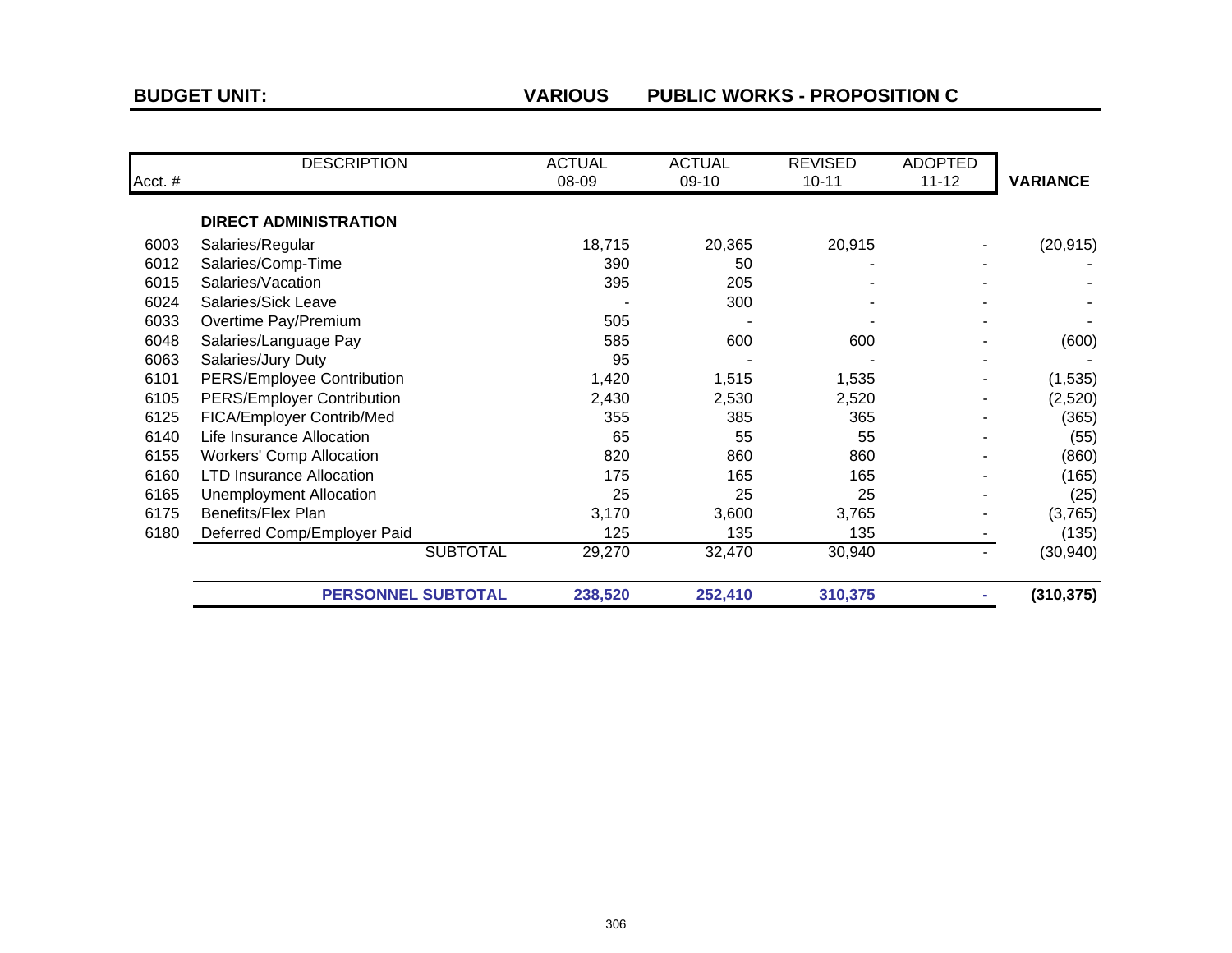|         | <b>DESCRIPTION</b>                     |                 | <b>ACTUAL</b> | <b>ACTUAL</b> | <b>REVISED</b> | <b>ADOPTED</b> |                 |
|---------|----------------------------------------|-----------------|---------------|---------------|----------------|----------------|-----------------|
| Acct. # |                                        |                 | 08-09         | 09-10         | $10 - 11$      | $11 - 12$      | <b>VARIANCE</b> |
|         | <b>OPERATIONS</b>                      |                 |               |               |                |                |                 |
|         | TRANSIT-METROLINK SHUTTLE              |                 |               |               |                |                |                 |
| 6230    | Dues & Subscriptions                   |                 |               | (100)         |                |                |                 |
| 6551    | Fuel and Oil                           |                 | 3,420         | 3,475         | 4,000          | 4,000          |                 |
| 6760    | <b>Insurance Allocation</b>            |                 | 70,000        | 70,000        | 70,000         | 70,000         |                 |
| 6825    | Maint & Repair / Vehicle               |                 | 4,910         | 3,610         | 6,000          | 6,000          |                 |
| 6827    | Garage Allocation                      |                 | 395           | 980           | 500            | 500            |                 |
|         |                                        | <b>SUBTOTAL</b> | 78,725        | 77,965        | 80,500         | 80,500         |                 |
|         | <b>TRANSIT-RECREATION/SPCL EVENT</b>   |                 |               |               |                |                |                 |
| 6625    | Program Expense                        |                 | 30,020        | 35,365        | 35,400         | 35,400         |                 |
|         |                                        | <b>SUBTOTAL</b> | 30,020        | 35,365        | 35,400         | 35,400         |                 |
|         | <b>TRANSIT-BUS PASS SUBSIDY</b>        |                 |               |               |                |                |                 |
| 6626    | <b>Bus Pass Cost</b>                   |                 | 32,610        | 14,435        | 15,000         | 15,000         |                 |
| 6654    | <b>Metrolink Pass Cost</b>             |                 | 67,670        | 66,635        | 50,000         | 50,000         |                 |
|         |                                        | <b>SUBTOTAL</b> | 100,280       | 81,070        | 65,000         | 65,000         |                 |
|         | <b>TRANSIT-TRANSPORTATION PLANNING</b> |                 |               |               |                |                |                 |
| 6345    | <b>Program Consultants</b>             |                 | 77,260        | 34,070        | 50,000         | 50,000         |                 |
| 6601    | <b>Advertising Expense</b>             |                 | 20            |               | 1,000          | 1,000          |                 |
|         |                                        | <b>SUBTOTAL</b> | 77,280        | 34,070        | 51,000         | 51,000         |                 |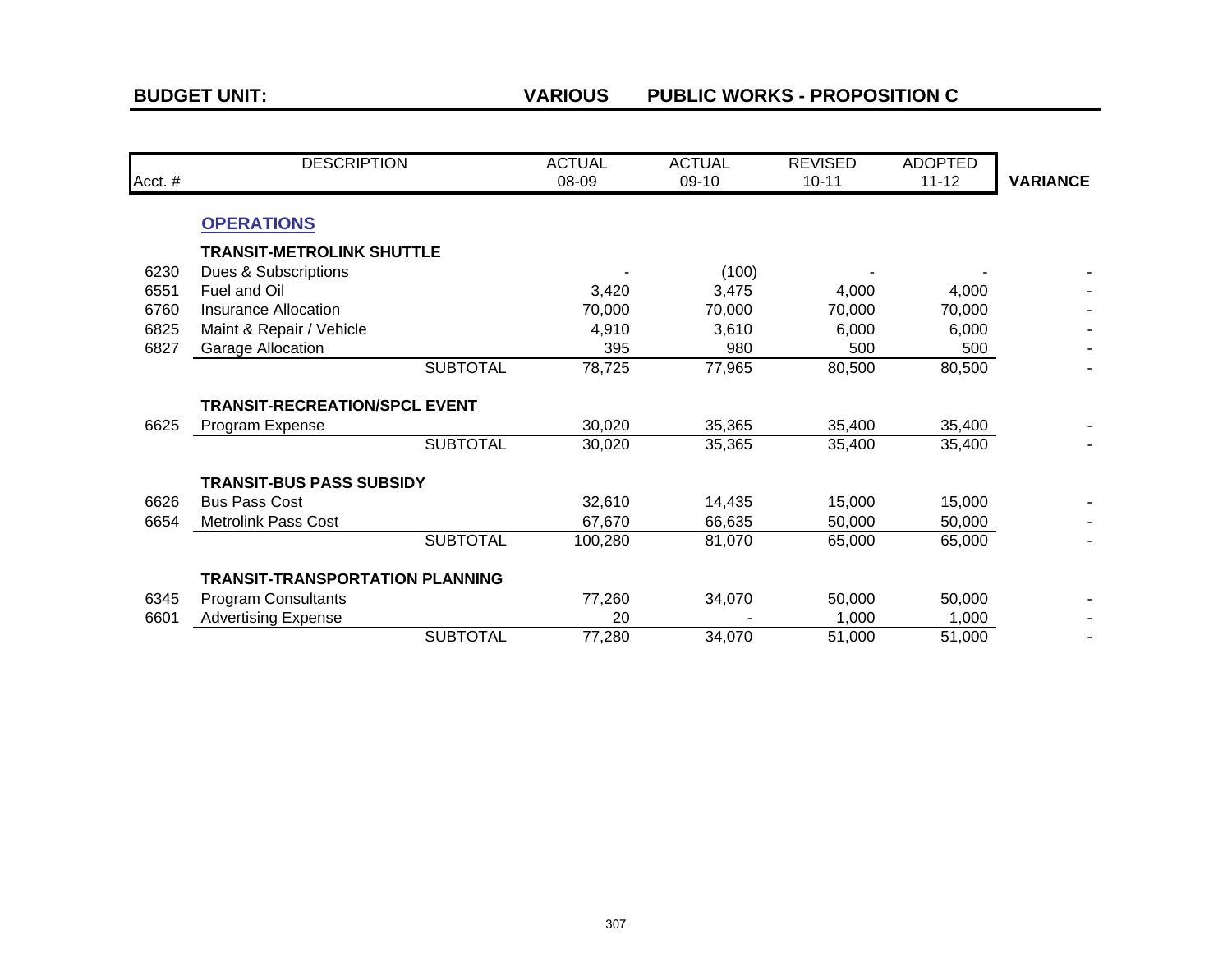| Acct. # | <b>DESCRIPTION</b>                                                        |                 | <b>ACTUAL</b><br>08-09 | <b>ACTUAL</b><br>09-10 | <b>REVISED</b><br>$10 - 11$ | <b>ADOPTED</b><br>$11 - 12$ | <b>VARIANCE</b> |
|---------|---------------------------------------------------------------------------|-----------------|------------------------|------------------------|-----------------------------|-----------------------------|-----------------|
|         | <b>DIRECT ADMINISTRATION</b>                                              |                 |                        |                        |                             |                             |                 |
| 6230    | Dues & Subscriptions                                                      |                 | 100                    |                        | 500                         | 500                         |                 |
| 6423    | <b>Administrative Allocation</b>                                          |                 | 81,480                 | 126,075                | 100,000                     | 43,480                      | (56, 520)       |
| 6493    | <b>Outside Services and Repairs</b>                                       |                 |                        | 20                     |                             |                             |                 |
| 6530    | <b>Office Supplies</b>                                                    |                 | 215                    | 535                    | 600                         | 600                         |                 |
| 6625    | Program Expense                                                           |                 | 950                    |                        |                             |                             |                 |
| 6823    | Lease/Vehicle                                                             |                 |                        | 55                     |                             |                             |                 |
| 6840    | Rent/Office Furniture & Equip                                             |                 | 505                    | 405                    | 300                         | 300                         |                 |
| 6915    | Utilities/Telephone                                                       |                 | 445                    | 540                    | 1,500                       | 1,500                       |                 |
|         |                                                                           | <b>SUBTOTAL</b> | 83,695                 | 127,630                | 102,900                     | 46,380                      | (56, 520)       |
|         | <b>OPERATIONS SUBTOTAL</b>                                                |                 | 370,000                | 356,100                | 334,800                     | 278,280                     | (56, 520)       |
|         | <b>TRANSFERS OUT</b>                                                      |                 |                        |                        |                             |                             |                 |
| 5950    | <b>TRANSIT-TRANSPORTATION PLANNING</b><br><b>Transfers to Other Funds</b> |                 |                        |                        |                             | 575,360                     | 575,360         |
|         |                                                                           | <b>SUBTOTAL</b> |                        |                        |                             | 575,360                     | 575,360         |
|         | <b>DIRECT ADMINISTRATION</b>                                              |                 |                        |                        |                             |                             |                 |
| 5950    | <b>Transfers to Other Funds</b>                                           |                 |                        | 39,900                 |                             |                             |                 |
|         |                                                                           | <b>SUBTOTAL</b> | $\blacksquare$         | 39,900                 | ۰                           |                             |                 |
|         | <b>TRANSFERS OUT SUBTOTAL</b>                                             |                 | ÷.                     | 39,900                 | ÷                           | 575,360                     | 575,360         |
|         | <b>PROP C FUND TOTAL:</b>                                                 |                 | 608,520                | 648,410                | 645,175                     | 853,640                     | 208,465         |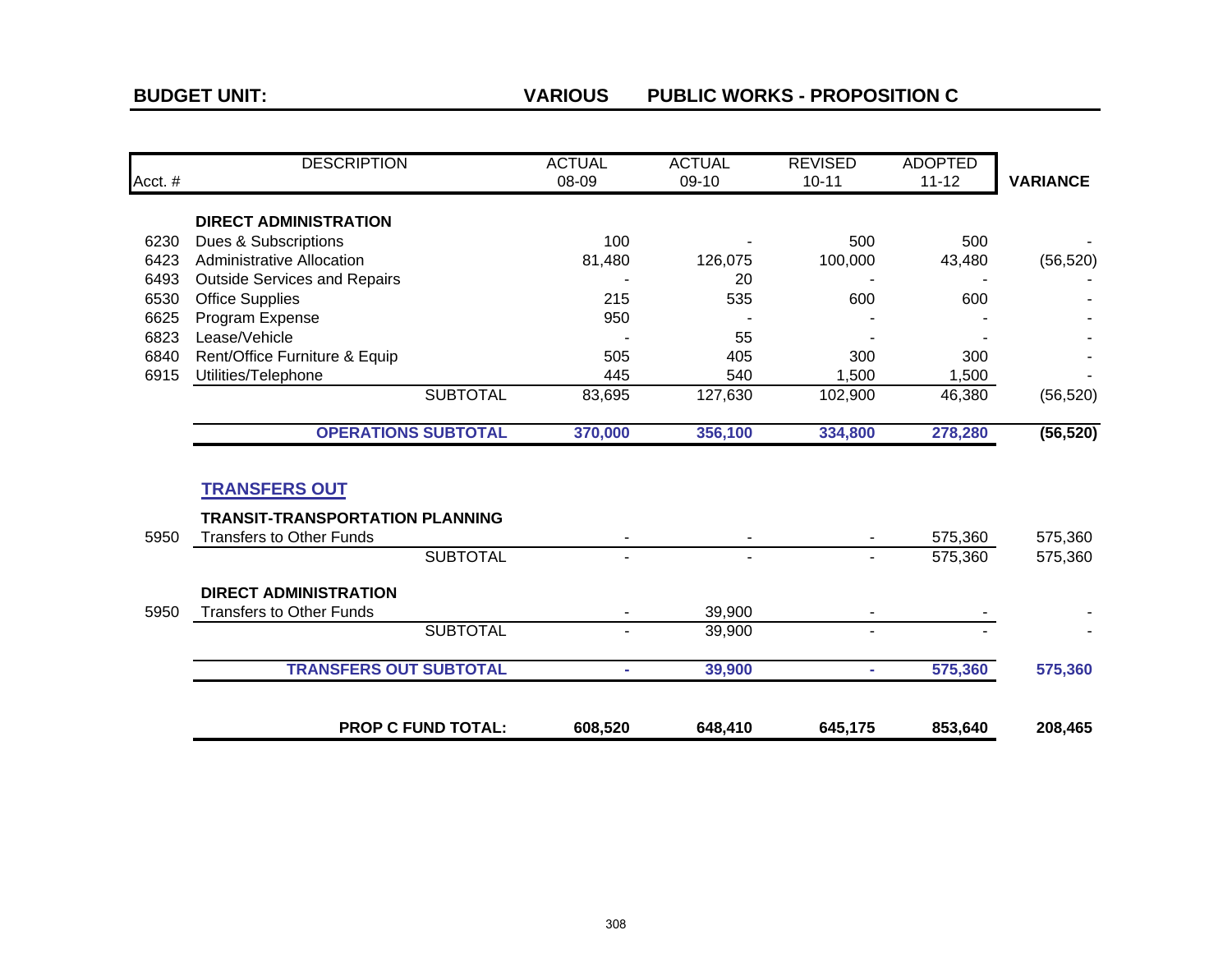#### **27XXXXXXXX PUBLIC WORKS - AQMD**

| Acct. # | <b>DESCRIPTION</b>        | <b>ACTUAL</b><br>08-09 | <b>ACTUAL</b><br>$09-10$ | <b>REVISED</b><br>$10 - 11$ | <b>ADOPTED</b><br>$11 - 12$ | <b>VARIANCE</b> |
|---------|---------------------------|------------------------|--------------------------|-----------------------------|-----------------------------|-----------------|
|         | <b>PERSONNEL</b>          |                        |                          |                             |                             |                 |
|         | <b>AQMD/RIDESHARE</b>     |                        |                          |                             |                             |                 |
| 6068    | Allowances/Management     | 18,080                 | 18,205                   | 18,500                      | 18,500                      |                 |
| 6125    | FICA/Employer Contrib/Med | 245                    | 255                      | 255                         | 255                         |                 |
|         | <b>SUBTOTAL</b>           | 18,325                 | 18,460                   | 18,755                      | 18,755                      | ۰.              |
|         | <b>PERSONNEL SUBTOTAL</b> | 18,325                 | 18,460                   | 18,755                      | 18,755                      | $\blacksquare$  |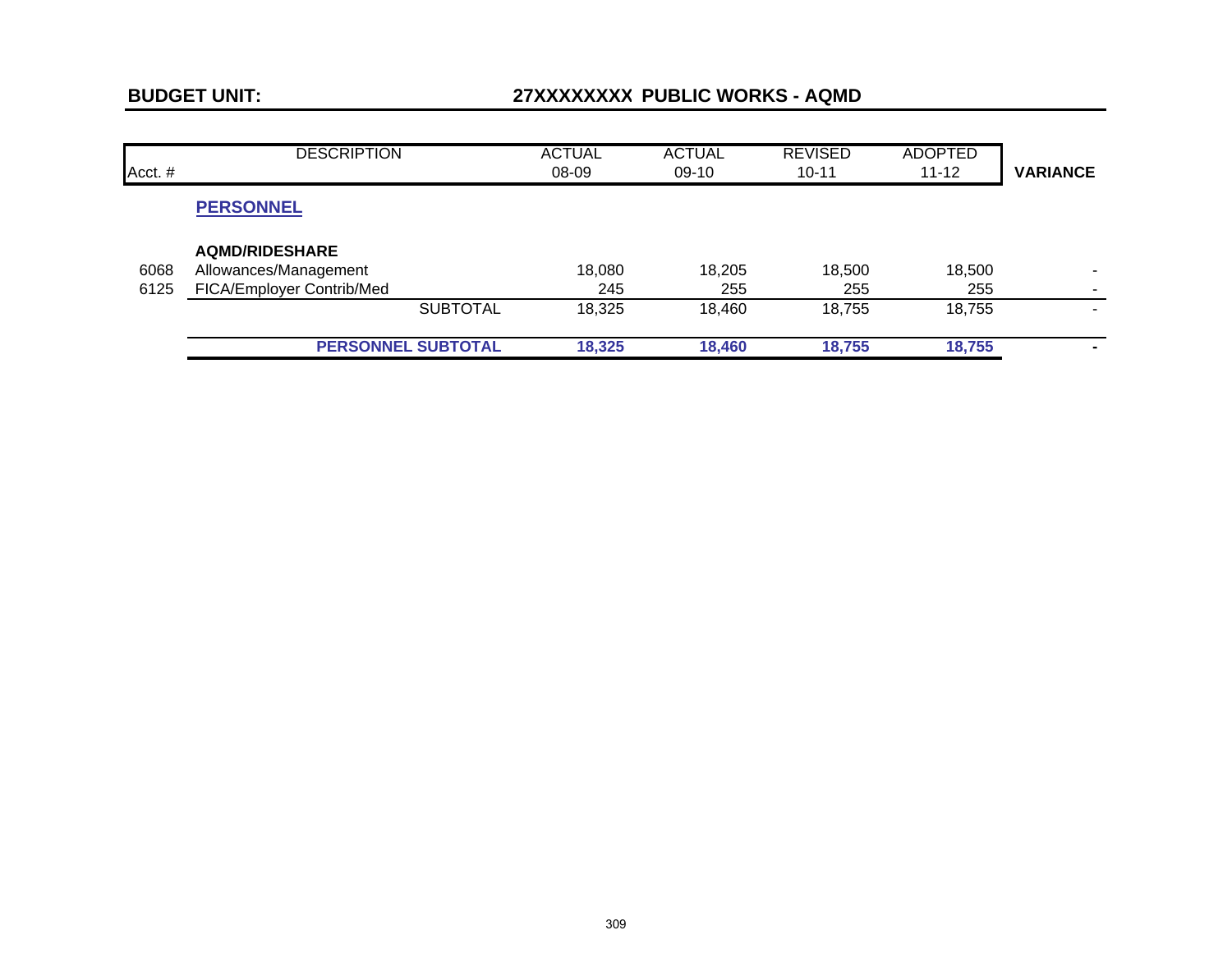#### **27XXXXXXXX PUBLIC WORKS - AQMD**

| Acct. # | <b>DESCRIPTION</b>               |                 | <b>ACTUAL</b><br>08-09 | <b>ACTUAL</b><br>09-10 | <b>REVISED</b><br>$10 - 11$ | <b>ADOPTED</b><br>$11 - 12$ | <b>VARIANCE</b> |
|---------|----------------------------------|-----------------|------------------------|------------------------|-----------------------------|-----------------------------|-----------------|
|         | <b>OPERATIONS</b>                |                 |                        |                        |                             |                             |                 |
|         | <b>AQMD COMPLIANCE</b>           |                 |                        |                        |                             |                             |                 |
| 6345    | <b>Program Consultants</b>       |                 | 7,310                  | 7,340                  |                             |                             |                 |
| 6539    | Printing, Binding & Duplicating  |                 |                        |                        | 100                         | 100                         |                 |
| 6823    | Lease/Vehicle                    |                 | 275                    |                        |                             |                             |                 |
|         |                                  | <b>SUBTOTAL</b> | 7,585                  | 7,340                  | 100                         | 100                         |                 |
|         | <b>TRANSIT-BUS PASS SUBSIDY</b>  |                 |                        |                        |                             |                             |                 |
| 6539    | Printing, Binding                |                 | 135                    |                        |                             |                             |                 |
| 6626    | <b>Bus Pass Cost</b>             |                 | 3,960                  | 1,675                  | 2,500                       | 2,500                       |                 |
| 6654    | <b>Metrolink Pass</b>            |                 | 23,550                 | 20,985                 | 25,000                      | 25,000                      |                 |
|         |                                  | <b>SUBTOTAL</b> | 27,645                 | 22,660                 | 27,500                      | 27,500                      |                 |
|         | <b>AQMD/RIDESHARE</b>            |                 |                        |                        |                             |                             |                 |
| 6423    | <b>Administrative Allocation</b> |                 | 2,350                  | 2,350                  | 2,350                       | 2,350                       |                 |
|         |                                  | <b>SUBTOTAL</b> | 2,350                  | 2,350                  | 2,350                       | 2,350                       |                 |
|         | <b>OPERATIONS SUBTOTAL</b>       |                 | 37,580                 | 32,350                 | 29,950                      | 29,950                      |                 |
|         |                                  |                 |                        |                        |                             |                             |                 |
|         | <b>AQMD FUND TOTAL:</b>          |                 | 55,905                 | 50,810                 | 48,705                      | 48,705                      |                 |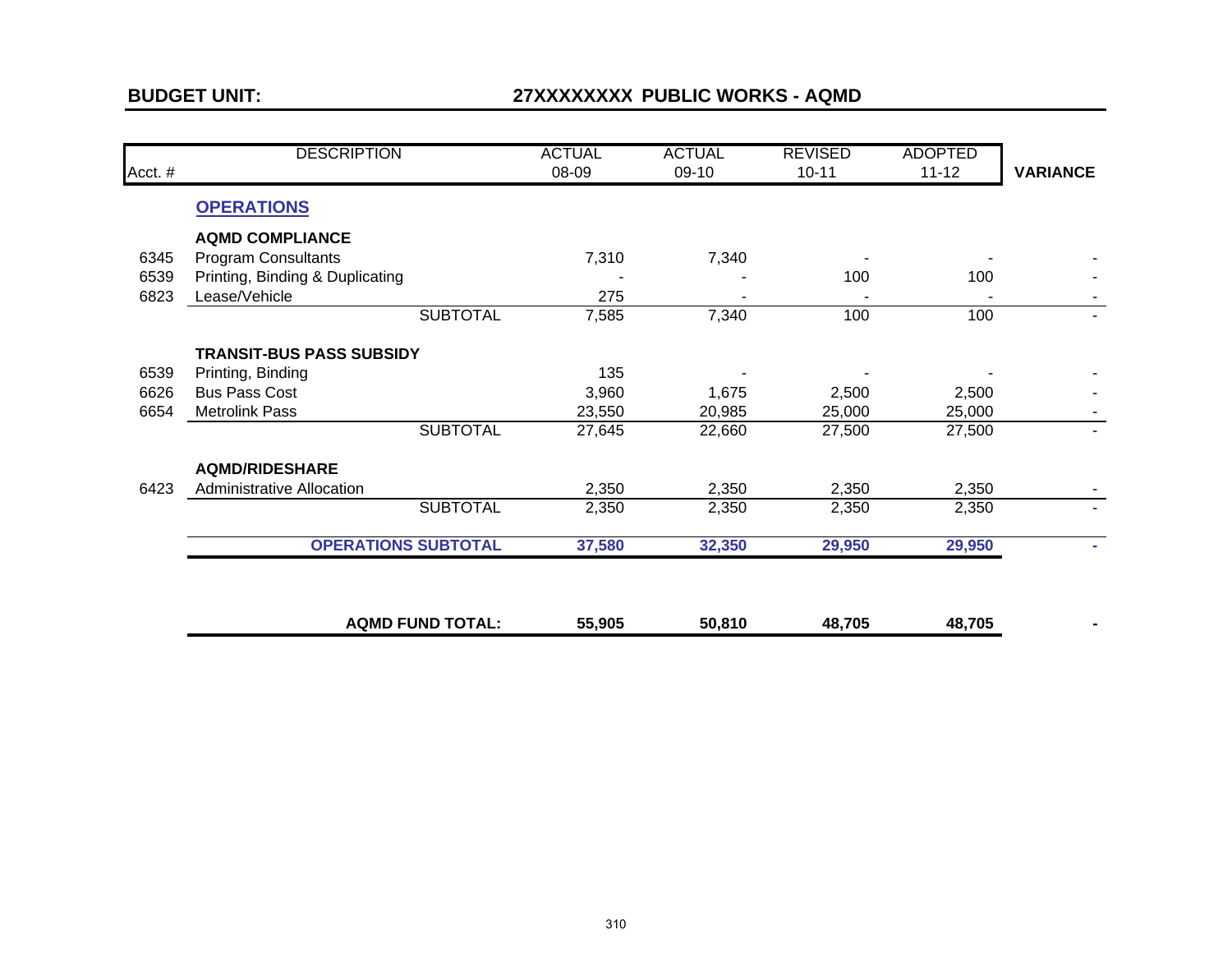#### **0355000000 PUBLIC WORKS - MEASURE R**

| Acct. # | <b>DESCRIPTION</b>              | <b>ACTUAL</b><br>08-09   | <b>ACTUAL</b><br>09-10   | <b>REVISED</b><br>$10 - 11$ | <b>ADOPTED</b><br>$11 - 12$ | <b>VARIANCE</b> |
|---------|---------------------------------|--------------------------|--------------------------|-----------------------------|-----------------------------|-----------------|
|         | <b>OPERATIONS</b>               |                          |                          |                             |                             |                 |
| 6423    | Administrative Allocation       | $\overline{\phantom{a}}$ | $\overline{\phantom{a}}$ |                             | 12,000                      | 12,000          |
|         | <b>SUBTOTAL</b>                 | $\overline{\phantom{a}}$ | ٠                        |                             | 12,000                      | 12,000          |
|         | <b>OPERATIONS SUBTOTAL</b>      | $\sim$                   | ۰                        | a.                          | 12,000                      | 12,000          |
|         | <b>TRANSFERS OUT</b>            |                          |                          |                             |                             |                 |
| 5950    | <b>Transfers to Other Funds</b> |                          |                          | 56,550                      |                             | (56, 550)       |
|         | <b>TRANSFERS OUT SUBTOTAL</b>   | $\sim$                   | ۰                        | 56,550                      |                             | (56, 550)       |
|         |                                 |                          |                          |                             |                             |                 |
|         | <b>MEASURE R FUND TOTAL:</b>    |                          |                          | 56,550                      | 12,000                      | (44, 550)       |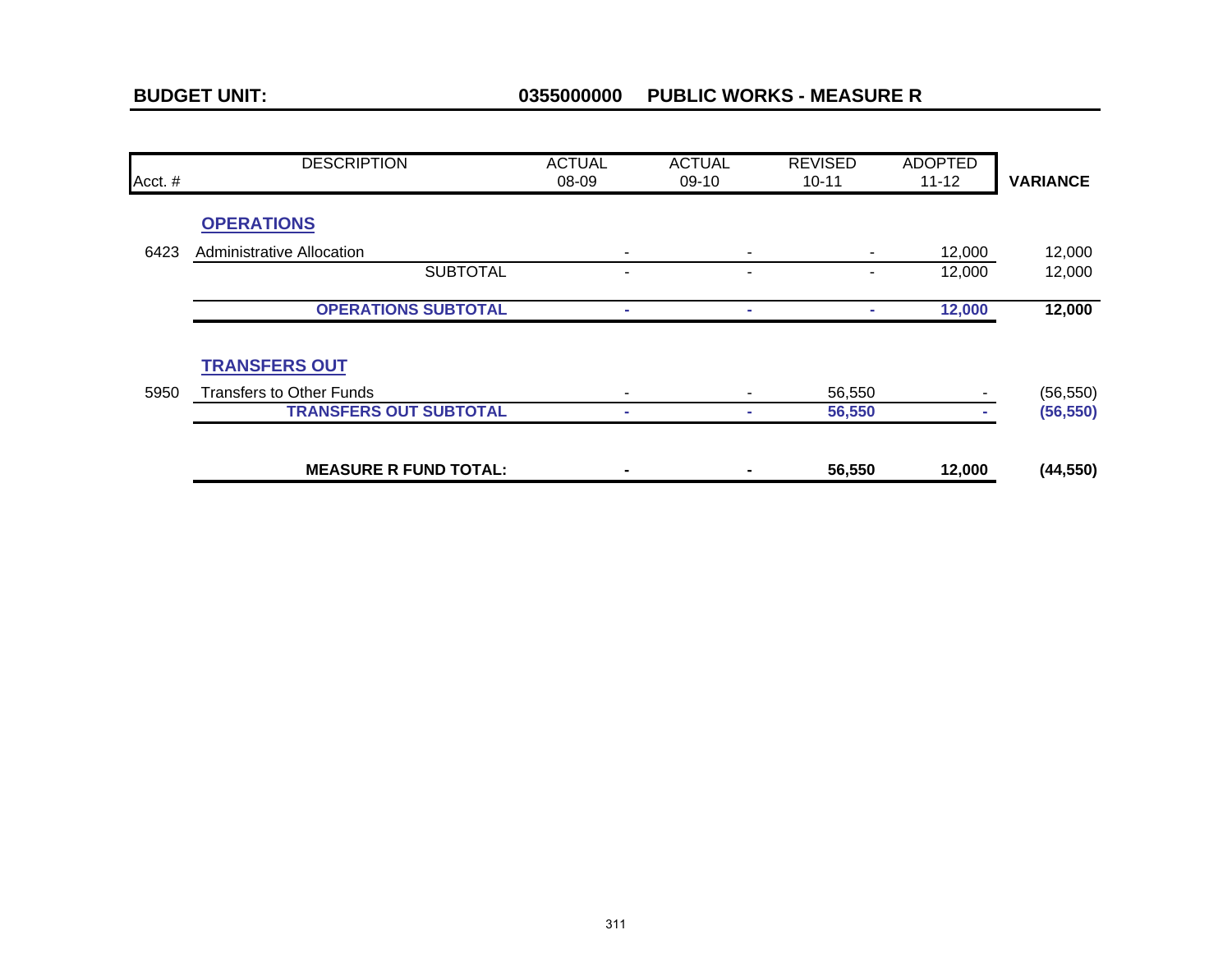### **THIS PAGE INTENTIONALLY LEFT BLANK**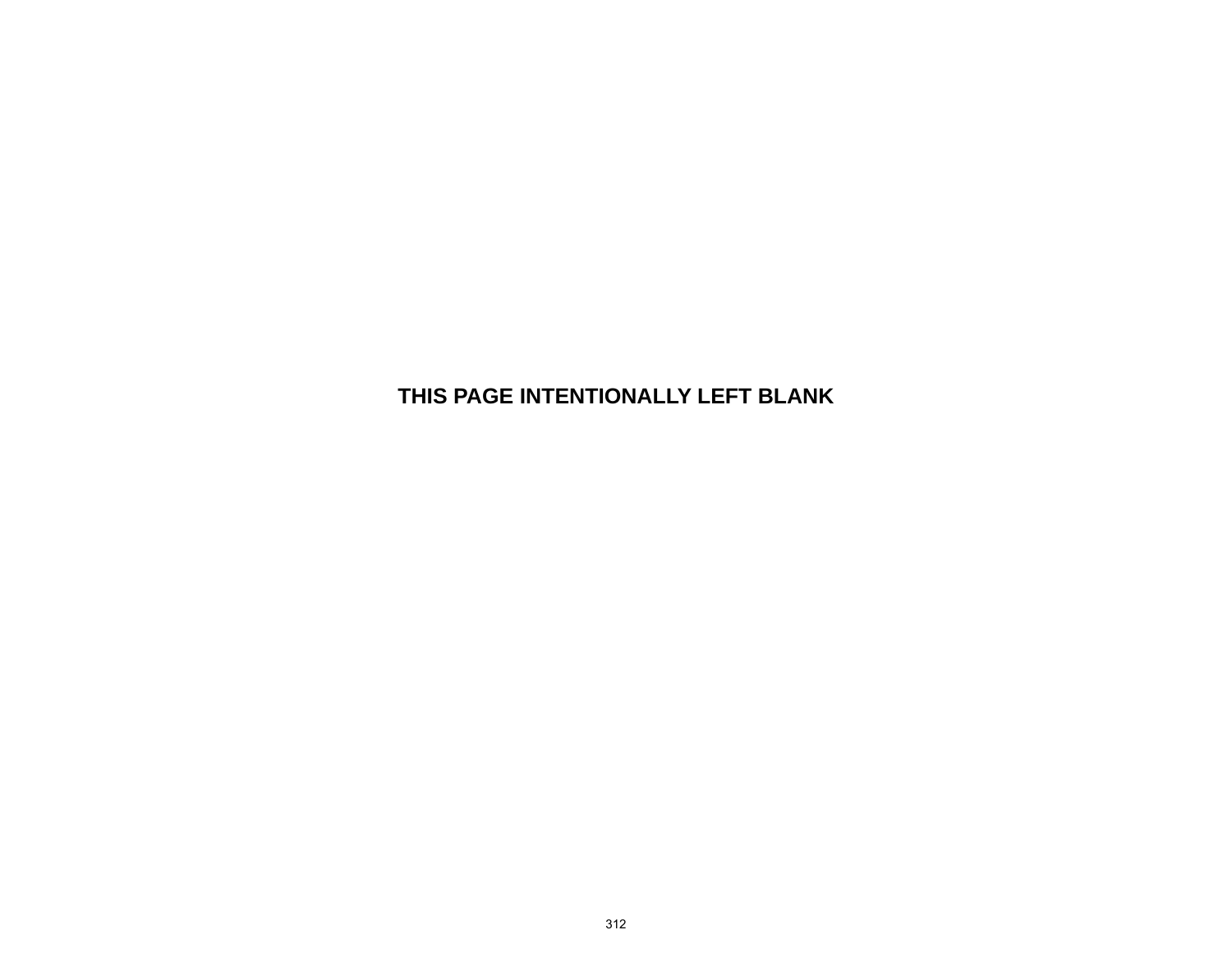# **PUBLIC WORKS SEWER MAINTENANCE DIVISION**

PROGRAM COMMENTARY

#### **PROGRAM DESCRIPTION:**

The Sewer Maintenance Division is responsible for the maintenance of 60 miles of sewer main line as well as numerous lateral connections.

#### **STRATEGIC GOALS:**

- Incorporate changes recommended by the completed Sewer Master Plan
- Create comprehensive capital improvement program for the City's sewer system
- Continue to camera and flush city's sewer main lines

#### **FY 11-12 PROGRAM HIGHLIGHTS:**

• Our proactive program includes monthly flushing of problematic areas, annual flushing of the remainder of main line pipe, sewer repairs, and response to sewer back ups.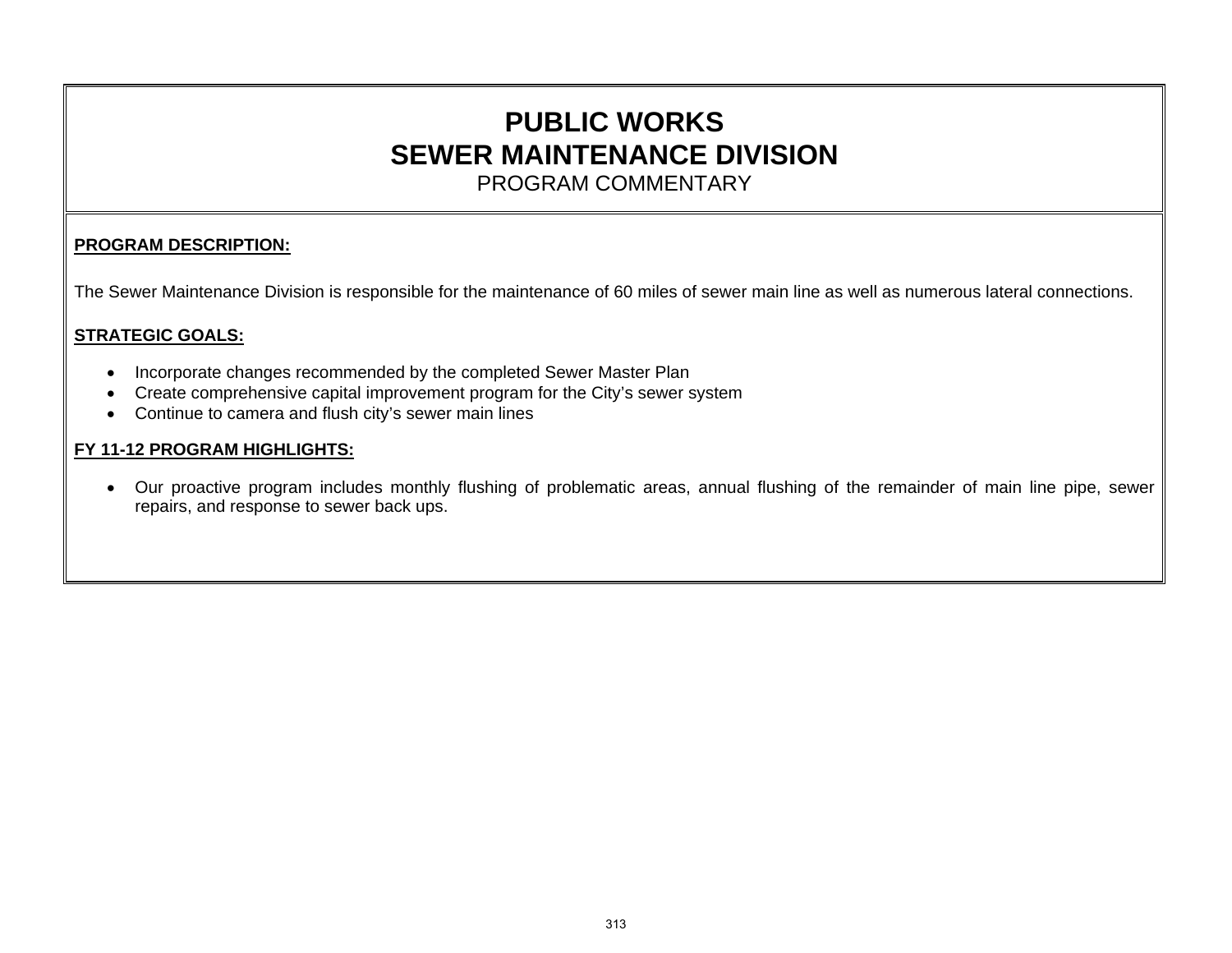## **Budget Division:** *PUBLIC WORKS - SEWER MAINTENANCE*

## **Full Time Positions**

### **Part Time Positions**

|                                                               | FY 10-11   | FY 11-12   | FY 10-11  | FY 11-12  |                         | FY 10-11 | FY 11-12     | FY 10-11         | $FY$ 11-12 |
|---------------------------------------------------------------|------------|------------|-----------|-----------|-------------------------|----------|--------------|------------------|------------|
|                                                               | Revised    | Adopted    | Revised   | Adopted   |                         | Revised  | Adopted      | Revised          | Adopted    |
| <b>Position Title</b>                                         | Allocation | Allocation | Salary    | Salary    | <b>Position Title</b>   | Hours    | <b>Hours</b> | Wages            | Wages      |
| Public Works Director/Asst City Manager <sup>(a)</sup>        | 0.50       | 0.50       | \$73,175  | \$73,175  | <b>Engineering Aide</b> | 1,040    | 1,040        | \$17,845         | \$18,875   |
| <b>Assistant Dir of PW/City Engineer</b>                      | 1.00       | 1.00       | 119,095   | 119,095   |                         |          |              |                  |            |
| <b>Principal Engineer</b>                                     | 1.00       | 1.00       | 100,920   | 100,920   |                         |          |              |                  |            |
| Senior Management Analyst <sup>(b)</sup>                      | 0.15       | 0.15       | 11,290    | 11,415    |                         |          |              |                  |            |
| <b>Public Works Supervisor</b>                                | 1.00       | 1.00       | 80,510    | 80,510    |                         |          |              |                  |            |
| <b>Street Maintenance Crew Supervisor</b>                     | 2.00       | 2.00       | 134,455   | 128,885   |                         |          |              |                  |            |
| Street Maintenance Worker III <sup>(c)</sup>                  | 1.60       | 1.60       | 97,065    | 98,800    |                         |          |              |                  |            |
| Street Maintenance Worker II <sup>(d)</sup>                   | 0.60       | 0.60       | 32,325    | 29,545    |                         |          |              |                  |            |
| Administrative Secretary <sup>(e)</sup>                       | 0.15       | 0.15       | 8,800     | 8,955     |                         |          |              |                  |            |
| Senior Engineering Assistant                                  | 1.00       | 1.00       | 70,705    | 70,780    |                         |          |              |                  |            |
|                                                               |            |            |           |           |                         |          |              |                  |            |
|                                                               |            |            |           |           |                         |          |              |                  |            |
|                                                               |            |            |           |           |                         |          |              |                  |            |
| .25 FTE Roadway Maintenance, .125 FTE Prop A, .125 FTE Prop C |            |            |           |           |                         |          |              |                  |            |
| .60 FTE Roadway Maintenance, .25 FTE CDBG                     |            |            |           |           |                         |          |              |                  |            |
| .40 FTE Roadway Maintenance                                   |            |            |           |           |                         |          |              |                  |            |
| .40 FTE Roadway Maintenance                                   |            |            |           |           |                         |          |              |                  |            |
| .85 FTE Roadway Maintenance                                   |            |            |           |           |                         |          |              |                  |            |
|                                                               |            |            |           |           |                         |          |              |                  |            |
|                                                               |            |            |           |           |                         |          |              |                  |            |
| <b>TOTAL</b>                                                  | 9.00       | 9.00       | \$728,340 | \$722,080 | <b>TOTAL</b>            | 1,040    |              | 1,040   \$17,845 | \$18,875   |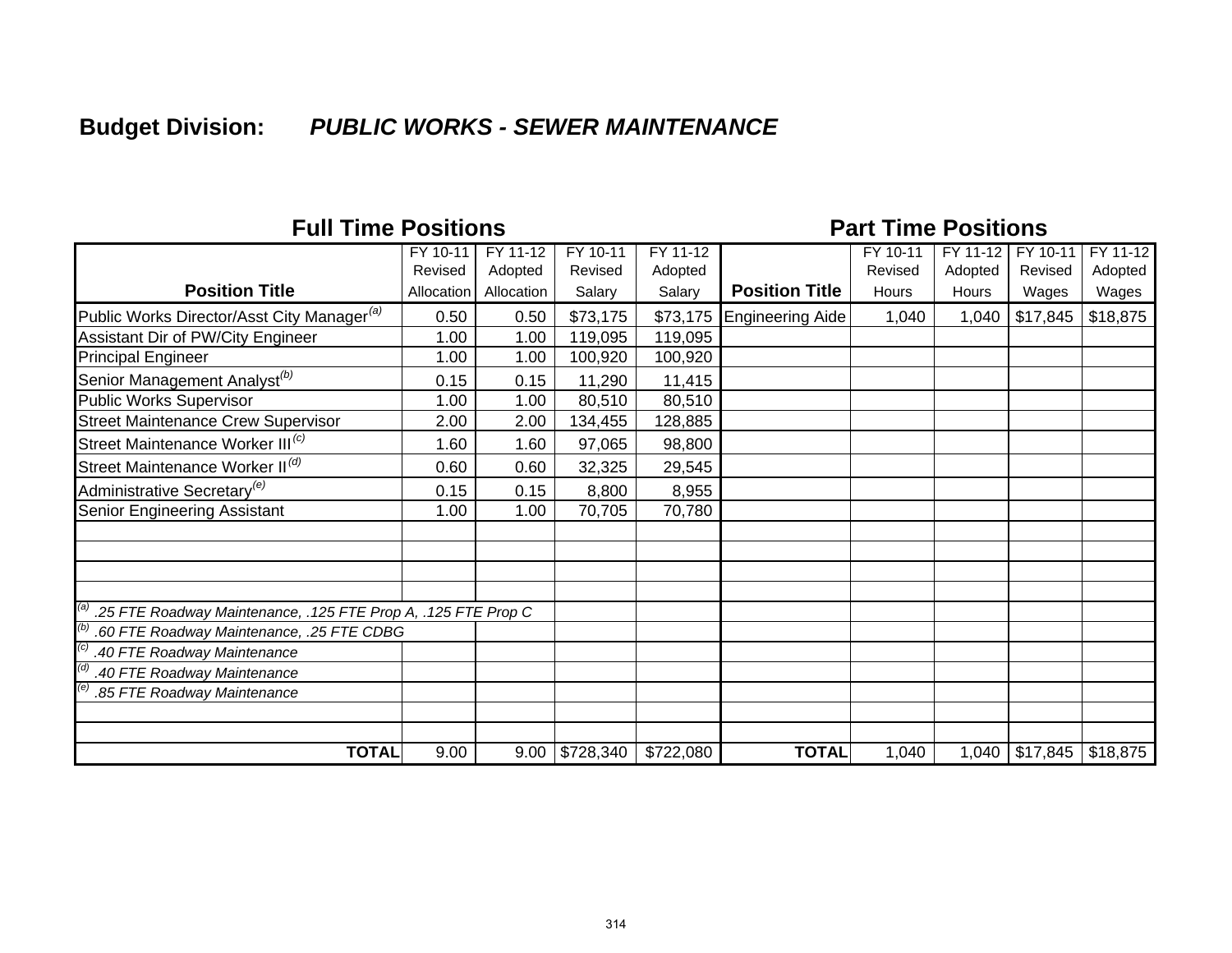#### **3455665000 PUBLIC WORKS - SEWER MAINTENANCE**

|        | <b>DESCRIPTION</b>              | <b>ACTUAL</b> | <b>ACTUAL</b> | <b>REVISED</b> | <b>ADOPTED</b> |                 |
|--------|---------------------------------|---------------|---------------|----------------|----------------|-----------------|
| Acct.# |                                 | 08-09         | 09-10         | $10 - 11$      | $11 - 12$      | <b>VARIANCE</b> |
|        | <b>PERSONNEL</b>                |               |               |                |                |                 |
| 6003   | Salaries/Regular                | 539,490       | 605,980       | 728,340        | 722,080        | (6, 260)        |
| 6006   | Salaries/Temp & Part-Time       | 17,935        | 18,710        | 17,845         | 18,875         | 1,030           |
| 6012   | Salaries/Comp-Time              | 13,610        | 10,115        |                |                |                 |
| 6015   | Salaries/Vacation               | 10,000        | 18,100        |                |                |                 |
| 6024   | Salaries/Sick Leave             | 22,275        | 14,390        |                |                |                 |
| 6027   | Salaries/Bereavement            | 1,175         |               |                |                |                 |
| 6030   | Overtime Pay/Regular            | 485           | 385           |                | 500            | 500             |
| 6033   | Overtime Pay/Premium            | 7,440         | 3,350         | 15,000         | 10,000         | (5,000)         |
| 6039   | Standby Pay/Premium             | 17,520        | 20,055        | 17,000         | 17,000         |                 |
| 6045   | Salaries/Education Incentive    | 3,295         | 2,920         | 2,905          | 2,905          |                 |
| 6048   | Salaries/Language Pay           | 5,825         | 7,040         | 5,880          | 5,160          | (720)           |
| 6063   | Salaries/Jury Duty              | 3,415         | 545           |                |                |                 |
| 6069   | Allowances/Vehicle              | 2,715         | 2,715         | 2,700          | 2,700          |                 |
| 6072   | Salaries/Injury                 | 515           |               |                |                |                 |
| 6091   | Leave Liability Adjustments     | 13,225        | 8,795         |                |                |                 |
| 6101   | PERS/Employee Contribution      | 42,120        | 46,495        | 51,690         | 51,460         | (230)           |
| 6105   | PERS/Employer Contribution      | 72,225        | 77,690        | 85,255         | 92,760         | 7,505           |
| 6109   | PARS/Employer Contribution      | 15,660        | 18,775        | 18,545         | 18,735         | 190             |
| 6125   | FICA/Employer Contrib/Med       | 10,800        | 11,940        | 13,375         | 13,290         | (85)            |
| 6140   | Life Insurance Allocation       | 1,870         | 1,735         | 1,960          | 1,950          | (10)            |
| 6155   | <b>Workers' Comp Allocation</b> | 25,445        | 27,745        | 31,440         | 31,170         | (270)           |
| 6160   | <b>LTD Insurance Allocation</b> | 5,150         | 5,210         | 5,640          | 5,620          | (20)            |
| 6165   | <b>Unemployment Allocation</b>  | 670           | 760           | 920            | 920            |                 |
| 6175   | <b>Benefits/Flex Plan</b>       | 104,190       | 112,475       | 136,245        | 137,335        | 1,090           |
| 6180   | Deferred Comp/Employer Paid     | 7,460         | 7,740         | 8,380          | 8,380          |                 |
|        | <b>PERSONNEL SUBTOTAL</b>       | 944,510       | 1,023,665     | 1,143,120      | 1,140,840      | (2, 280)        |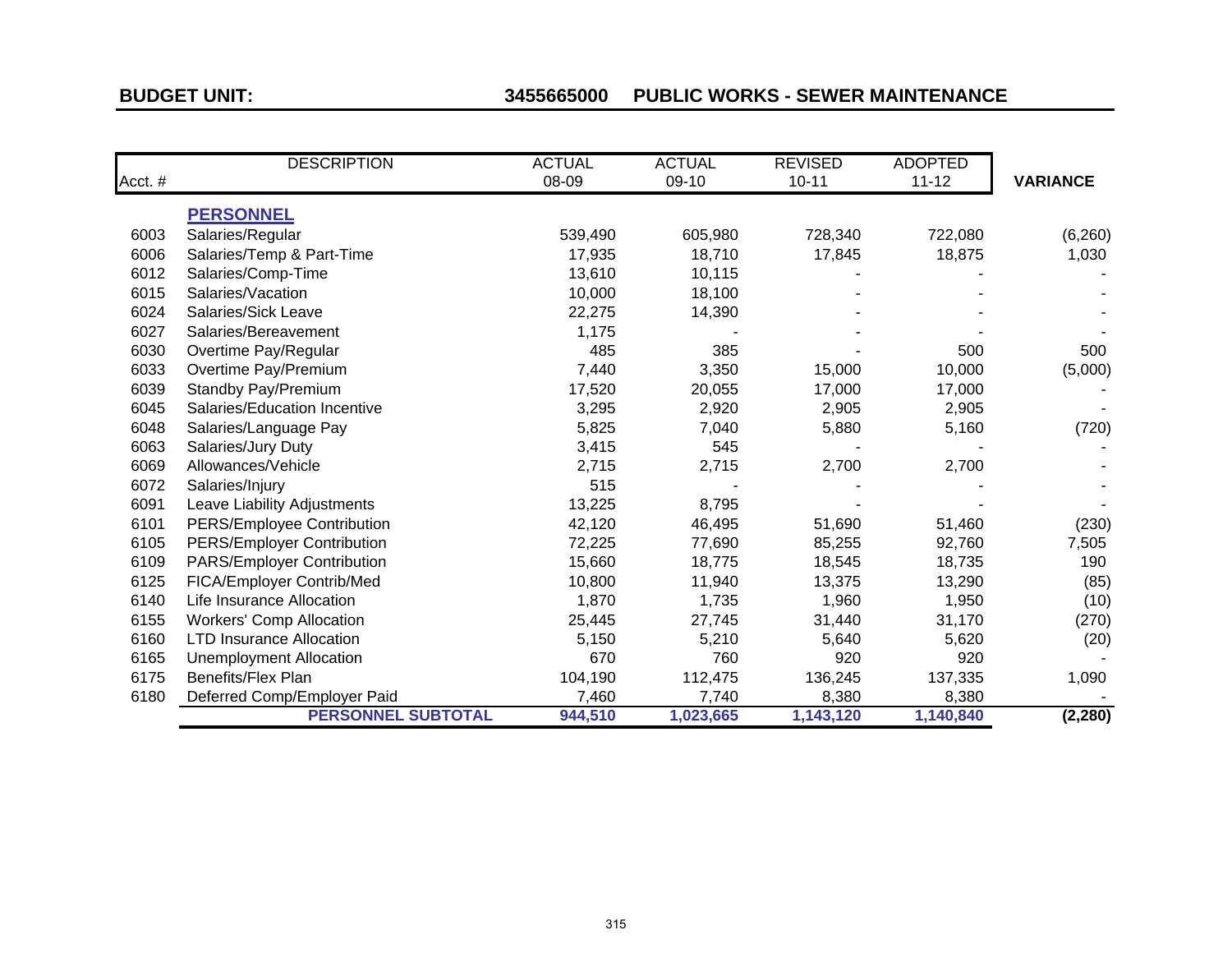#### **PUBLIC WORKS - SEWER MAINTENANCE ACTIVITY DETAIL**

| <b>Account Number</b> |      | <b>Description</b>                                                                                                                                                                                                                                          | Cost      |
|-----------------------|------|-------------------------------------------------------------------------------------------------------------------------------------------------------------------------------------------------------------------------------------------------------------|-----------|
| 3455665000            | 6201 | <b>Uniforms &amp; Laundry</b> - Uniform/boot allowances, uniform laundry (Mission Uniforms) Allowance \$185.00 per<br>employee; Laundry additional (average \$44.80/month per employee)                                                                     | \$3,300   |
|                       | 6220 | <b>Training Schools</b> - For Maintenance workers                                                                                                                                                                                                           | \$7,000   |
|                       | 6235 | <b>Meetings &amp; Conferences</b> - Maintenance Supervisors Association (MSA) conferences (Street's Supervisor),<br>Emergency Services Conference (annual with Olga Bruno), luncheon meetings for MSA and Traffic Control<br>Supervisors Association (TCSA) | \$3,000   |
|                       | 6493 | <b>Outside Services</b> - Athen's Services for weekly street sweeping are \$250,000/annually; Golden Bell eliminates<br>rats/pests in sewer lines-approximately \$10,000/annually. Membership in Los Angeles Stormwater Quality Partnership<br>\$30,000.    | \$290,000 |
|                       | 6530 | <b>Office Supplies - Paper, pens</b>                                                                                                                                                                                                                        | \$500     |
|                       | 6560 | <b>Repair Parts</b> - Repairs to the sewer vac & camera trucks                                                                                                                                                                                              | \$2,500   |
|                       | 6563 | Supplies/Special - Hoses, DVDs for recording sewer lines, camera's, vehicle parts                                                                                                                                                                           | \$1,000   |
|                       | 6827 | Garage Allocation - Allocations given to the Central Garage from work orders performed on sewer vehicles                                                                                                                                                    | \$4,000   |
|                       | 6915 | <b>Utilities/Telephone</b> - Office phones and cell phones                                                                                                                                                                                                  | \$1,000   |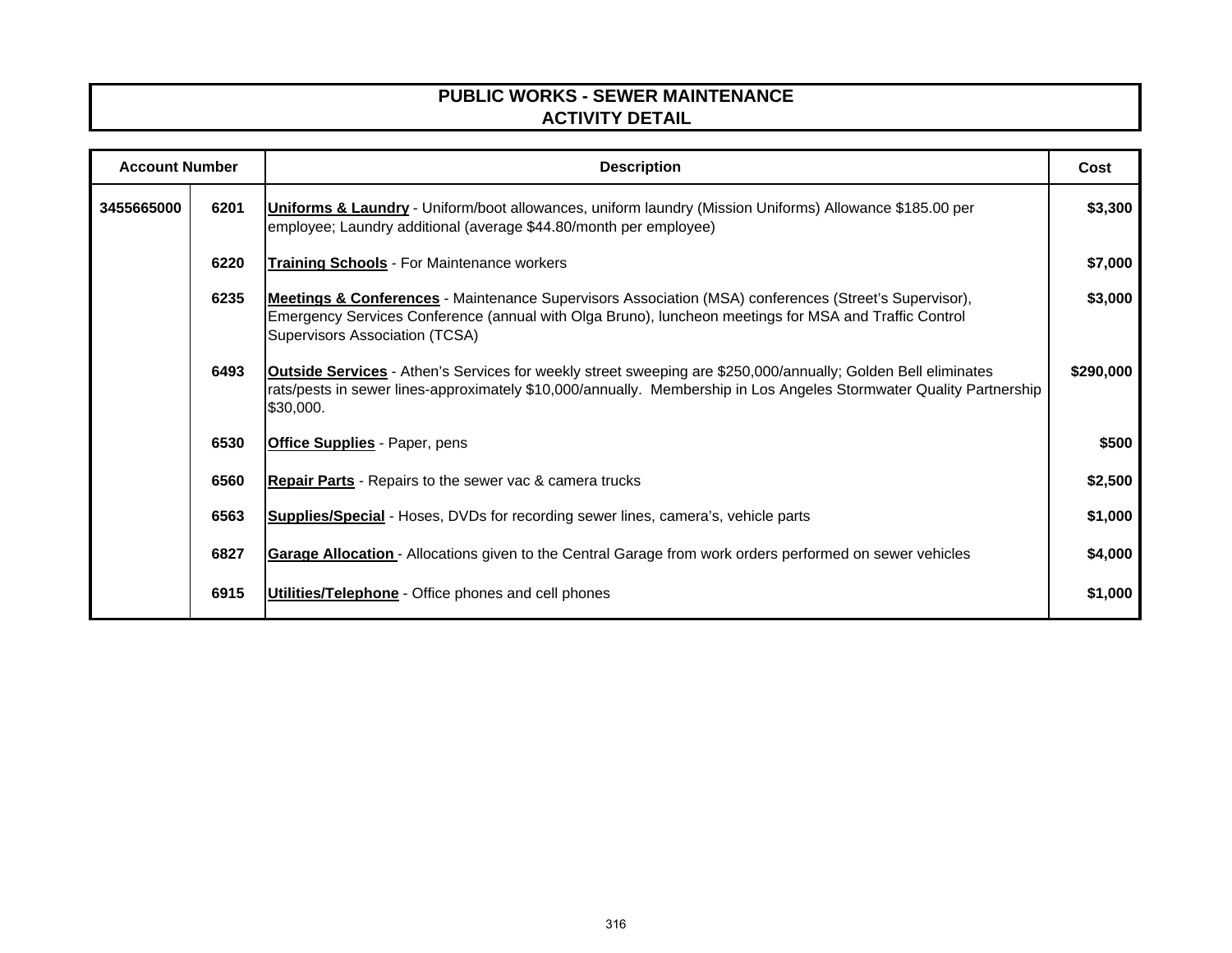#### **3455665000 PUBLIC WORKS - SEWER MAINTENANCE**

|         | <b>DESCRIPTION</b>                    | <b>ACTUAL</b> | <b>ACTUAL</b> | <b>REVISED</b> | <b>ADOPTED</b> |                 |
|---------|---------------------------------------|---------------|---------------|----------------|----------------|-----------------|
| Acct. # |                                       | 08-09         | 09-10         | $10 - 11$      | $11 - 12$      | <b>VARIANCE</b> |
|         | <b>OPERATIONS</b>                     |               |               |                |                |                 |
| 6201    | Uniforms & Laundry                    | 1,455         | 1,435         | 3,300          | 3,300          |                 |
| 6215    | <b>Tuition Reimbursement</b>          |               | 2,335         |                |                |                 |
| 6220    | <b>Training Schools</b>               | 1,960         | 2,410         | 1,000          | 7,000          | 6,000           |
| 6230    | Dues and Subscriptions                |               | 520           |                |                |                 |
| 6235    | <b>Meetings &amp; Conferences</b>     | 3,395         |               | 1,500          | 3,000          | 1,500           |
| 6423    | <b>Administrative Allocation</b>      | 121,065       | 121,065       | 80,000         | 123,850        | 43,850          |
| 6493    | <b>Outside Services &amp; Repairs</b> | 329,550       | 303,785       | 290,000        | 290,000        |                 |
| 6530    | <b>Office Supplies</b>                | 155           | 40            | 500            | 500            |                 |
| 6539    | Printing, Binding & Duplicating       | 15            |               | 1,000          | 500            | (500)           |
| 6560    | <b>Repair Parts</b>                   | 2,050         | 4,245         | 3,000          | 2,500          | (500)           |
| 6563    | Supplies/Special                      | 12,640        | 1,420         | 1,000          | 1,000          |                 |
| 6566    | <b>Small Tools</b>                    | 25            | 80            | 500            | 500            |                 |
| 6569    | <b>Small Equipment</b>                | 770           |               | 500            | 500            |                 |
| 6610    | <b>Bond Administration</b>            | 2,750         | 2,000         |                |                |                 |
| 6740    | <b>Claims Expense/Liability</b>       | 60,000        | 50,000        | 50,000         | 50,000         |                 |
| 6827    | Garage Allocation                     | 4,480         | 4,255         | 2,500          | 4,000          | 1,500           |
| 6835    | Maint & Repair/Equipment              | 40            |               | 1,000          | 1,000          |                 |
| 6915    | Utilities/Telephone                   | 400           | 435           | 1,000          | 1,000          |                 |
| 7001    | <b>Interest Expense</b>               | 120,610       | 123,890       | 106,315        | 99,990         | (6, 325)        |
| 7010    | Franchise Fee (2%)                    | 30,935        | 31,700        | 36,375         |                | (36, 375)       |
| 7055    | <b>Uncollectible Accounts</b>         | 14,360        | 11,875        | 12,000         | 12,000         |                 |
| 7099    | Miscellaneous                         | 620           |               |                |                |                 |
|         | <b>OPERATIONS SUBTOTAL</b>            | 707,275       | 978,520       | 591,490        | 600,640        | 9,150           |
|         |                                       |               |               |                |                |                 |
|         | <b>TRANSFERS OUT</b>                  |               |               |                |                |                 |
| 5950    | <b>Transfer Out</b>                   | 140,000       | 140,000       | 265,500        | 151,500        | (114,000)       |
|         | <b>TRANSFERS OUT SUBTOTAL</b>         | 140,000       | 140,000       | 265,500        | 151,500        | (114,000)       |
|         |                                       |               |               |                |                |                 |
|         | <b>SEWER FUND TOTAL:</b>              | 1,791,785     | 2,142,185     | 2,000,110      | 1,892,980      | (107, 130)      |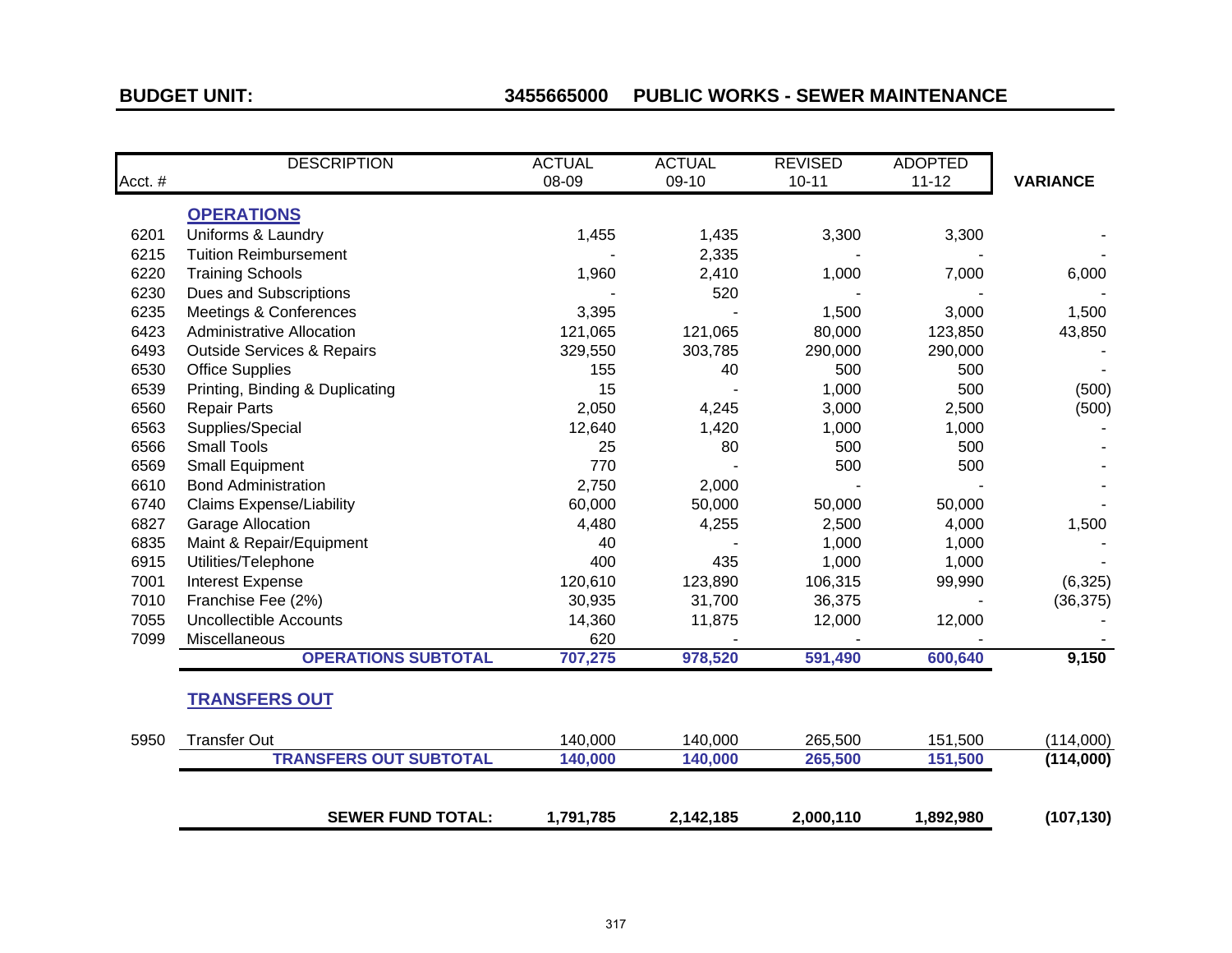## **Full Time Positions**

### **Part Time Positions**

|                           | FY 10-11   | FY 11-12   | FY 10-11         | FY 11-12 |                       | FY 10-11 | FY 11-12 | FY 10-11 | FY 11-12       |
|---------------------------|------------|------------|------------------|----------|-----------------------|----------|----------|----------|----------------|
|                           | Revised    | Adopted    | Revised          | Adopted  |                       | Revised  | Adopted  | Revised  | Adopted        |
| <b>Position Title</b>     | Allocation | Allocation | Salary           | Salary   | <b>Position Title</b> | Hours    | Hours    | Wages    | Wages          |
| <b>Equipment Mechanic</b> | 1.00       | 1.00       | \$64,270         | \$65,495 |                       |          |          |          |                |
|                           |            |            |                  |          |                       |          |          |          |                |
|                           |            |            |                  |          |                       |          |          |          |                |
|                           |            |            |                  |          |                       |          |          |          |                |
|                           |            |            |                  |          |                       |          |          |          |                |
|                           |            |            |                  |          |                       |          |          |          |                |
|                           |            |            |                  |          |                       |          |          |          |                |
|                           |            |            |                  |          |                       |          |          |          |                |
|                           |            |            |                  |          |                       |          |          |          |                |
|                           |            |            |                  |          |                       |          |          |          |                |
|                           |            |            |                  |          |                       |          |          |          |                |
|                           |            |            |                  |          |                       |          |          |          |                |
|                           |            |            |                  |          |                       |          |          |          |                |
|                           |            |            |                  |          |                       |          |          |          |                |
|                           |            |            |                  |          |                       |          |          |          |                |
|                           |            |            |                  |          |                       |          |          |          |                |
|                           |            |            |                  |          |                       |          |          |          |                |
|                           |            |            |                  |          |                       |          |          |          |                |
| <b>TOTAL</b>              | 1.00       | 1.00       | $\sqrt{$64,270}$ | \$65,495 | <b>TOTAL</b>          | 0        | 0        | \$0      | $\sqrt[6]{30}$ |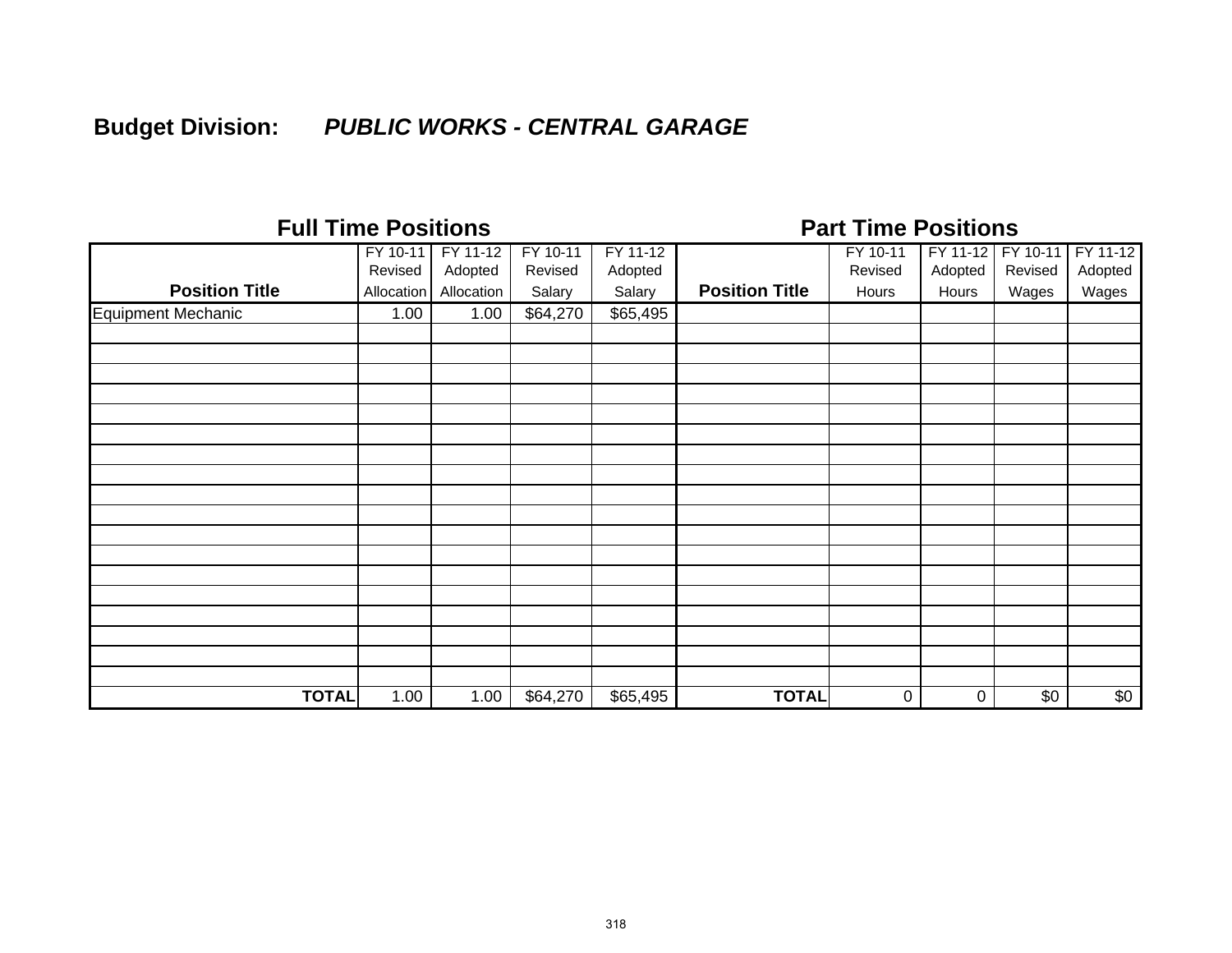#### **4355667000 PUBLIC WORKS - CENTRAL GARAGE**

|        | <b>DESCRIPTION</b>                | <b>ACTUAL</b> | <b>ACTUAL</b> | <b>REVISED</b> | <b>ADOPTED</b> |                 |
|--------|-----------------------------------|---------------|---------------|----------------|----------------|-----------------|
| Acct.# |                                   | 08-09         | 09-10         | $10 - 11$      | $11 - 12$      | <b>VARIANCE</b> |
|        |                                   |               |               |                |                |                 |
|        | <b>PERSONNEL</b>                  |               |               |                |                |                 |
| 6003   | Salaries/Regular                  | 54,985        | 55,605        | 64,270         | 65,495         | 1,225           |
| 6015   | Salaries/Vacation                 | 5,200         | 5,980         |                |                |                 |
| 6024   | Salaries/Sick Leave               | 2,310         | 1,675         |                |                |                 |
| 6033   | Overtime Pay/Premium              | 1,010         | 905           |                |                |                 |
| 6047   | Salaries/Bonuses                  |               | 2,290         |                |                |                 |
| 6063   | Salaries/Jury Duty                | 580           |               |                |                |                 |
| 6072   | Salaries/Injury                   |               | 85            |                |                |                 |
| 6091   | Leave Liability Adjustments       | 695           | (825)         |                |                |                 |
| 6101   | PERS/Employee Contribution        | 4,460         | 4,480         | 4,530          | 4,615          | 85              |
| 6105   | <b>PERS/Employer Contribution</b> | 7,645         | 7,480         | 7,470          | 8,320          | 850             |
| 6109   | PARS/Employer Contribution        | 1,430         | 1,440         | 1,455          | 1,480          | 25              |
| 6133   | Retiree Health Premium Reimb      | 1,230         | 1,275         | 1,305          | 1,305          |                 |
| 6140   | Life Insurance Allocation         | 200           | 170           | 170            | 175            | 5               |
| 6155   | <b>Workers' Comp Allocation</b>   | 2,550         | 2,650         | 2,570          | 2,620          | 50              |
| 6160   | <b>LTD Insurance Allocation</b>   | 540           | 470           | 500            | 510            | 10              |
| 6165   | <b>Unemployment Allocation</b>    | 65            | 70            | 80             | 85             | 5               |
| 6175   | Benefits/Flex Plan                | 15,145        | 15,840        | 17,515         | 17,625         | 110             |
|        | <b>PERSONNEL SUBTOTAL</b>         | 98,045        | 99,590        | 99,865         | 102,230        | 2,365           |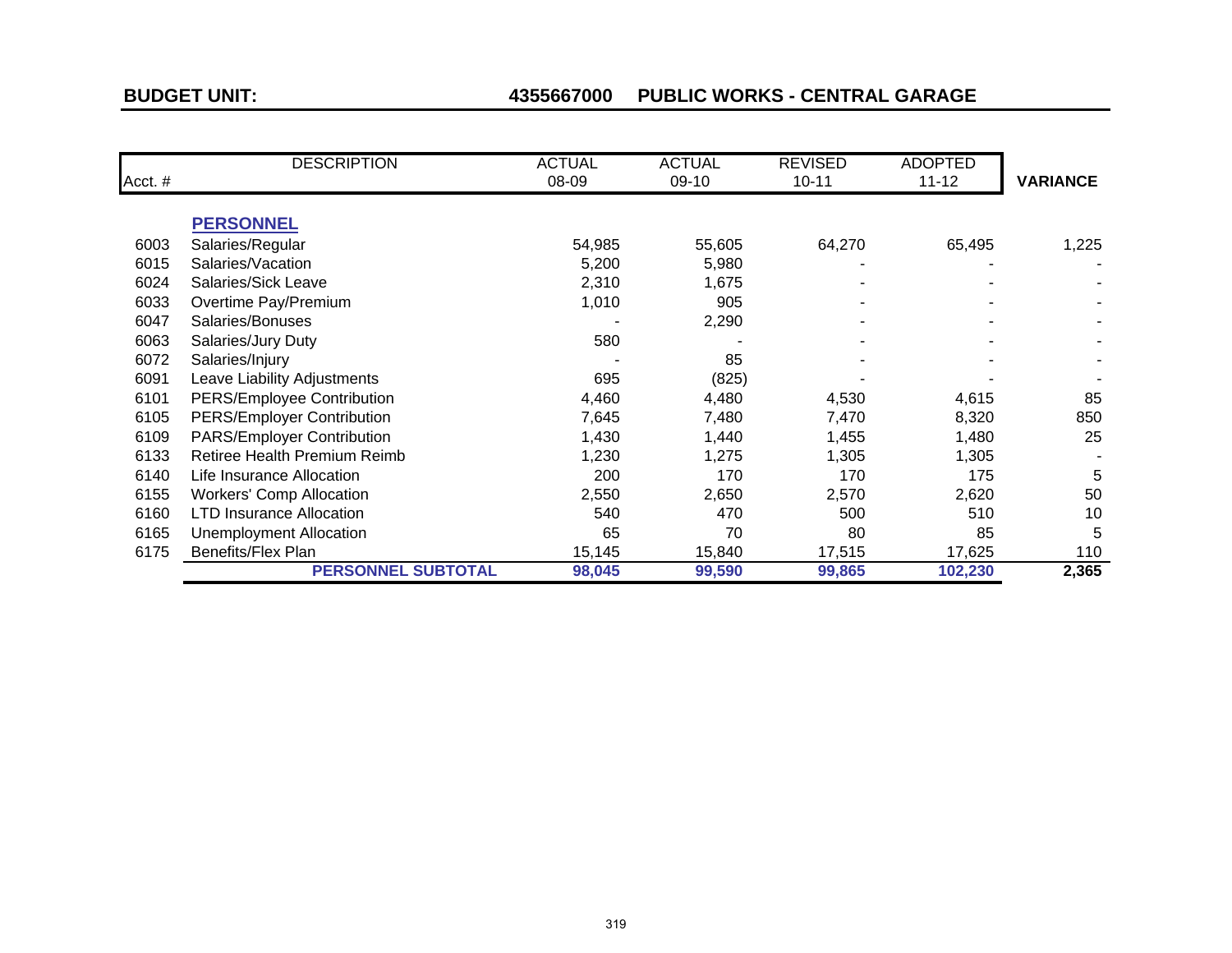#### **PUBLIC WORKS - CENTRAL GARAGE ACTIVITY DETAIL**

| <b>Account Number</b> |      | <b>Description</b>                                                                                                  | Cost     |
|-----------------------|------|---------------------------------------------------------------------------------------------------------------------|----------|
| 4355667000            | 6201 | <b>Uniforms &amp; Laundry</b> - Uniform/boot allowances and laundry service                                         | \$550    |
|                       | 6493 | <b>Outside Svcs &amp; Repairs</b> - Outside repairs that garage cannot perform, including body & mechanical repairs | \$11,000 |
|                       | 6551 | <b>Fuel &amp; Oil - Gasoline for division's vehicle</b>                                                             | \$1,200  |
|                       | 6560 | <b>Repair Parts</b> - Repair parts for maintenance, repair and body services                                        | \$23,000 |
|                       | 6563 | <b>Supplies/Special</b> - Shop supplies & tools                                                                     | \$5,000  |
|                       | 6915 | Utilities / Telephone - Office phones and cell phones                                                               | \$400    |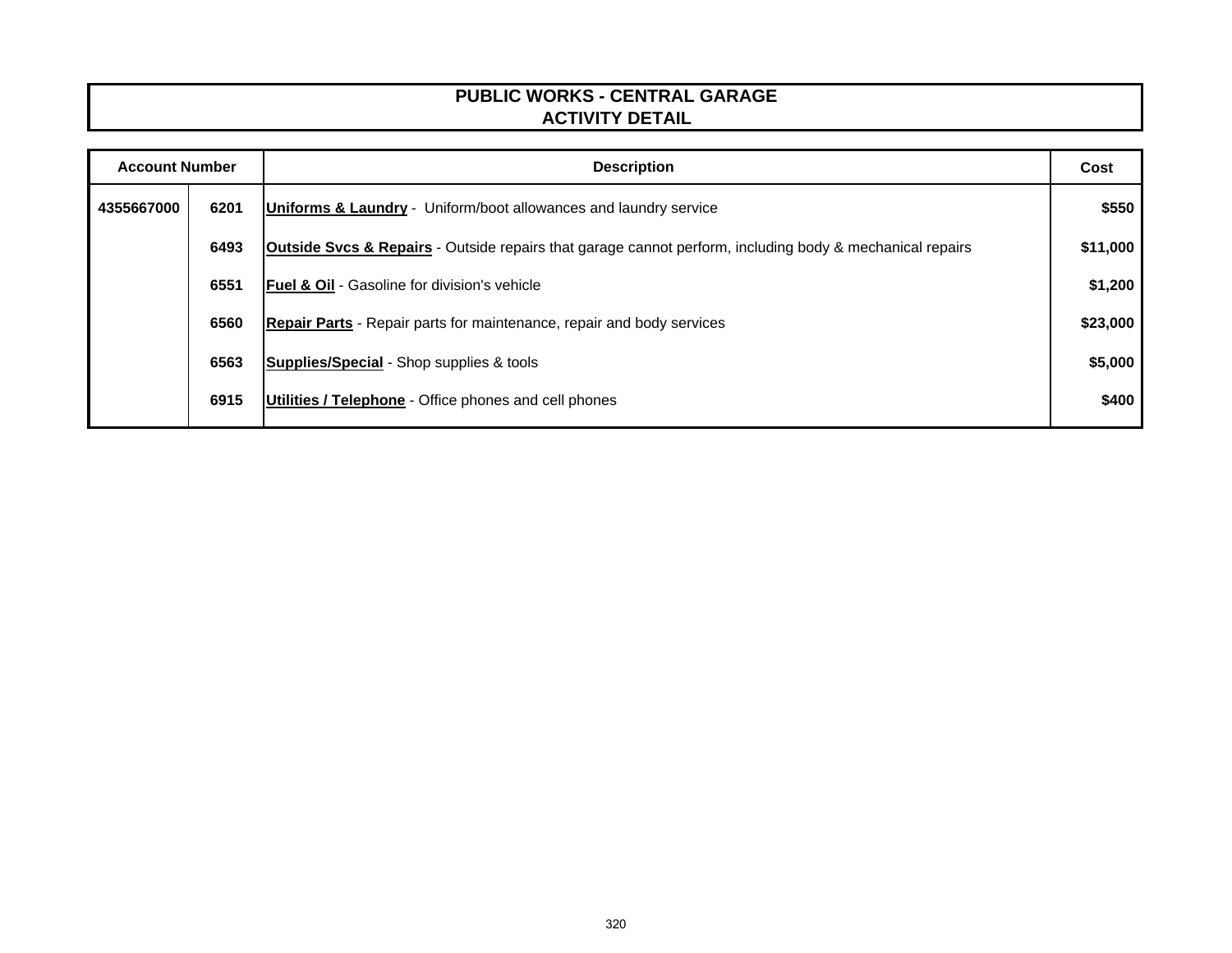#### **4355667000 PUBLIC WORKS - CENTRAL GARAGE**

| Acct. # | <b>DESCRIPTION</b>                    | <b>ACTUAL</b><br>08-09 | <b>ACTUAL</b><br>$09-10$ | <b>REVISED</b><br>$10 - 11$ | <b>ADOPTED</b><br>$11 - 12$ | <b>VARIANCE</b> |  |
|---------|---------------------------------------|------------------------|--------------------------|-----------------------------|-----------------------------|-----------------|--|
|         | <b>OPERATIONS</b>                     |                        |                          |                             |                             |                 |  |
| 6201    | Uniforms & Laundry                    | 795                    | 555                      | 550                         | 550                         |                 |  |
| 6493    | <b>Outside Services &amp; Repairs</b> | 14,895                 | 9,875                    | 12,500                      | 11,000                      | (1,500)         |  |
| 6530    | <b>Office Supplies</b>                | ٠                      |                          | 100                         |                             | (100)           |  |
| 6551    | Fuel and Oil                          | 865                    | 1,195                    | 700                         | 1,200                       | 500             |  |
| 6560    | <b>Repair Parts</b>                   | 28,920                 | 26,305                   | 25,000                      | 23,000                      | (2,000)         |  |
| 6563    | Supplies/Special                      | 1.440                  | 11,410                   | 1,500                       | 5,000                       | 3,500           |  |
| 6566    | <b>Small Tools</b>                    | 75                     | 150                      | 500                         | 500                         |                 |  |
| 6915    | Utilities/Telephone                   | 305                    | 280                      | 400                         | 400                         |                 |  |
|         | <b>OPERATIONS SUBTOTAL</b>            | 47,295                 | 49,770                   | 41,250                      | 41,650                      | 400             |  |
|         |                                       |                        |                          |                             |                             |                 |  |
|         | <b>CENTRAL SERVICES FUND TOTAL:</b>   | 145,340                | 149,360                  | 141,115                     | 143,880                     | 2,765           |  |